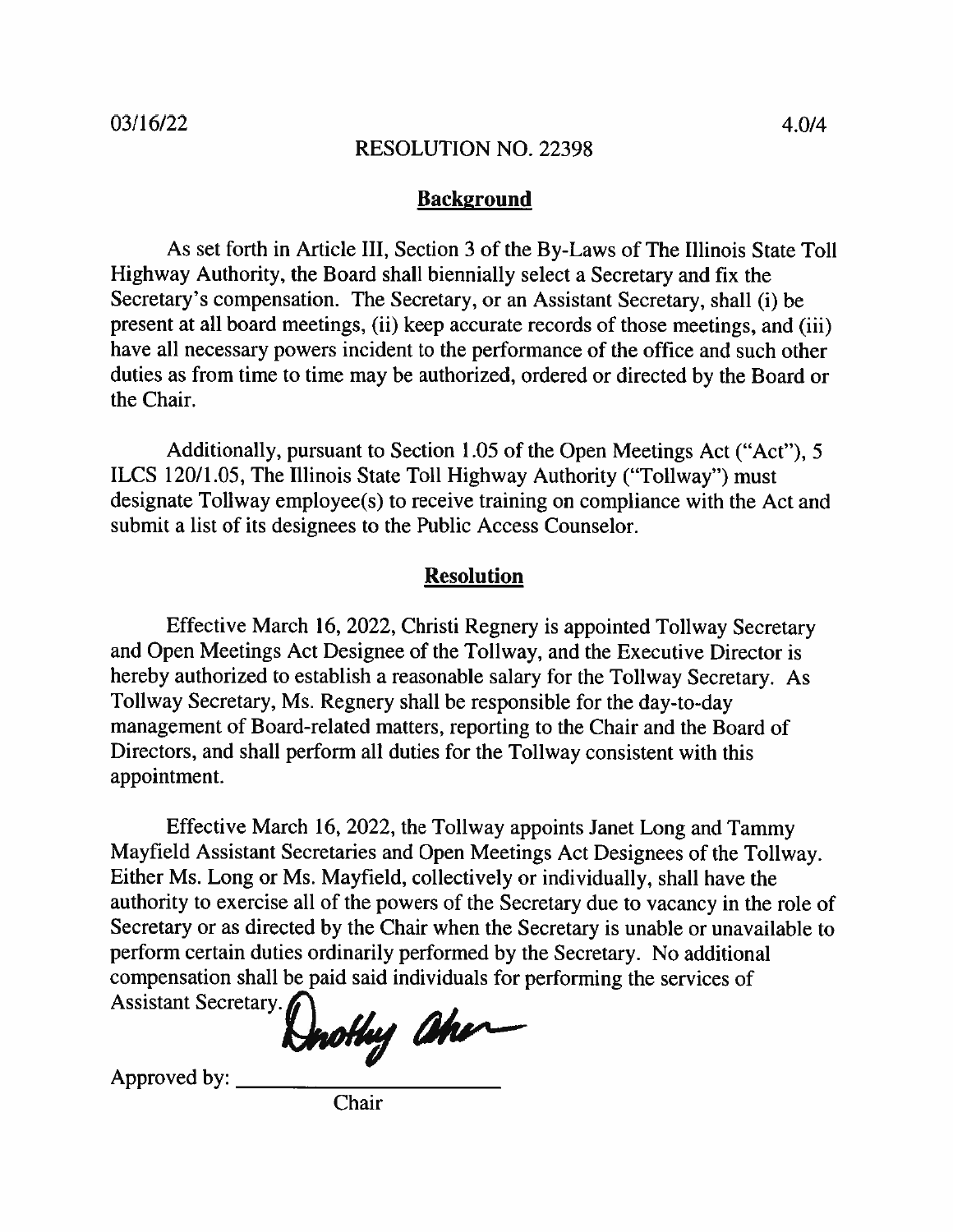## **Background**

Section 715 of the Amended and Restated Trust Indenture ("Indenture") of The Illinois State Toll Highway Authority ("Tollway") requires the Tollway to provide, to the extent reasonably obtainable and/or otherwise described in the Indenture, property insurance coverage on the facilities of the Tollway System that are of an insurable nature and to provide use and occupancy insurance covering loss of revenues by reason of interruptions in the use of facilities of the Tollway System. Current coverage expires April 1, 2022, and it is advisable to continue such coverage.

In 2019, Central Management Services ("CMS") entered into a master contract with Mesirow Insurance Services, Inc. ("Mesirow") to provide Insurance Brokerage Services. Pursuant to the master contract, the Tollway engaged Mesirow to obtain proposals for property insurance protection.

The Consulting Engineers have certified to the Tollway that the amounts of said coverage are in accordance with the requirements of the Indenture.

#### **Resolution**

It is in the best interest of the Tollway to enter into agreements with: (i) RSUI Indemnity Company and Westchester Fire Insurance Company to provide property insurance coverage for the bridges, structures and certain other assets outside of the Tollway's Central Administration facility, as well as business interruption insurance for loss of tolls, for an annual premium amount of \$1,471,650.00; (ii) Federal Insurance Company to provide property insurance coverage for the Tollway's Central Administration facility for an annual premium amount of \$132,967.00; (iii) Lloyd's of London to provide a stand-alone Terrorism policy for an annual premium amount of \$15,149.00, which includes taxes and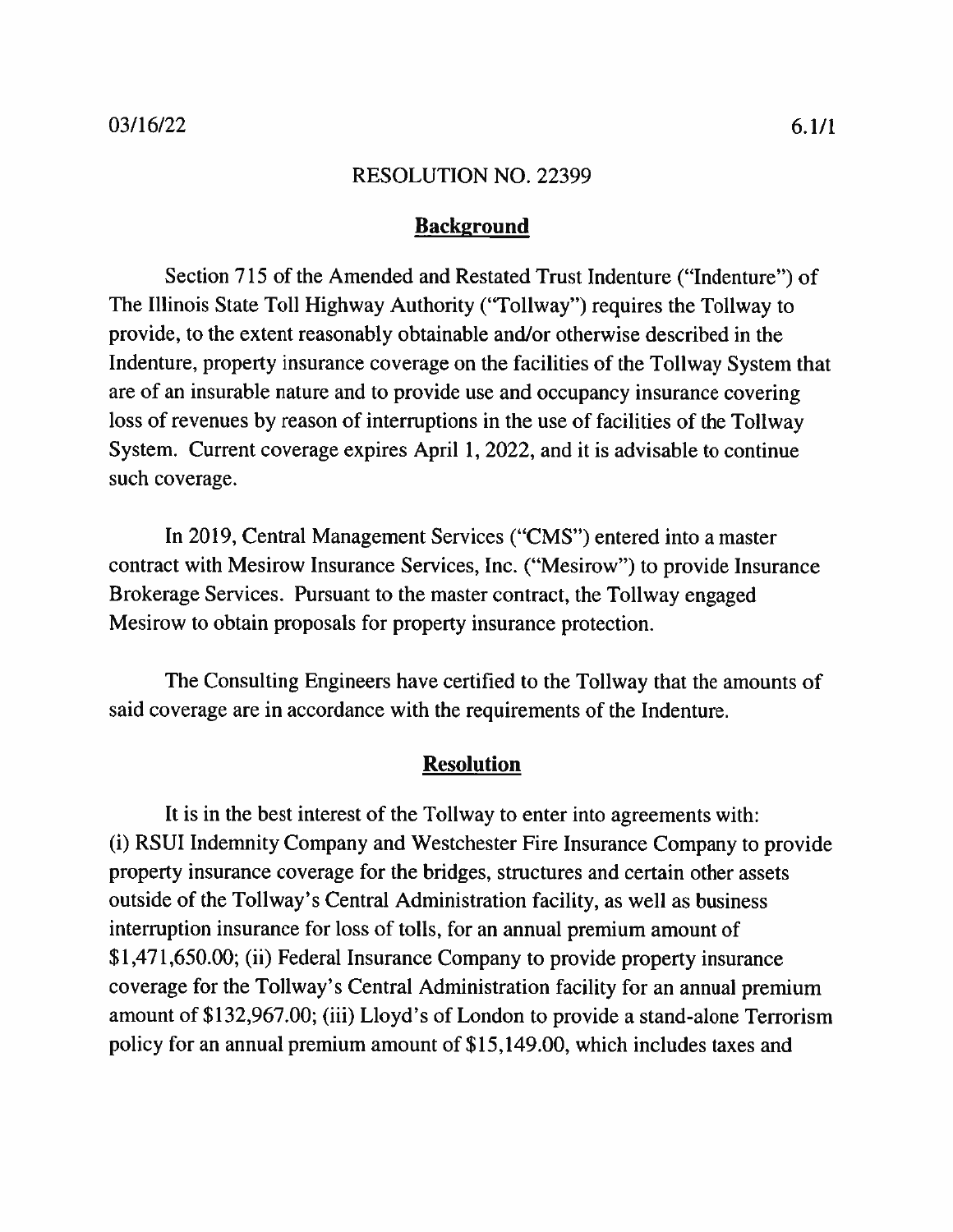# **Resolution (continued)**

fees; (iv) Westchester Surplus Lines Insurance Company to provide a Difference in Conditions (Buy Back Policy - Earthquake) limit for an annual premium amount of \$202,960.00; and (v) Berkley National Insurance Company to provide Commercial Auto Physical Damage coverage for an annual premium amount of \$99,181.00.

The proposals from RSUI Indemnity Company, Westchester Fire Insurance Company, Federal Insurance Company, Lloyd's of London, Westchester Surplus Lines Insurance Company and Berkley National Insurance Company for the property insurance program is approved for the period of April 1, 2022 through April 1, 2023, through Mesirow, for a combined annual premium of \$1,921,907.00, subject to adjustments for additional facilities or changes in replacement cost.

The Chair and Chief Executive Officer of the Tollway is authorized to execute the aforementioned contracts, subject to the approval of the General Counsel and the Chief Financial Officer, and the Chief Financial Officer is authorized to issue warrants in payment thereof.

Dorothy aher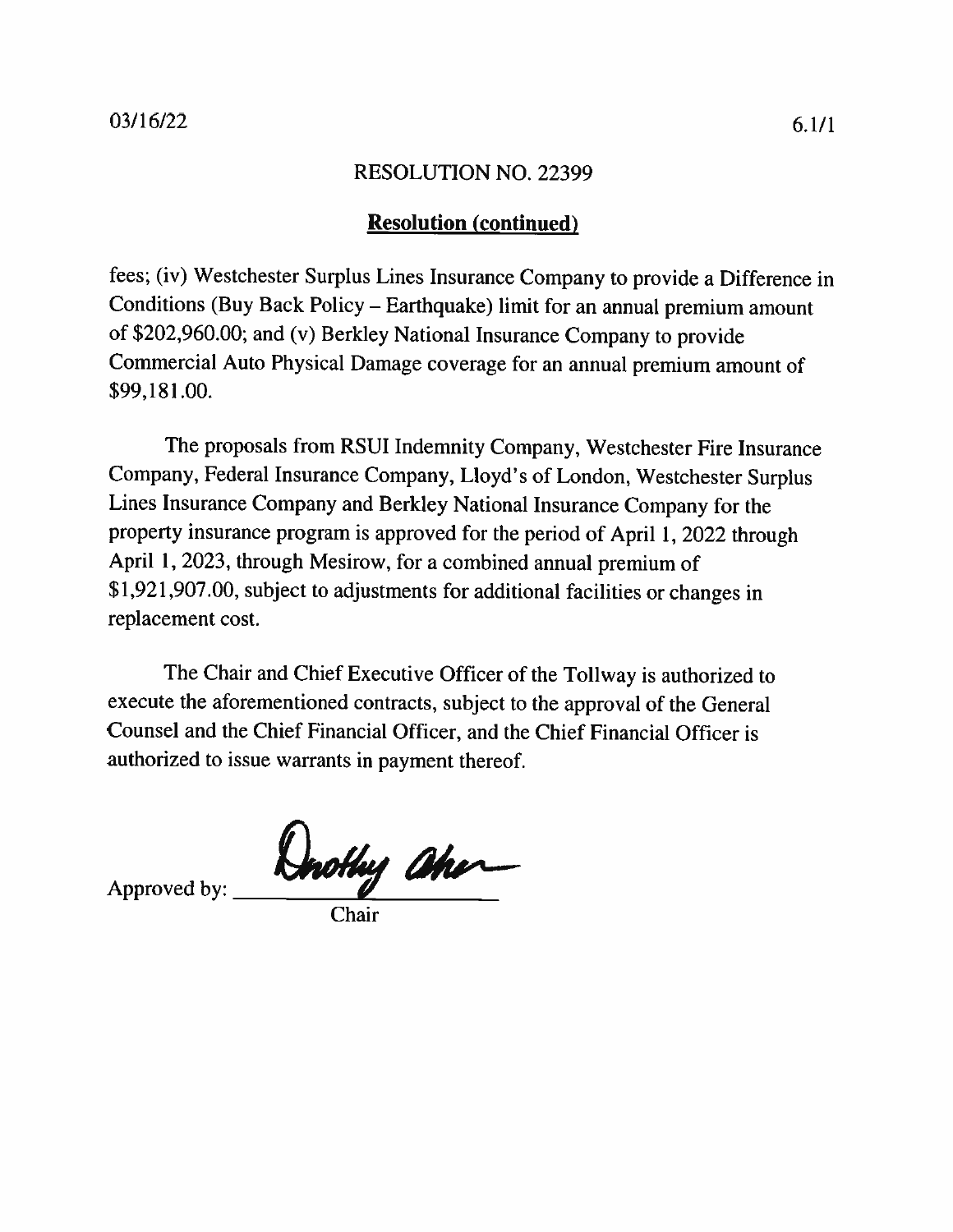## **Background**

The Illinois State Toll Highway Authority ("Tollway") previously purchased Printing and Mailing Services from Transitions, N.F.P. (d.b.a. The Printer's Mark), a State Use Vendor ("Contract No. 17-0127"). It is in the best interest of the Tollway to purchase additional Printing and Mailing Services from Transitions, N.F.P. (d.b.a. The Printer's Mark) by renewing Contract No. 17-0127 and increasing the upper limit of compensation by an amount not to exceed \$18,000,000.00.

## **Resolution**

The renewal and associated increase to the upper limit of compensation of Contract No. 17-0127 for the purchase of additional Printing and Mailing Services from Transitions, N.F.P. (d.b.a. The Printer's Mark) is approved in an amount not to exceed \$18,000,000.00, increasing the upper limit of compensation from \$29,900,000.00 to \$47,900,000.00. The Chair and Chief Executive Officer of the Tollway is authorized to execute the appropriate documents in connection therewith, subject to the approval of the General Counsel and the Chief Financial Officer, and the Chief of Contract Services is authorized to issue the necessary purchase orders and contract purchase orders and any other necessary documents in connection therewith. The Chief Financial Officer is authorized to issue warrants in payment thereof.

Approved by: **Unothy aher**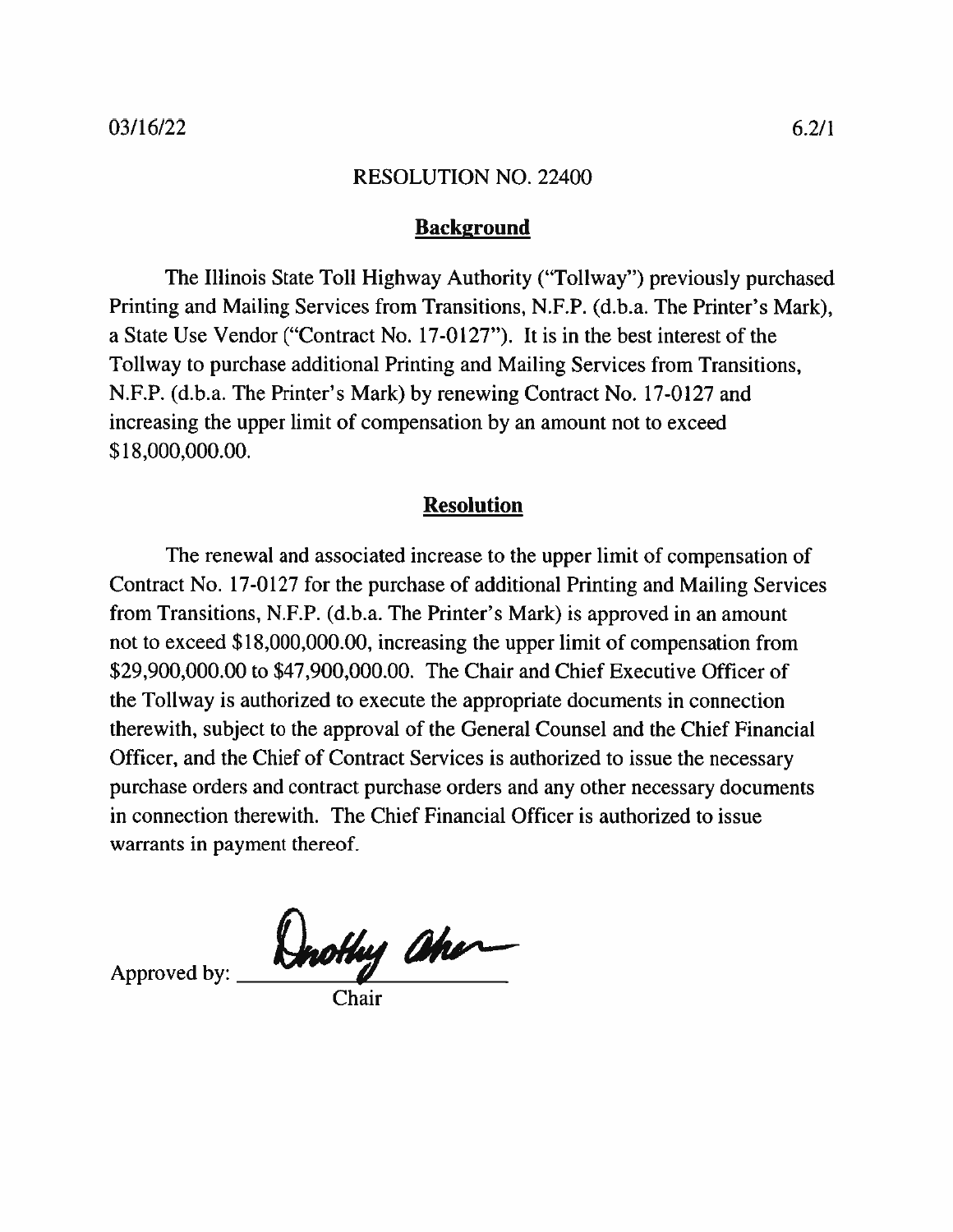#### **Background**

The Illinois State Toll Highway Authority ("Tollway") is interested in procuring Image Review Services. Pursuant to the Tollway's State Use Request No. 22-0019, which has been evaluated and approved by the State Use Committee, the Tollway has determined that Bridgeway Inc., a State Use Vendor, is the best qualified to provide Image Review Services for an upper limit of compensation not to exceed \$25,000,000.00.

## **Resolution**

The utilization of the State Use Program for Image Review Services from Bridgeway Inc., pursuant to Contract No. 22-0019, is approved in an amount not to exceed \$25,000,000.00. The Chair and Chief Executive Officer of the Tollway is authorized to execute the appropriate documents in connection therewith, subject to the approval of the General Counsel and the Chief Financial Officer, and the Chief of Contract Services is authorized to issue the necessary purchase orders and contract purchase orders and any other necessary documents in connection therewith. The Chief Financial Officer is authorized to issue warrants in payment thereof.

Dorothy ahor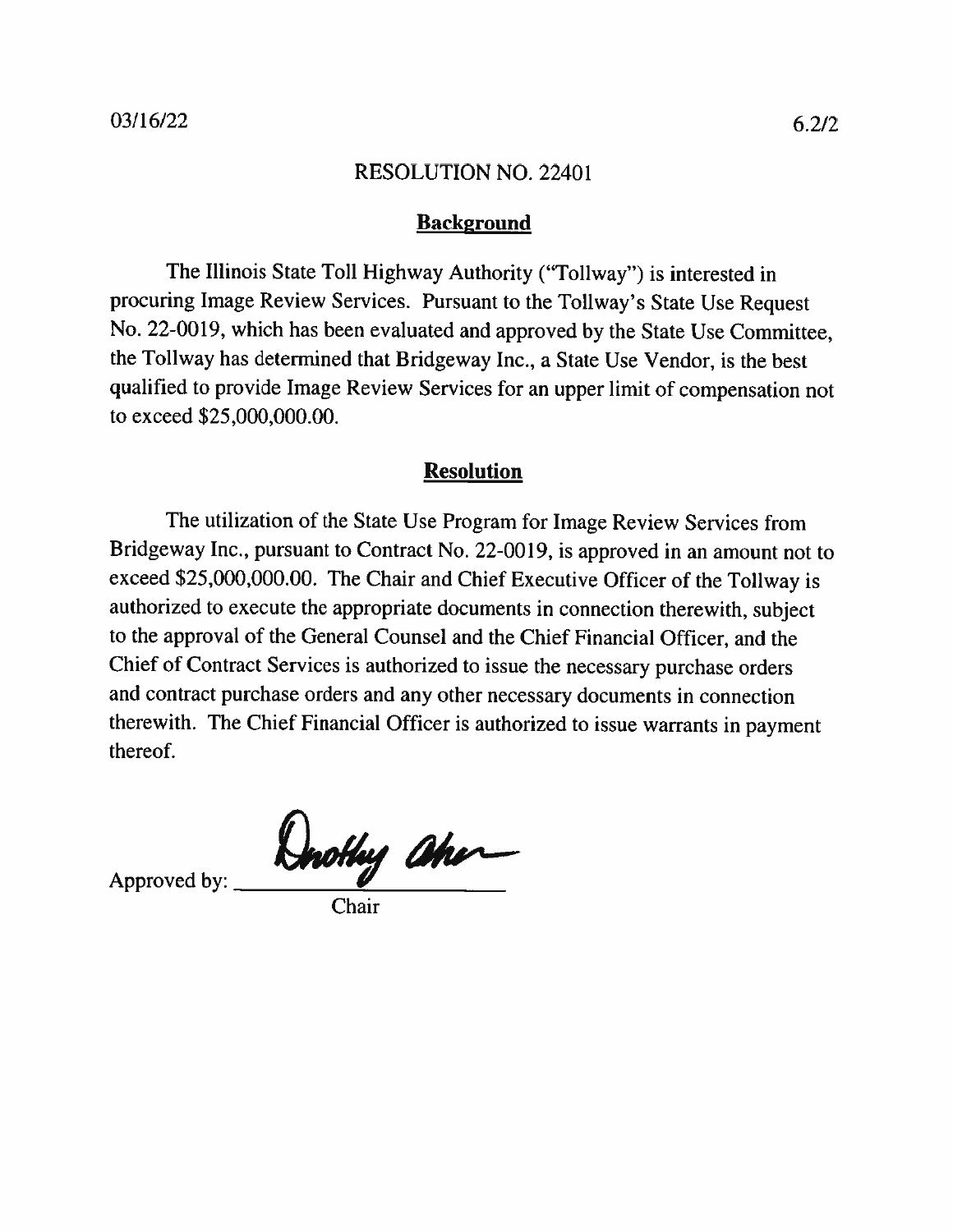# **DEFERRED RESOLUTION NO.**

# **Background**

The Illinois State Toll Highway Authority ("Tollway") advertised for sealed bids on Contract I-19-4714 for Roadway and Bridge Construction of the I-490 and IL Route 390 Interchange on the Elgin O'Hare Western Access Tollway (I-490) and Illinois Route 390 from Mile Post 16.3 to Mile Post 17. The lowest responsive and responsible bidder on Contract No. I-19-4714 is Dunnet Bay Construction Co. in the amount of \$23,241,093.24.

# **Resolution**

Contract No. I-19-4714 is awarded to is Dunnet Bay Construction Co. in the amount of \$23,241,093.24, subject to all required approvals, the contractor satisfying applicable DBE, financial and all other contract award requirements, and execution of all contract documents by the bidder and the Tollway.

The Chair and Chief Executive Officer of the Tollway is authorized to execute the aforementioned Contract, subject to the approval of the General Counsel and the Chief Financial Officer, and the Chief Financial Officer is authorized to issue warrants in payment thereof.

If the bidder fails to satisfy the contract award requirements, the Executive Director is authorized to approve an award to the next lowest responsible bidder in accordance with the applicable contract award requirements and execution of all contract documents by the bidder and the Tollway. The Chair and Chief Executive Officer of the Tollway is authorized to execute any contract awarded to the next lowest bidder, subject to the approval of the General Counsel and the Chief Financial Officer, and the Chief Financial Officer is authorized to issue warrants in payment thereof.

Approved by: \_\_\_\_\_

**Chair**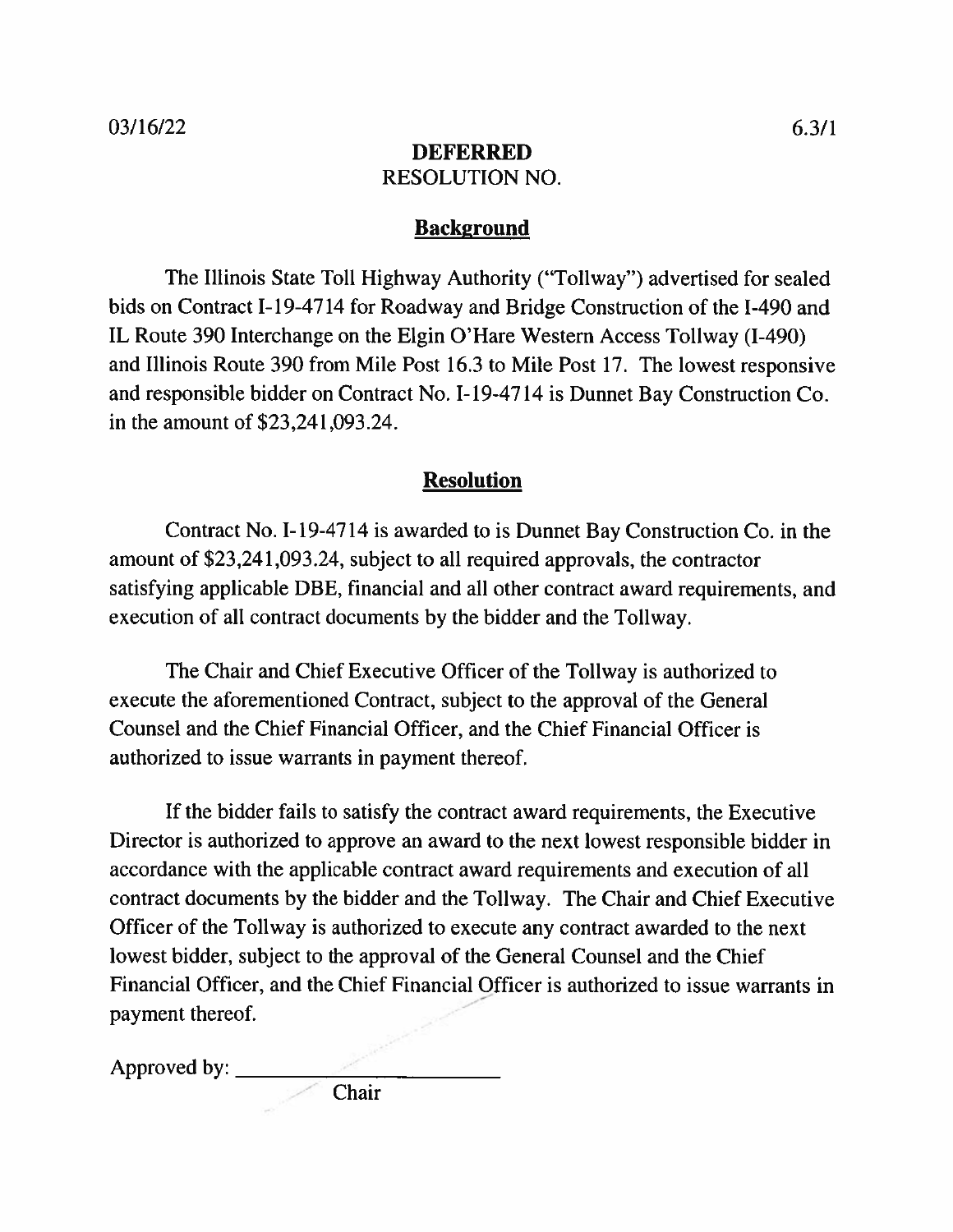## **Background**

The Illinois State Toll Highway Authority ("Tollway") advertised for sealed bids on Contract RR-21-4824R for Roadway Appurtenance Repairs, Systemwide. The lowest responsive and responsible bidder on Contract No. RR-21-4824R is Fence Masters, Inc. in the amount of \$3,839,207.00.

# **Resolution**

Contract No. RR-21-4824R is awarded to Fence Masters, Inc. in the amount of \$3,839,207.00, subject to all required approvals, the contractor satisfying applicable DBE, financial and all other contract award requirements, and execution of all contract documents by the bidder and the Tollway.

The Chair and Chief Executive Officer of the Tollway is authorized to execute the aforementioned Contract, subject to the approval of the General Counsel and the Chief Financial Officer, and the Chief Financial Officer is authorized to issue warrants in payment thereof.

If the bidder fails to satisfy the contract award requirements, the Executive Director is authorized to approve an award to the next lowest responsible bidder in accordance with the applicable contract award requirements and execution of all contract documents by the bidder and the Tollway. The Chair and Chief Executive Officer of the Tollway is authorized to execute any contract awarded to the next lowest bidder, subject to the approval of the General Counsel and the Chief Financial Officer, and the Chief Financial Officer is authorized to issue warrants in payment thereof.

Drothy aher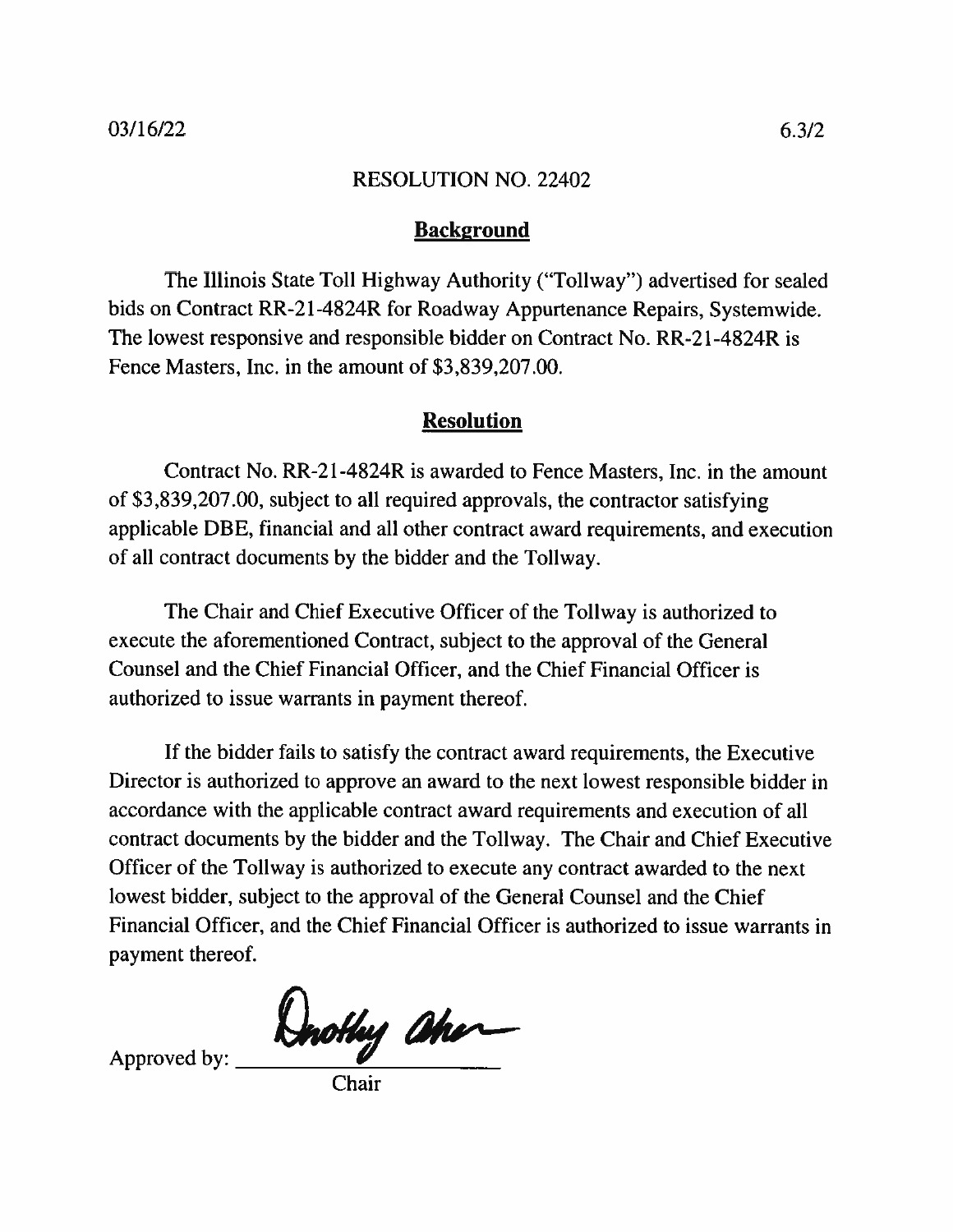# **DEFERRED RESOLUTION NO.**

## **Background**

The Illinois State Toll Highway Authority ("Tollway") advertised for sealed bids on Contract RR-21-9247 for Traffic Operations Center and Dispatch Center Renovation General Construction on the Veterans Memorial Tollway (I-355) at Mile Post 19.8 (Central Administration Building). The lowest responsive and responsible bidder on Contract No. RR-21-9247 is Drive Construction, Inc. in the amount of \$4,189,000.00.

## **Resolution**

Contract No. RR-21-9247 is awarded to Drive Construction, Inc. in the amount of \$4,189,000.00, subject to all required approvals, the contractor satisfying applicable DBE, financial and all other contract award requirements, and execution of all contract documents by the bidder and the Tollway.

The Chair and Chief Executive Officer of the Tollway is authorized to execute the aforementioned Contract, subject to the approval of the General Counsel and the Chief Financial Officer, and the Chief Financial Officer is authorized to issue warrants in payment thereof.

If the bidder fails to satisfy the contract award requirements, the Executive Director is authorized to approve an award to the next lowest responsible bidder in accordance with the applicable contract award requirements and execution of all contract documents by the bidder and the Tollway. The Chair and Chief Executive Officer of the Tollway is authorized to execute any contract awarded to the next lowest bidder, subject to the approval of the General Counsel and the Chief Financial Officer, and the Chief Financial Officer is authorized to issue warrants in payment thereof.

Chair

Approved by: \_\_\_\_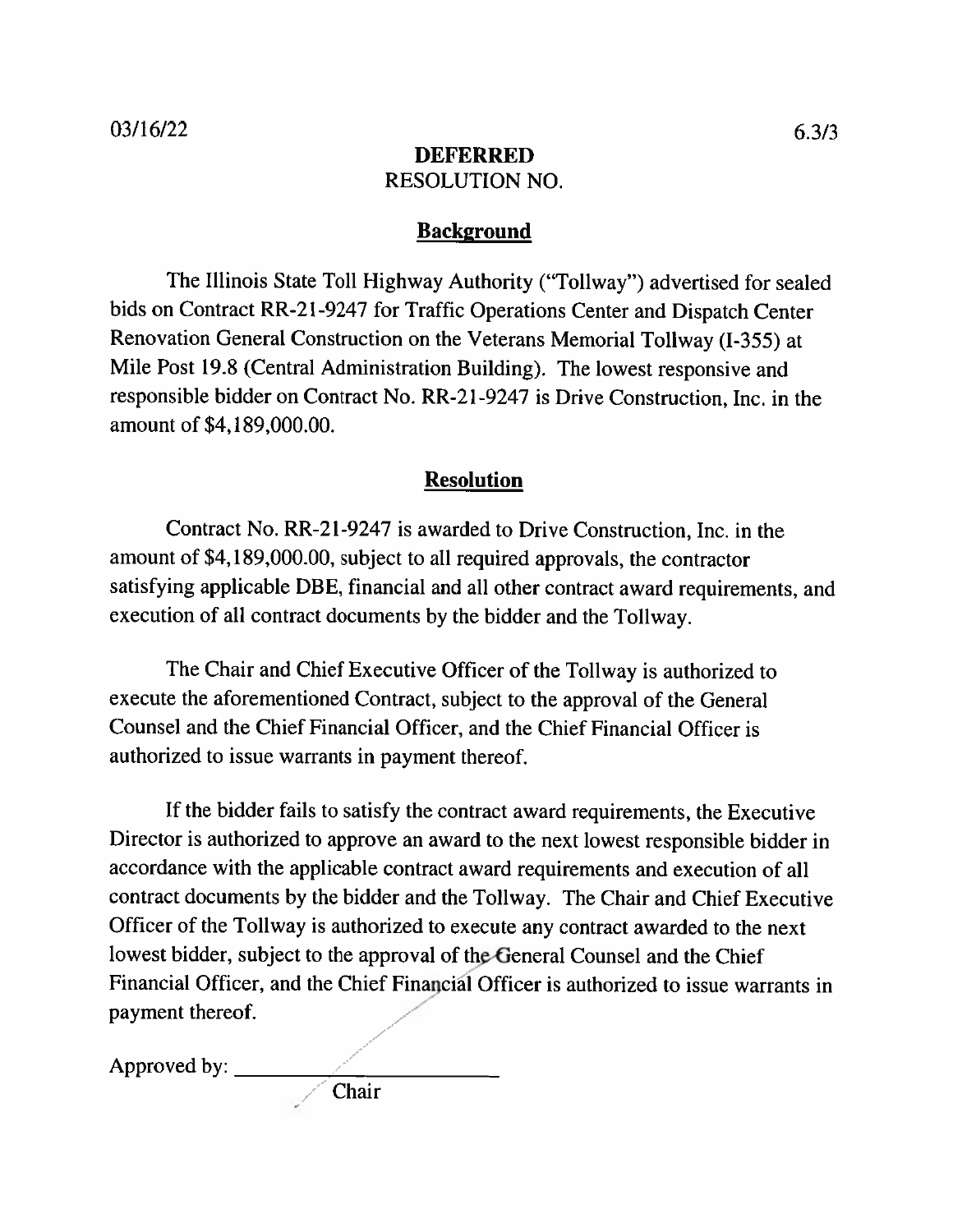## **Background**

The Illinois State Toll Highway Authority ("Tollway") advertised for sealed bids on Contract RR-21-4583R for Weigh-In-Motion Replacement on the Veterans Memorial Tollway (I-355) at Mile Post 2.2 (Bruce Road). The lowest responsive and responsible bidder on Contract No. RR-21-4583R is Foundation Mechanics, LLC, Inc. in the amount of  $$1,844,255.56$ .

## **Resolution**

Contract No. RR-21-4583R is awarded to Foundation Mechanics, LLC in the amount of \$1,844,255.56, subject to all required approvals, the contractor satisfying applicable DBE, financial and all other contract award requirements, and execution of all contract documents by the bidder and the Tollway.

The Chair and Chief Executive Officer of the Tollway is authorized to execute the aforementioned Contract, subject to the approval of the General Counsel and the Chief Financial Officer, and the Chief Financial Officer is authorized to issue warrants in payment thereof.

If the bidder fails to satisfy the contract award requirements, the Executive Director is authorized to approve an award to the next lowest responsible bidder in accordance with the applicable contract award requirements and execution of all contract documents by the bidder and the Tollway. The Chair and Chief Executive Officer of the Tollway is authorized to execute any contract awarded to the next lowest bidder, subject to the approval of the General Counsel and the Chief Financial Officer, and the Chief Financial Officer is authorized to issue warrants in payment thereof.

Approved by: Unothy and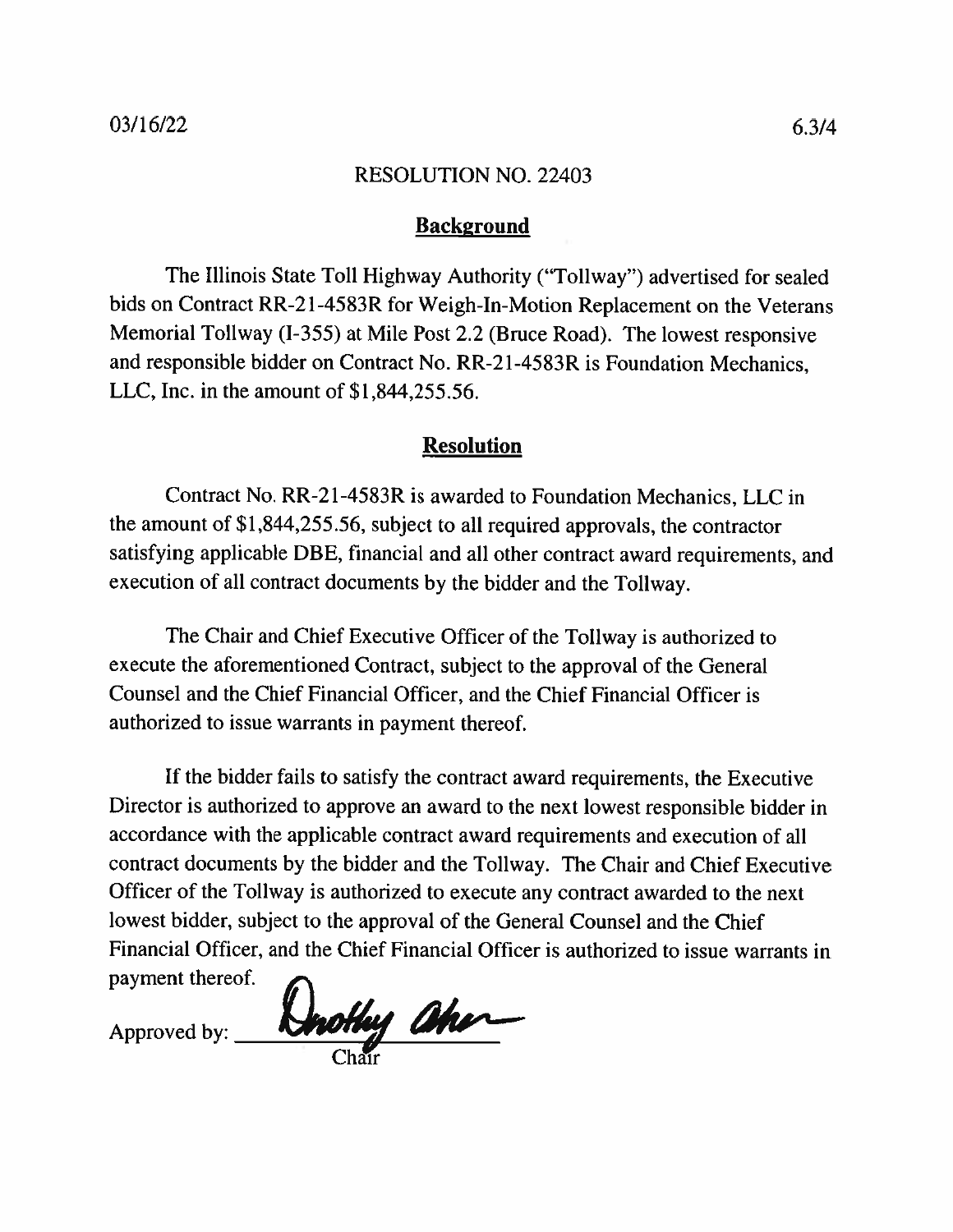# **Background**

The Illinois State Toll Highway Authority ("Tollway") advertised for sealed bids on Contract RR-21-4589 for Weigh-In-Motion Replacement on the Tri-State Tollway (I-94) at Mile Post 3.1 (IL-173). The lowest responsive and responsible bidder on Contract No. RR-21-4589 is Aldridge Electric, Inc. in the amount of  $$2,357,677.10.$ 

## **Resolution**

Contract No. RR-21-4589 is awarded to Aldridge Electric, Inc. in the amount of \$2,357,677.10, subject to all required approvals, the contractor satisfying applicable DBE, financial and all other contract award requirements, and execution of all contract documents by the bidder and the Tollway.

The Chair and Chief Executive Officer of the Tollway is authorized to execute the aforementioned Contract, subject to the approval of the General Counsel and the Chief Financial Officer, and the Chief Financial Officer is authorized to issue warrants in payment thereof.

If the bidder fails to satisfy the contract award requirements, the Executive Director is authorized to approve an award to the next lowest responsible bidder in accordance with the applicable contract award requirements and execution of all contract documents by the bidder and the Tollway. The Chair and Chief Executive Officer of the Tollway is authorized to execute any contract awarded to the next lowest bidder, subject to the approval of the General Counsel and the Chief Financial Officer, and the Chief Financial Officer is authorized to issue warrants in payment thereof.

Dnothy aher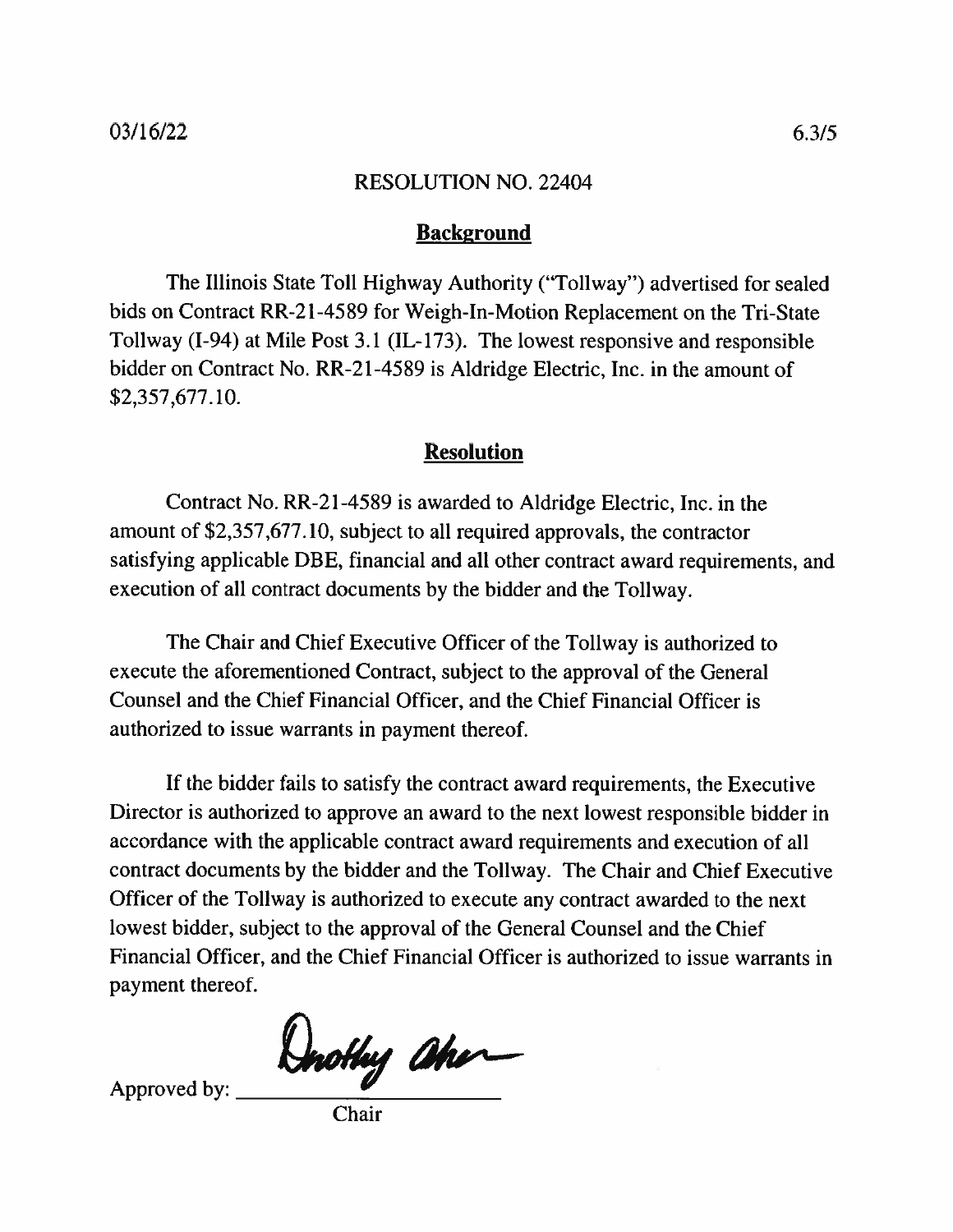# **DEFERRED RESOLUTION NO.**

# **Background**

The Illinois State Toll Highway Authority ("Tollway"), pursuant to Resolution No. 22056 approved on July 16, 2020, entered into Contract No. I-17-4339 with Judlau Contracting, Inc. for Roadway and Bridge Widening and Reconstruction on the Tri-State Tollway (I-294) between Mile Post 35.04 (South of Grand Avenue) and Mile Post 36.70 (Wolf Road) and on I-490 Ramp S1 and Ramp S2. It is in the best interest of the Tollway to increase the upper limit of compensation on Contract No. I-17-4339, by an amount not to exceed \$400,000.00, to provide for labor, materials and equipment to install a single slope barrier wall in lieu of the barrier wall shown in the plans. In accordance with the Tollway's Board-approved process for approving change orders and extra work orders, which is set forth in Resolution Nos. 16832, 17250 and 19806, the Tollway recommends approval of a Change Order / Extra Work Order increasing the upper limit of compensation on Contract No. I-17-4339 in an amount not to exceed \$400,000.00.

## **Resolution**

A Change Order / Extra Work Order in the amount of \$400,000.00 and a commensurate increase in the upper limit of compensation on Contract No. I-17-4339, increasing the upper limit of compensation from \$156,039,761.15 to \$156,439,761.15, is approved. The Chair and Chief Executive Officer of the Tollway is authorized to execute the appropriate documents in connection therewith, subject to the approval of the General Counsel and the Chief Financial Officer, and the Chief Financial Officer is authorized to issue and deliver warrants in payment thereof.

Approved by: \_

Chair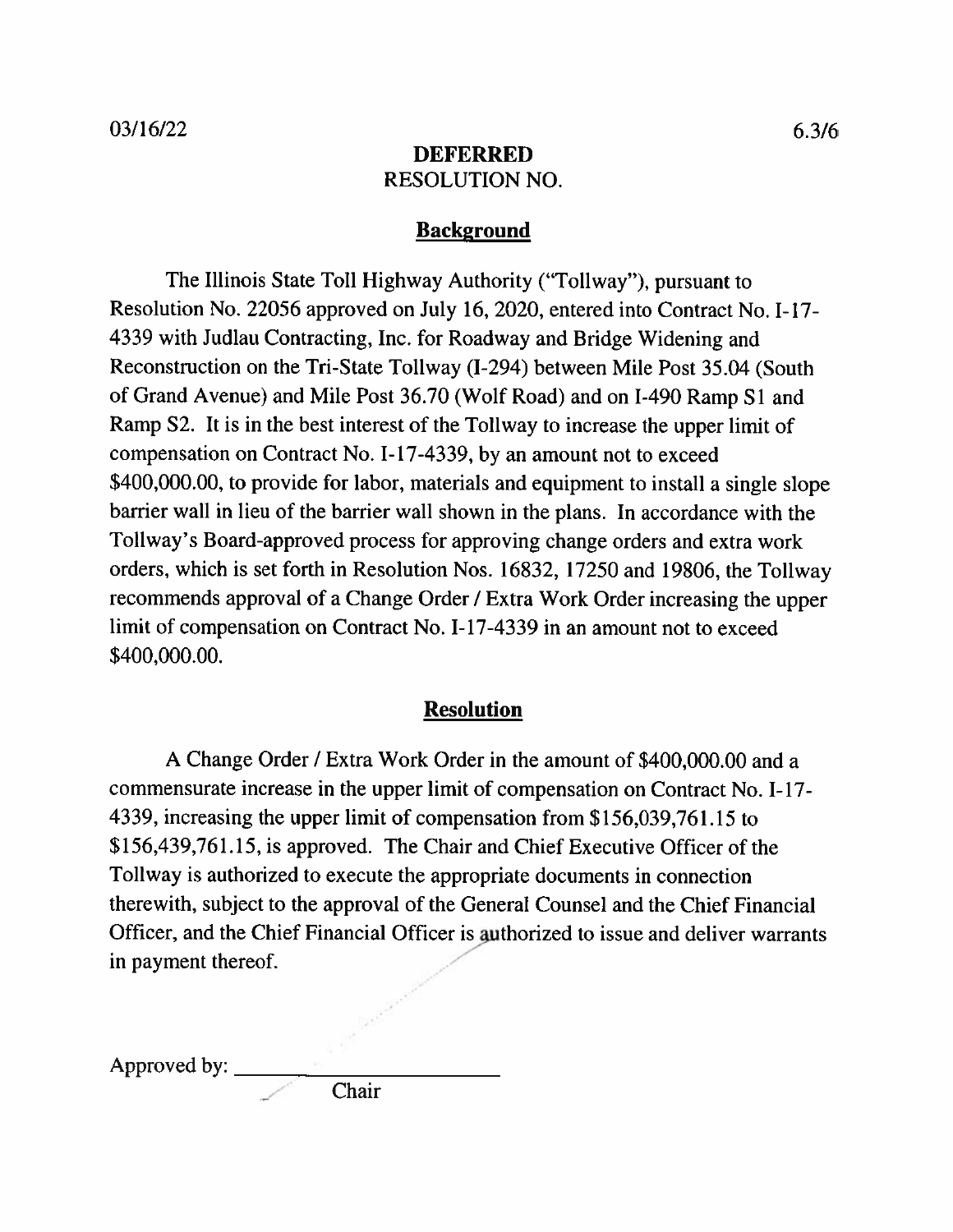# **DEFERRED RESOLUTION NO.**

# **Background**

The Illinois State Toll Highway Authority ("Tollway"), pursuant to Resolution No. 22094 approved on September 17, 2020, entered into Contract No. I-20-4519 with F.H. Paschen, S.N. Nielsen & Associates, LLC for Roadway & Bridge Reconstruction on the Tri-State Tollway (I-294) between Mile Post 22.3 (75th Street) and Mile Post 24.1 (I-55 Ramps). It is in the best interest of the Tollway to increase the upper limit of compensation on Contract No. I-20-4519, in an aggregate amount not to exceed \$720,000.00, to provide for cold weather protection for concrete structures (\$398,000) and concrete pavement (\$322,000) on the Tri-State Tollway (I-294) from 75th Street to I-55 Ramps. In accordance with the Tollway's Board-approved process for approving change orders and extra work orders, which is set forth in Resolution Nos. 16832, 17250 and 19806, the Tollway recommends approval of an Extra Work Order increasing the upper limit of compensation on Contract No. I-20-4519 in an amount not to exceed \$720,000.00.

## **Resolution**

An Extra Work Order in the amount of \$720,000.00 and a commensurate increase in the upper limit of compensation on Contract No. I-20-4519, increasing the upper limit of compensation from \$127,194,376.65 to \$127,914,376.65, is approved. The Chair and Chief Executive Officer of the Tollway is authorized to execute the appropriate documents in connection therewith, subject to the approval of the General Counsel and the Chief Financial Officer, and the Chief Financial Officer is authorized to issue and deliver warrants in payment thereof.

Approved by:  $\_\_$ Chair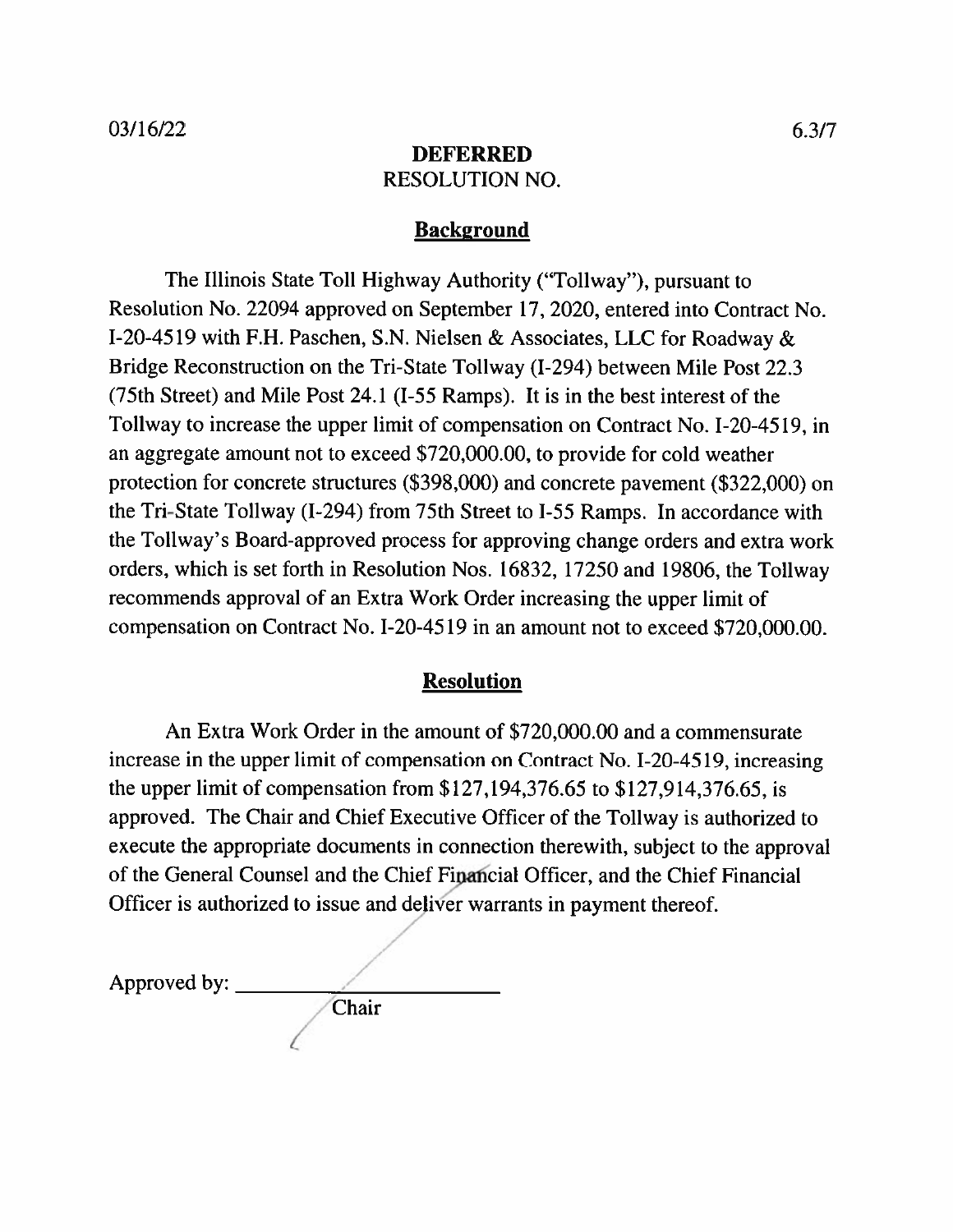## **DEFERRED RESOLUTION NO.**

#### **Background**

The Illinois State Toll Highway Authority ("Tollway"), pursuant to Resolution No. 22132 approved on November 19, 2020, entered into Contract No. I-19-4476 with Plote Construction, Inc. / Dunnet Bay Construction Company (JV) for Roadway and Bridge Widening and Reconstruction on the Tri-State Tollway (I-294) at Eisenhower Expressway (I-290) and St. Charles Road. It is in the best interest of the Tollway to increase the upper limit of compensation on Contract No. I-19-4476, by an amount not to exceed \$450,000.00, to provide for additional earthwork necessary for replacement of the St. Charles Road Bridge. In accordance with the Tollway's Board-approved process for approving change orders and extra work orders, which is set forth in Resolution Nos. 16832, 17250 and 19806, the Tollway recommends approval of a Change Order / Extra Work Order increasing the upper limit of compensation on Contract No. I-19-4476 in an amount not to exceed \$450,000.00.

#### **Resolution**

A Change Order / Extra Work Order in the amount of \$450,000.00 and a commensurate increase in the upper limit of compensation on Contract No. I-19-4476, increasing the upper limit of compensation from \$32,965,466.50 to \$33,415,466.50, is approved. The Chair and Chief Executive Officer of the Tollway is authorized to execute the appropriate documents in connection therewith, subject to the approval of the General Counsel and the Chief Financial Officer, and the Chief Financial Officer is authorized to issue and deliver warrants in payment thereof.

| Approved by: |       |  |
|--------------|-------|--|
|              | Chair |  |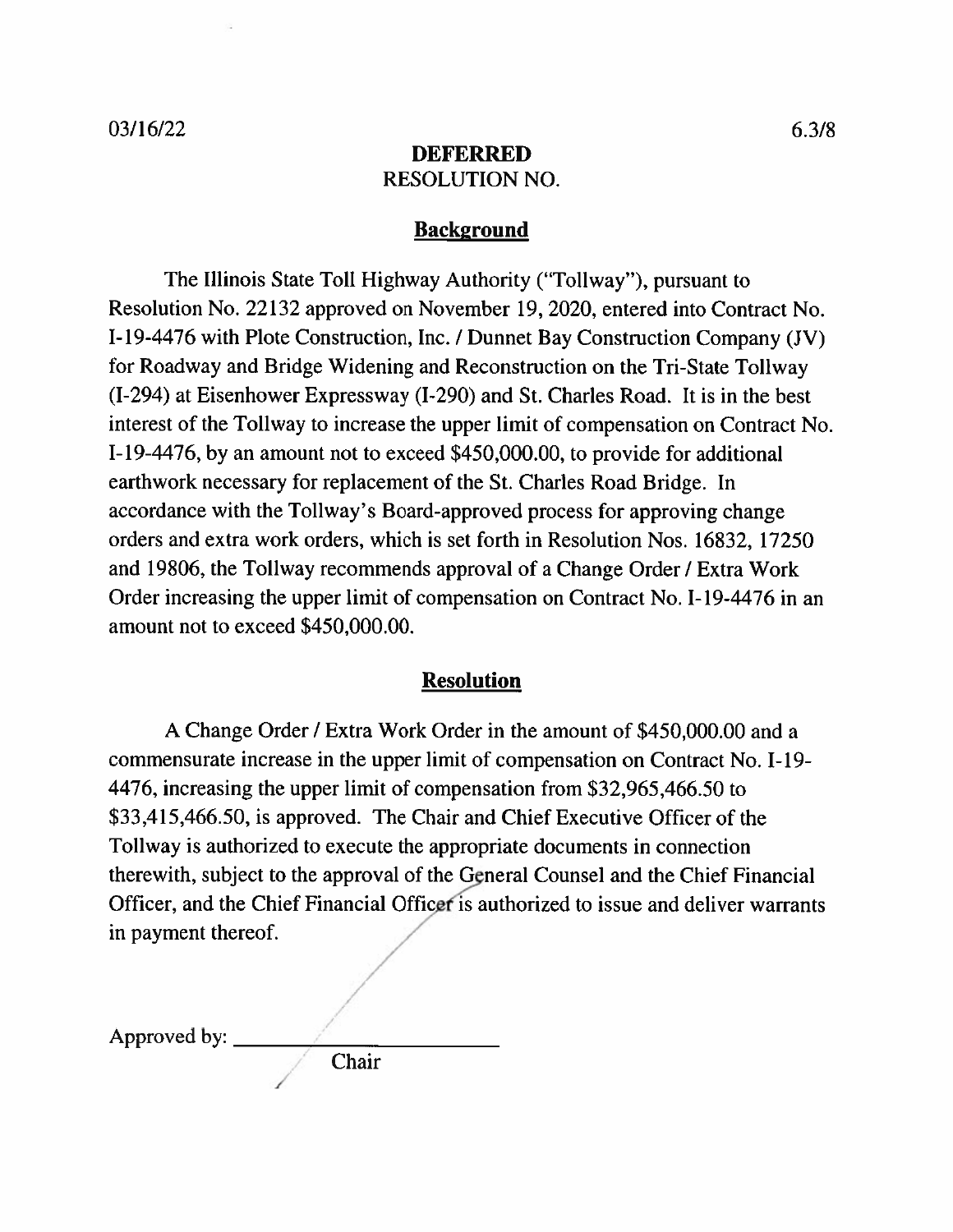## **Background**

It is necessary and in the best interest of The Illinois State Toll Highway Authority ("Tollway") to obtain Construction Management Services Upon Request on Contract No. I-21-4572, Systemwide. Stanley Consultants, Inc. submitted a proposal to provide the necessary construction-related professional services for an upper limit of compensation not to exceed \$3,000,000.00. The services were procured pursuant to Section 30-15(c) of the Illinois Procurement Code, 30 ILCS 500/30-15(c).

## **Resolution**

The acting Chief Engineering Officer is authorized to negotiate an agreement with Stanley Consultants, Inc. to obtain Construction Management Services Upon Request on Contract No. I-21-4572 with an upper limit of compensation not to exceed \$3,000,000.00, subject to review and approval by the General Counsel. The Chair and Chief Executive Officer of the Tollway is authorized to execute the agreement, subject to the approval of the Chief Financial Officer, and the Chief Financial Officer is authorized to issue warrants in payment thereof.

Drothy aher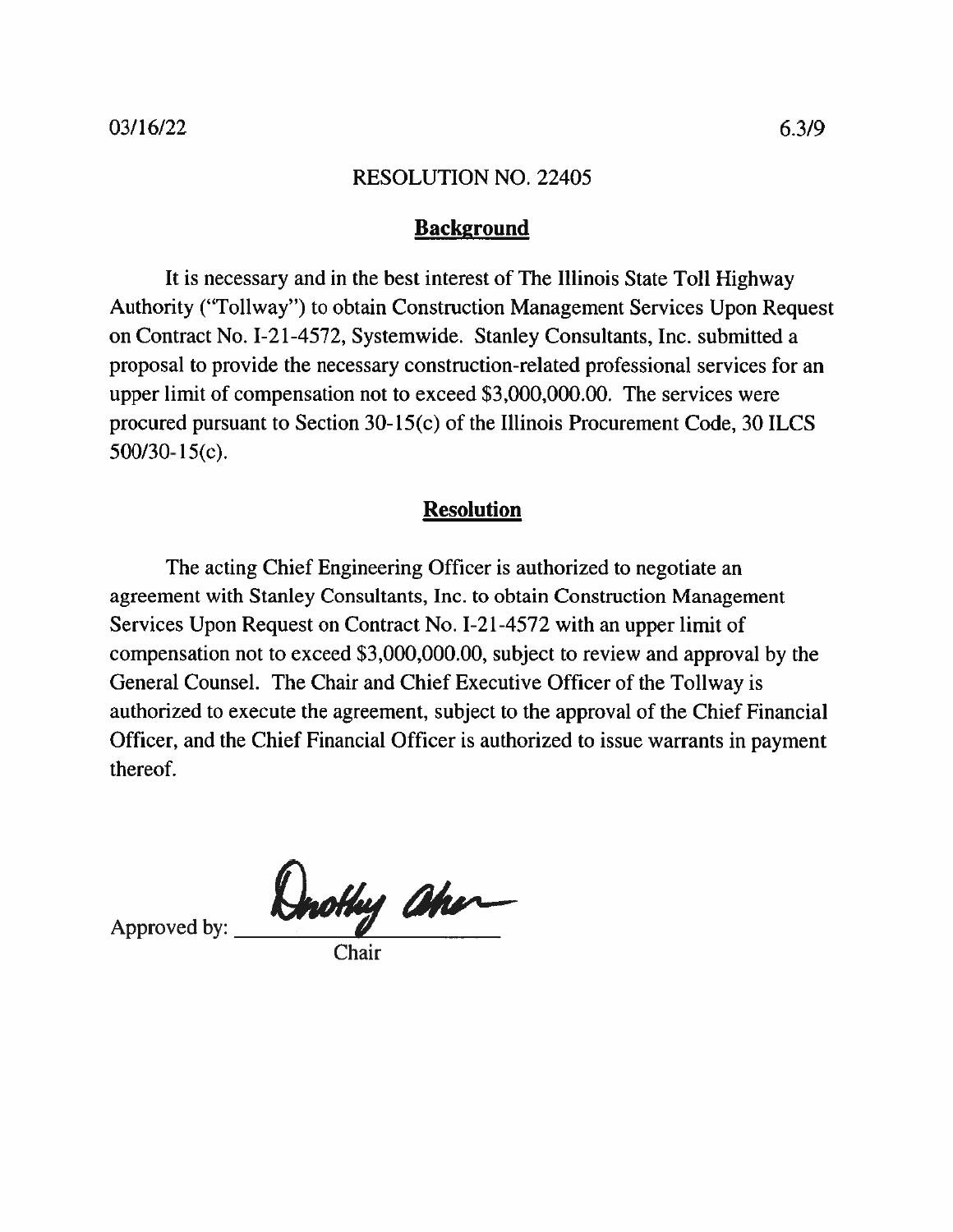## **Background**

It is necessary and in the best interest of The Illinois State Toll Highway Authority ("Tollway") to obtain Construction Management Services Upon Request on Contract No. I-21-4810 on the Tri-State Tollway (I-294). SQN Associates, LLC submitted a proposal to provide the necessary construction-related professional services for an upper limit of compensation not to exceed \$3,000,000.00. The services were procured pursuant to Section  $30-15(c)$  of the Illinois Procurement Code, 30 ILCS 500/30-15(c).

## **Resolution**

The acting Chief Engineering Officer is authorized to negotiate an agreement with SQN Associates, LLC to obtain Construction Management Services Upon Request on Contract No. I-21-4810 with an upper limit of compensation not to exceed \$3,000,000.00, subject to review and approval by the General Counsel. The Chair and Chief Executive Officer of the Tollway is authorized to execute the agreement, subject to the approval of the Chief Financial Officer, and the Chief Financial Officer is authorized to issue warrants in payment thereof.

Dnothy aher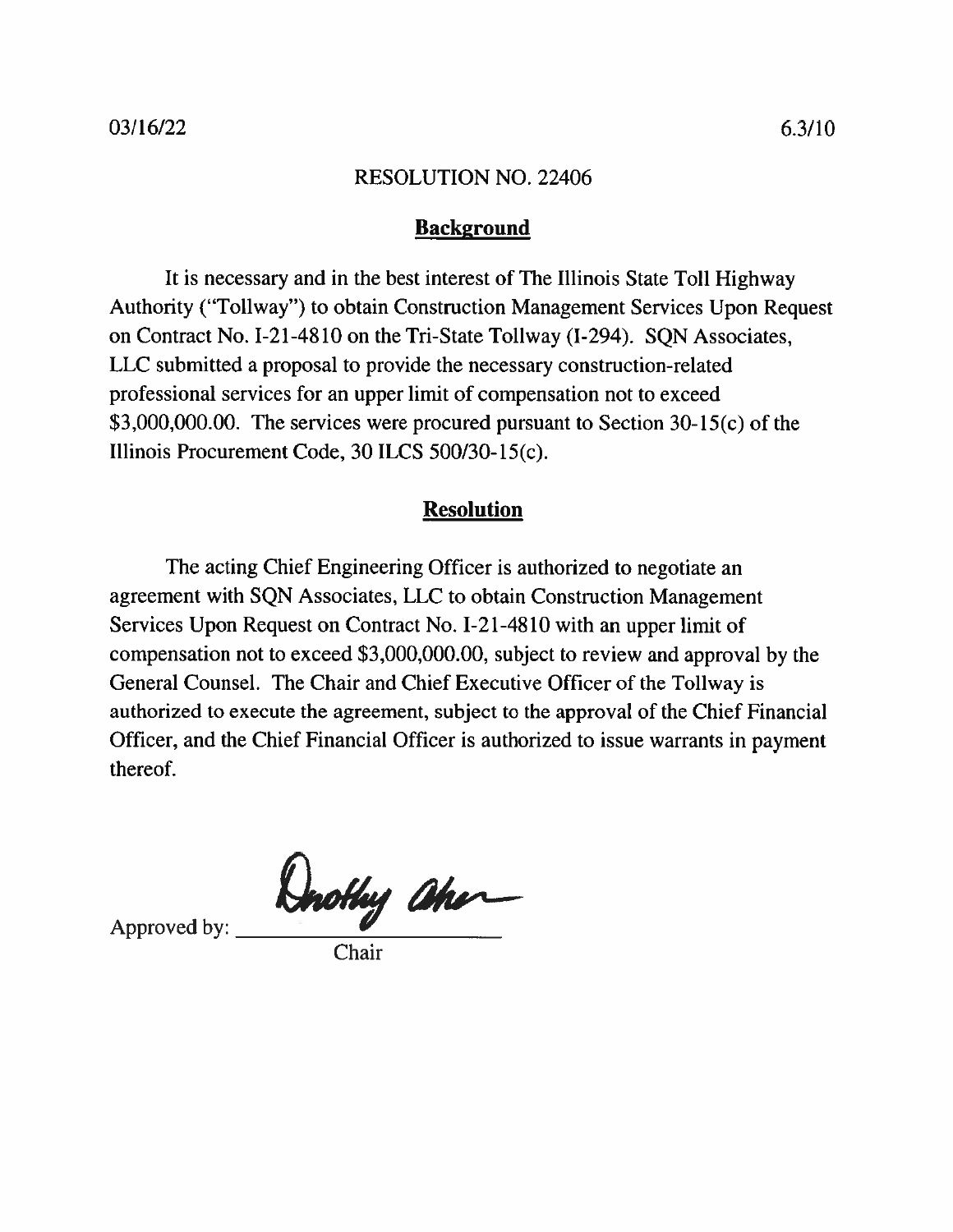## **Background**

It is necessary and in the best interest of The Illinois State Toll Highway Authority ("Tollway") to obtain Construction Management Services Upon Request on Contract No. RR-21-9243, Systemwide. 4HD, Inc. submitted a proposal to provide the necessary construction-related professional services for an upper limit of compensation not to exceed \$2,000,000.00. The services were procured pursuant to Section 30-15(c) of the Illinois Procurement Code, 30 ILCS 500/30- $15(c)$ .

# **Resolution**

The acting Chief Engineering Officer is authorized to negotiate an agreement with 4HD, Inc. to obtain Construction Management Services Upon Request on Contract No. RR-21-9243 with an upper limit of compensation not to exceed \$2,000,000.00, subject to review and approval by the General Counsel. The Chair and Chief Executive Officer of the Tollway is authorized to execute the agreement, subject to the approval of the Chief Financial Officer, and the Chief Financial Officer is authorized to issue warrants in payment thereof.

**Unothy aher**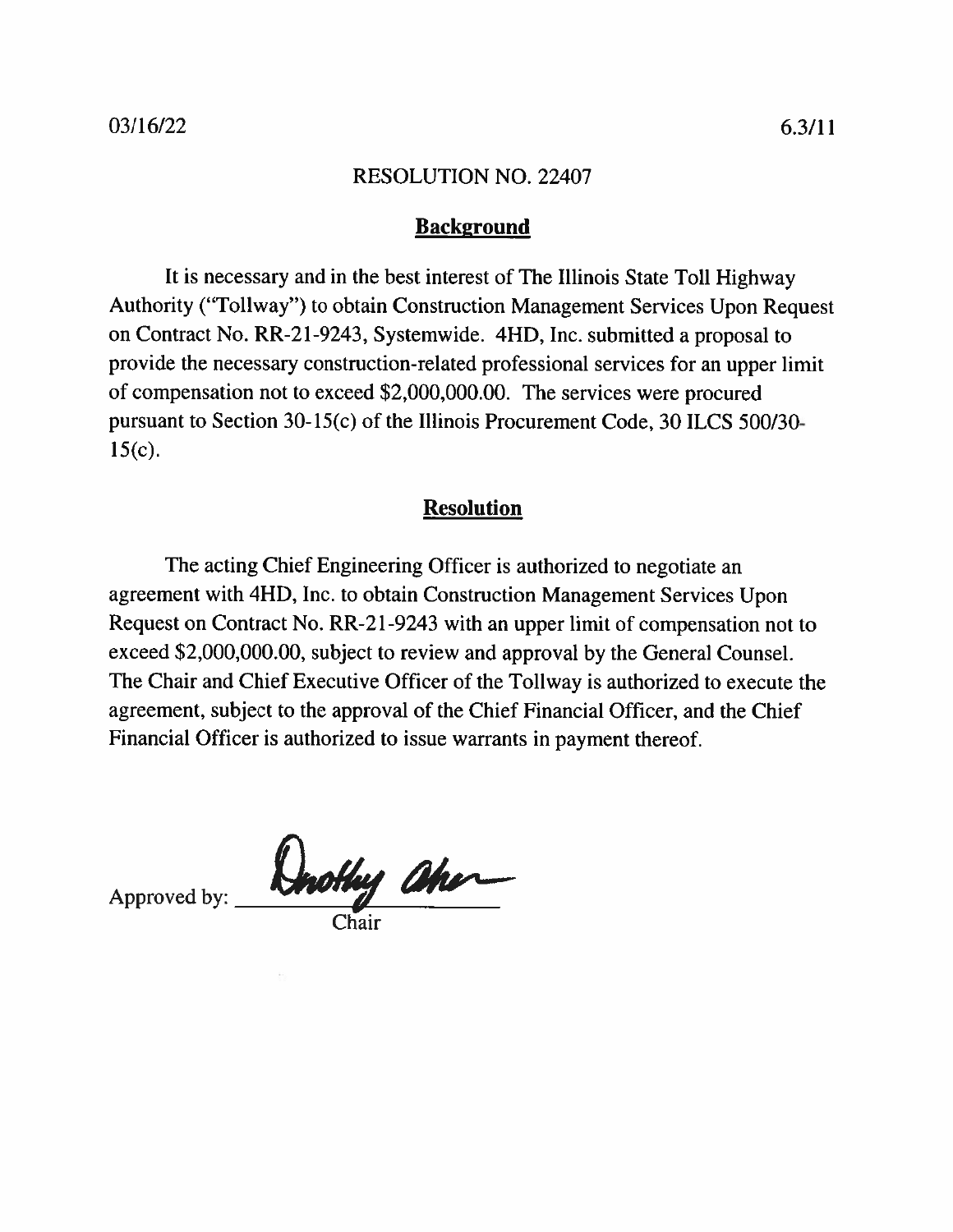# **DEFERRED RESOLUTION NO.**

## **Background**

It is necessary and in the best interest of The Illinois State Toll Highway Authority ("Tollway") to obtain Design Services Upon Request on Contract No. RR-21-4801, Systemwide. HDR Engineering, Inc. submitted a proposal to provide the necessary construction-related professional services for an upper limit of compensation not to exceed \$5,000,000.00. The services were procured pursuant to Section 30-15(c) of the Illinois Procurement Code, 30 ILCS 500/30-15(c).

# **Resolution**

The acting Chief Engineering Officer is authorized to negotiate an agreement with HDR Engineering, Inc. to obtain Design Services Upon Request on Contract No. RR-21-4801 with an upper limit of compensation not to exceed \$5,000,000.00, subject to review and approval by the General Counsel. The Chair and Chief Executive Officer of the Tollway is authorized to execute the agreement, subject to the approval of the Chief Financial Officer, and the Chief Financial Officer is authorized to issue warrants in payment thereof.

Approved by: Chair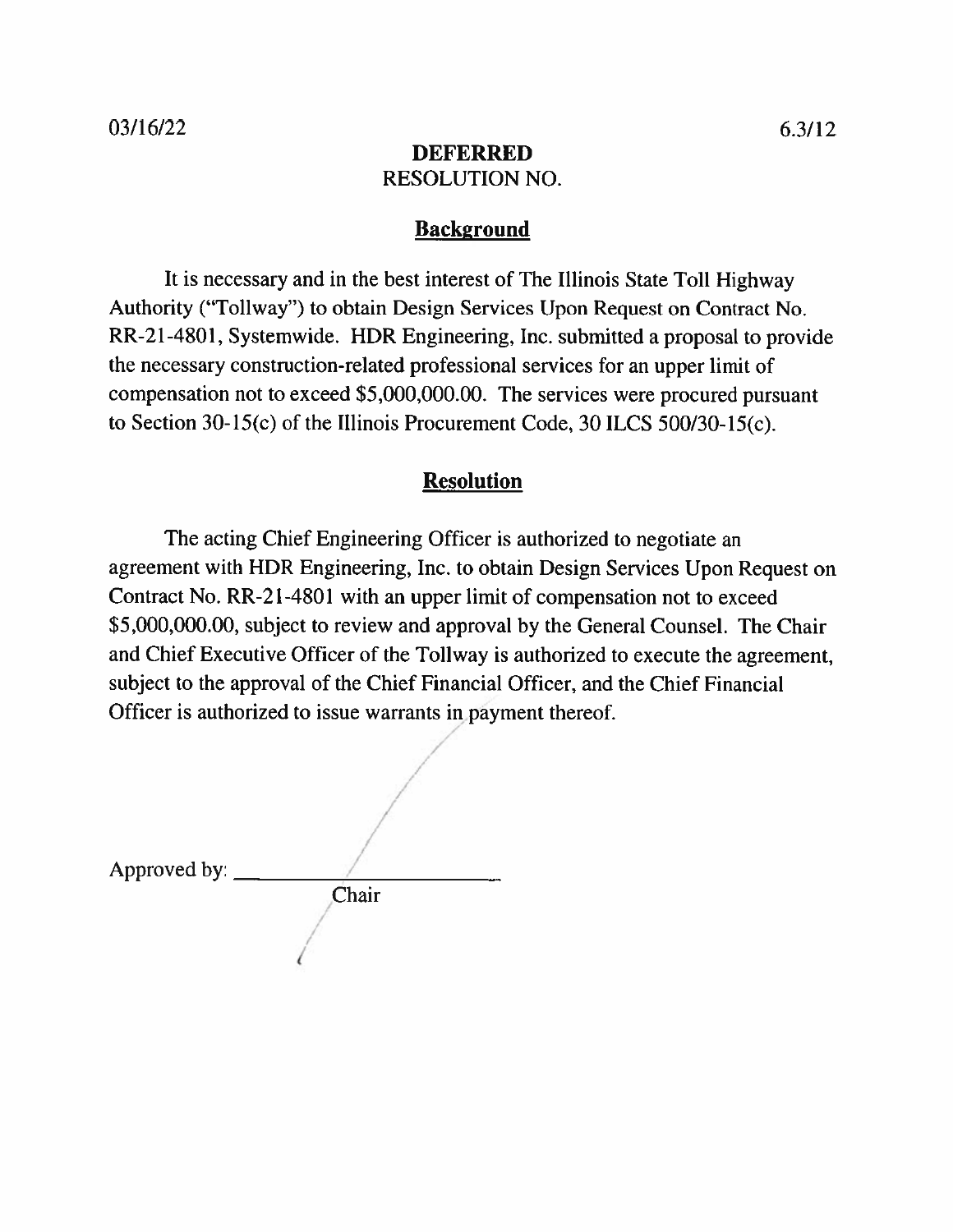## **Background**

It is necessary and in the best interest of The Illinois State Toll Highway Authority ("Tollway") to obtain Facilities Design Services Upon Request on Contract No. RR-21-9240, Systemwide. Muller & Muller Ltd. submitted a proposal to provide the necessary construction-related professional services for an upper limit of compensation not to exceed \$3,000,000.00. The services were procured pursuant to Section 30-15(c) of the Illinois Procurement Code, 30 ILCS  $500/30-15(c)$ .

# **Resolution**

The acting Chief Engineering Officer is authorized to negotiate an agreement with Muller & Muller Ltd. to obtain Facilities Design Services Upon Request on Contract No. RR-21-9240 with an upper limit of compensation not to exceed \$3,000,000.00, subject to review and approval by the General Counsel. The Chair and Chief Executive Officer of the Tollway is authorized to execute the agreement, subject to the approval of the Chief Financial Officer, and the Chief Financial Officer is authorized to issue warrants in payment thereof.

Drothy aher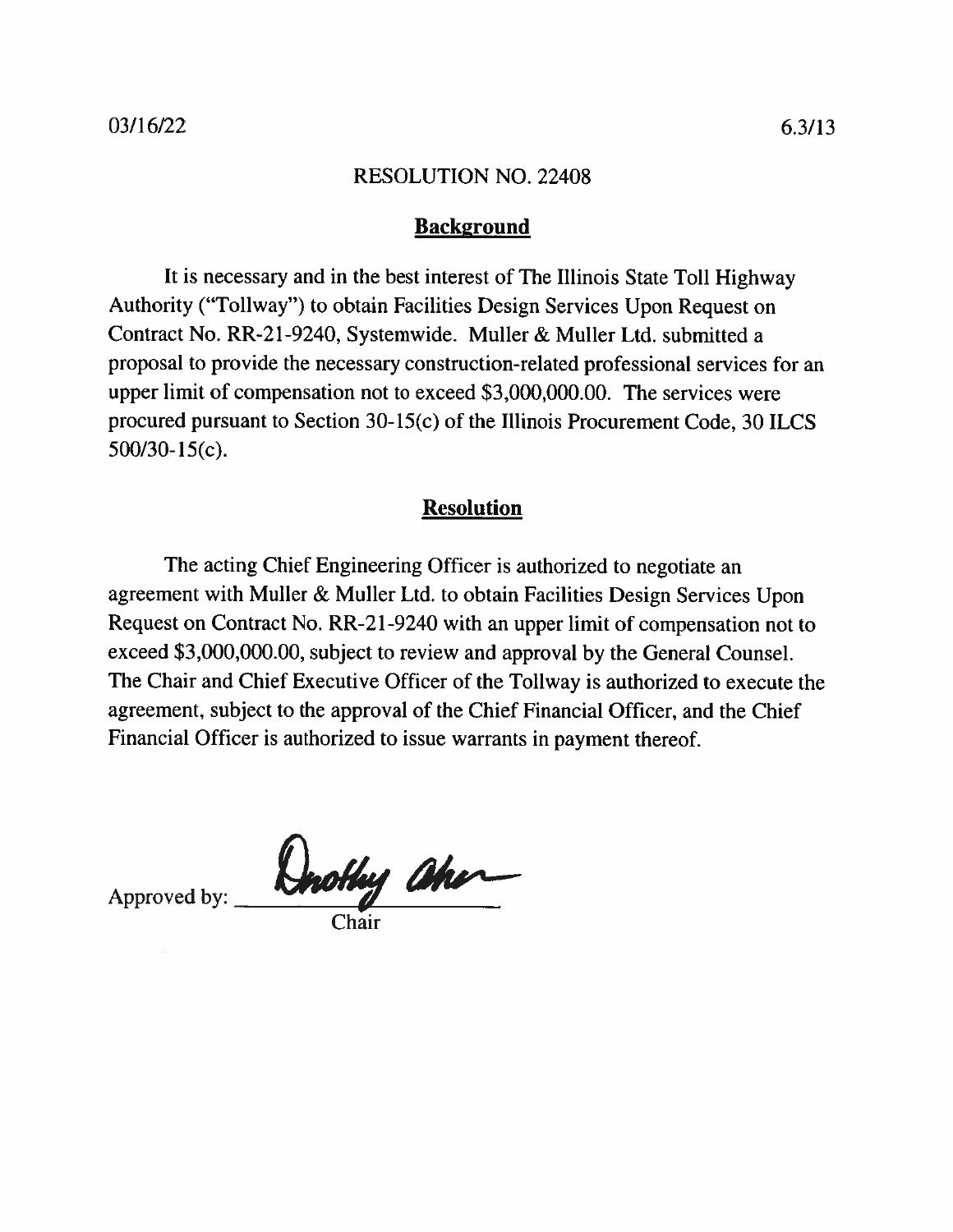## **Background**

It is necessary and in the best interest of The Illinois State Toll Highway Authority ("Tollway") to obtain Design Services Upon Request on Contract No. RR-21-9241, Systemwide. Orion Engineers, PLLC submitted a proposal to provide the necessary construction-related professional services for an upper limit of compensation not to exceed \$3,000,000.00. The services were procured pursuant to Section 30-15(c) of the Illinois Procurement Code, 30 ILCS 500/30- $15(c)$ .

## **Resolution**

The acting Chief Engineering Officer is authorized to negotiate an agreement with Orion Engineers, PLLC to obtain Design Services Upon Request on Contract No. RR-21-9241 with an upper limit of compensation not to exceed \$3,000,000.00, subject to review and approval by the General Counsel. The Chair and Chief Executive Officer of the Tollway is authorized to execute the agreement, subject to the approval of the Chief Financial Officer, and the Chief Financial Officer is authorized to issue warrants in payment thereof.

Drothy aher

Approved by:

Chair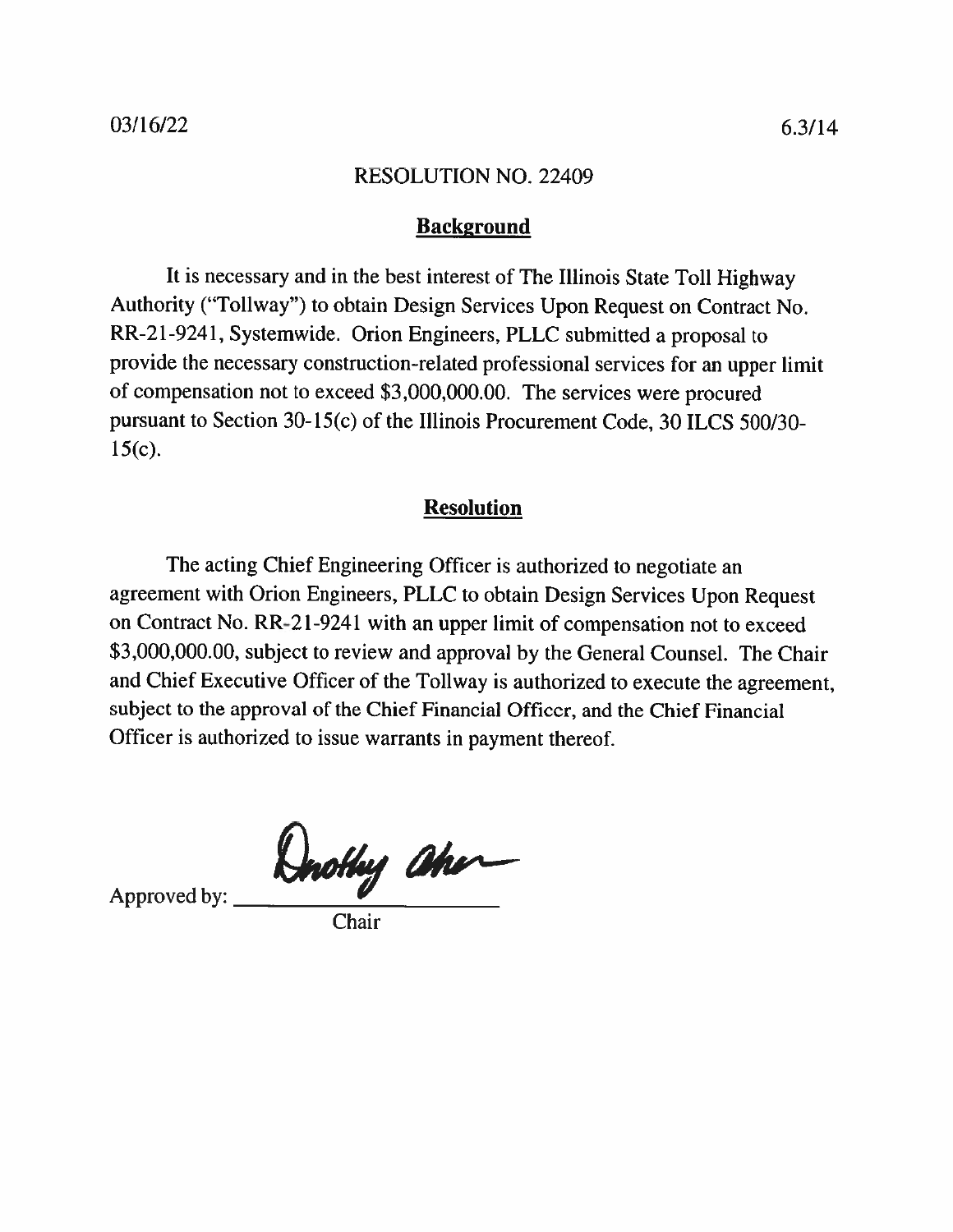## **Background**

It is necessary and in the best interest of The Illinois State Toll Highway Authority ("Tollway") to obtain Design Services Upon Request on Contract No. RR-21-9242, Systemwide. Horner & Shifrin, Inc. submitted a proposal to provide the necessary construction-related professional services for an upper limit of compensation not to exceed \$1,500,000.00. The services were procured pursuant to Section 30-15(c) of the Illinois Procurement Code, 30 ILCS 500/30-15(c).

## **Resolution**

The acting Chief Engineering Officer is authorized to negotiate an agreement with Horner & Shifrin, Inc. to obtain Design Services Upon Request on Contract No. RR-21-9242 with an upper limit of compensation not to exceed \$1,500,000.00, subject to review and approval by the General Counsel. The Chair and Chief Executive Officer of the Tollway is authorized to execute the agreement, subject to the approval of the Chief Financial Officer, and the Chief Financial Officer is authorized to issue warrants in payment thereof.

Drothy aher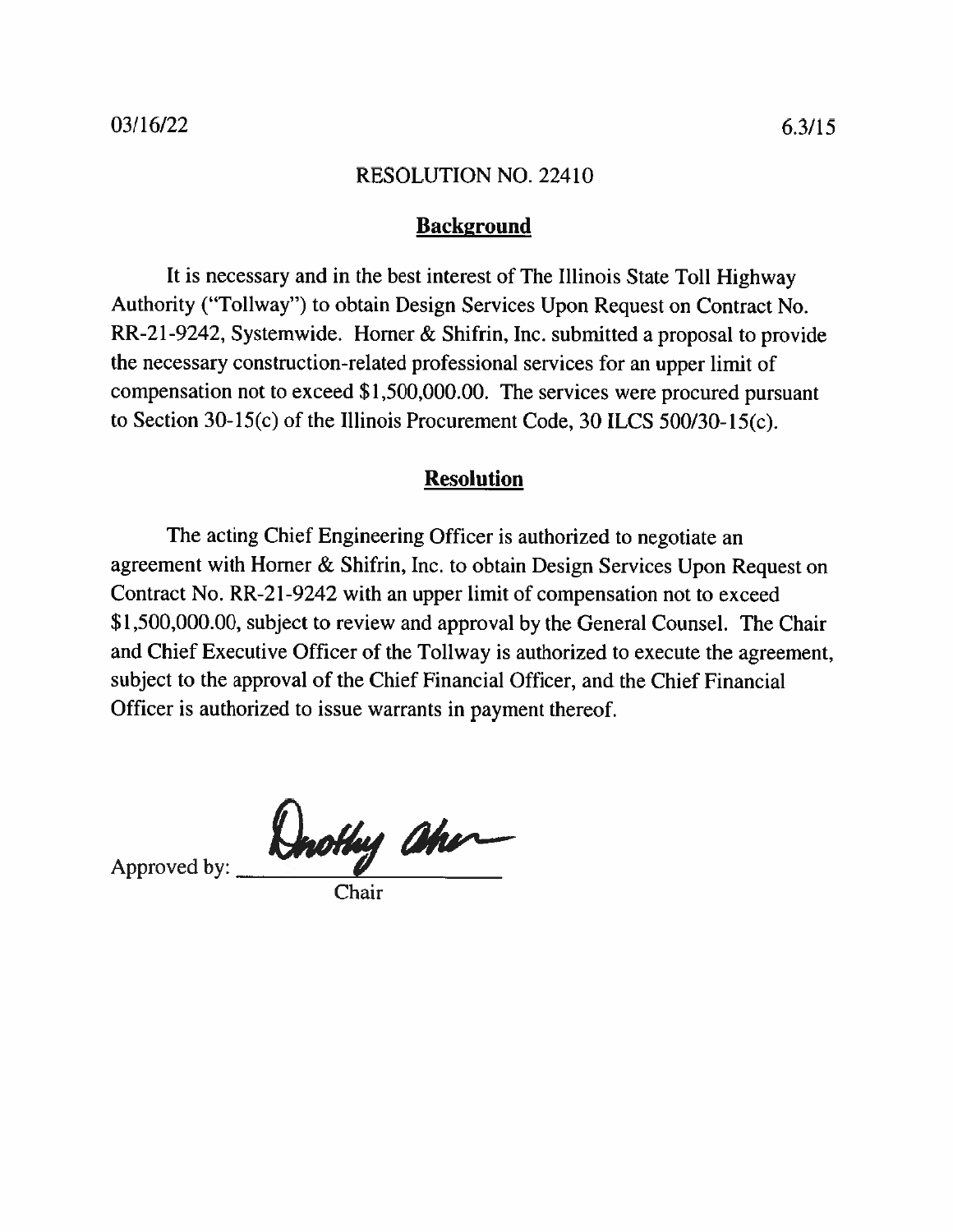#### **Background**

The Illinois State Toll Highway Authority ("Tollway"), pursuant to Resolution No. 21361 approved September 28, 2017, entered into an agreement with Quigg Engineering, Inc. on Contract No. I-17-4299 for Design Services on the Tri-State Tollway (I-294) from Mile Post 29.1 (East West Connector) to Mile Post 30.5 (Roosevelt Road).

Per Tollway request, Quigg Engineering, Inc. submitted a proposal to provide Supplemental Design Services for Contract No. I-17-4299 in an amount not to exceed \$475,000.00, increasing the upper limit of compensation on Contract No. I-17-4299 from \$2,850,000.00 to \$3,325,000.00. It is necessary and in the best interest of the Tollway to accept Quigg Engineering, Inc.'s proposal.

### **Resolution**

The acting Chief Engineering Officer is authorized to negotiate an amended agreement with Quigg Engineering, Inc., consistent with the aforementioned proposal, to increase the upper limit of Contract No. I-17-4299 by \$475,000.00, subject to review and approval by the General Counsel. The Chair and Chief Executive Officer of the Tollway is authorized to execute the Agreement, subject to the approval of the Chief Financial Officer, and the Chief Financial Officer is authorized to issue warrants in payment thereof.

Dnothy aher

Approved by:

Chair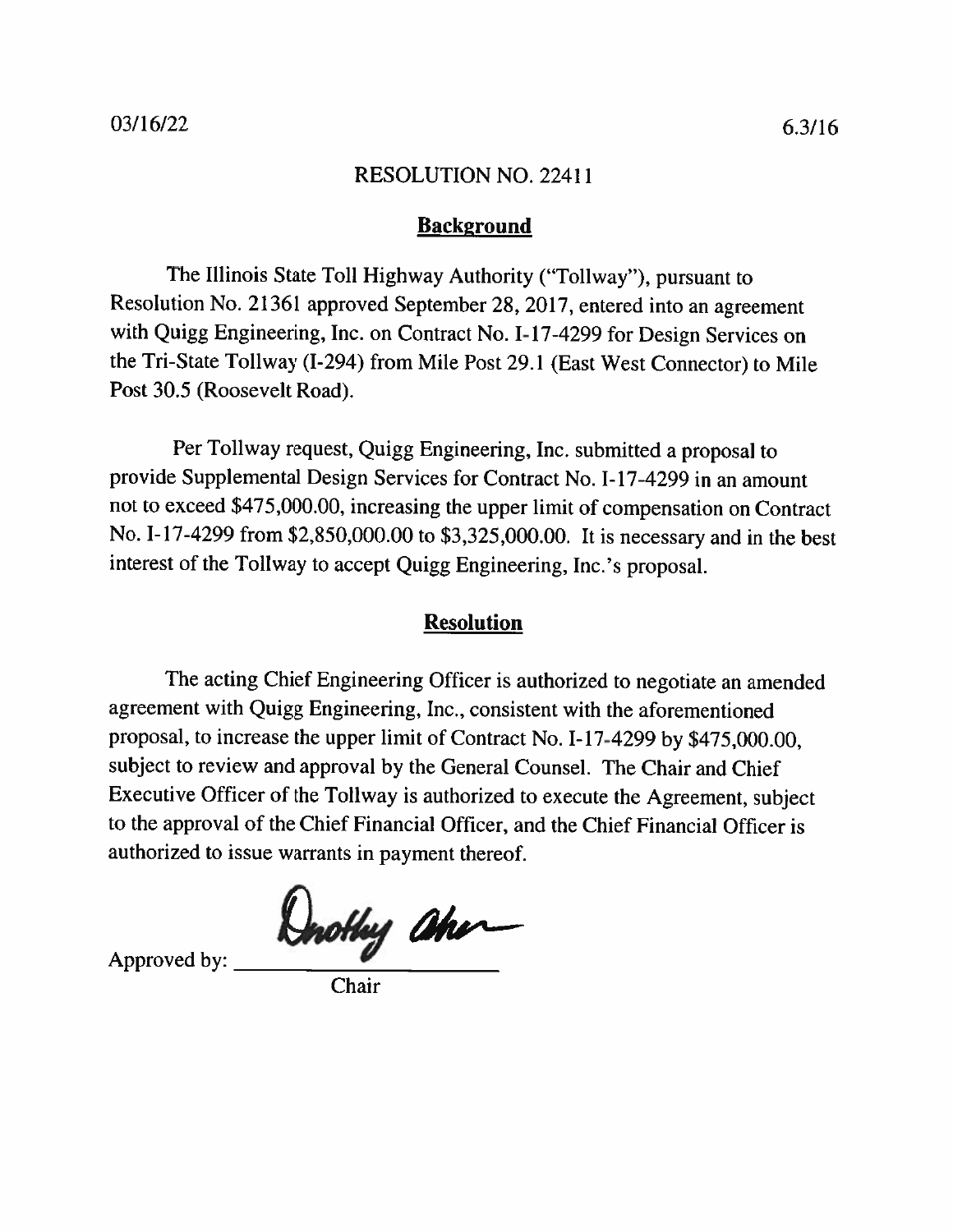# **Background**

The Illinois State Toll Highway Authority ("Tollway") is partnering with Cook County ("County"), through its Department of Transportation & Highways, and the Village of Justice ("Village") to construct an interchange at 88<sup>th</sup>/Cork Avenue on I-294 ("Project"). The Project includes both Tollway-led work and County-led work. Pursuant to the Tollway's Interchange Policy, the Tollway will provide 50% of the funding for the Project. The County and Village will provide the remaining 50% of the funding. The estimated cost of the Project is \$39,238,669. The parties' payment obligations will be based on actual costs.

It is in the best interest of the Tollway to enter into an Intergovernmental Agreement with the County and the Village to memorialize the parties' understandings and responsibilities relative to the Project.

## **Resolution**

The Chief Engineering Officer and the General Counsel are authorized to negotiate and prepare an Intergovernmental Agreement between Tollway, the County and the Village in substantially the form attached to this Resolution. The Chair and Chief Executive Officer of the Tollway, subject to the approval of the Chief Financial Officer, is authorized to execute said agreement, and the Chief Financial Officer is authorized to issue warrants in payment thereof.

Dorothy aher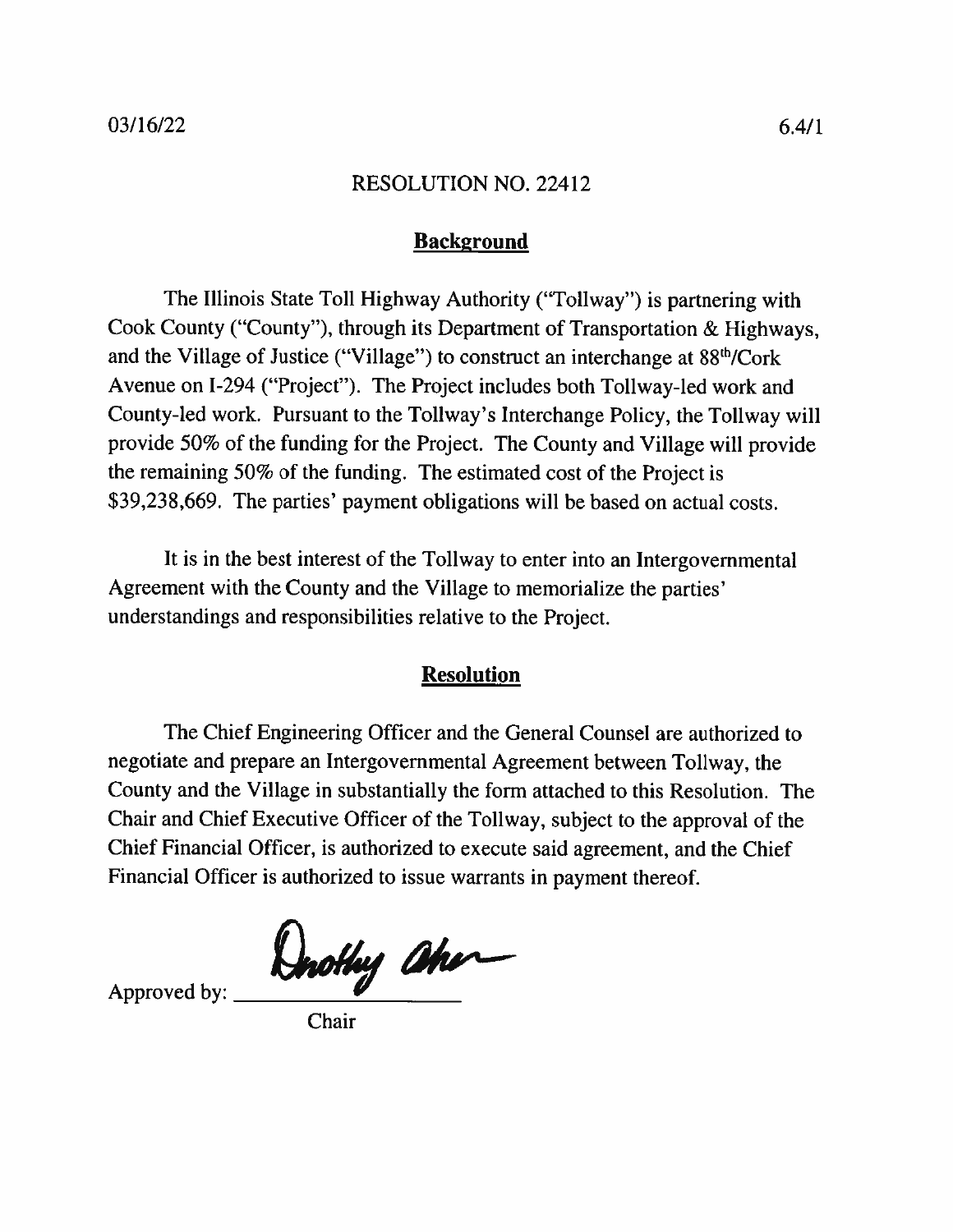#### **INTERGOVERNMENTAL AGREEMENT BETWEEN THE ILLINOIS STATE TOLL HIGHWAY AUTHORITY, THE COUNTY OF COOK AND THE VILLAGE OF JUSTICE**

This INTERGOVERNMENTAL AGREEMENT ("AGREEMENT"), effective upon the last dated signature below, is entered into by and between THE ILLINOIS STATE TOLL HIGHWAY AUTHORITY, an instrumentality and administrative agency of the State of Illinois, ("ILLINOIS TOLLWAY"), the COUNTY OF COOK, a body politic and corporate of the State of Illinois, ("COUNTY"), acting by and through its DEPARTMENT OF TRANSPORTATION AND HIGHWAYS, ("DEPARTMENT"), and the VILLAGE OF JUSTICE, a municipal corporation of the State of Illinois, ("VILLAGE"), individually referred to as "PARTY", and collectively referred to as "PARTIES". Excluding the ILLINOIS TOLLWAY, the COUNTY and the VILLAGE may be referred to collectively as "OTHER PARTIES".

#### **RECITALS:**

WHEREAS, in order to promote the public welfare and facilitate vehicular traffic by providing convenient, safe, modern and limited access highways within and through the State of Illinois, the ILLINOIS TOLLWAY is improving certain portions of the Tri-State Tollway (I-294) mainline, ("Toll Highway"), between 95th Street and Balmoral Avenue as contemplated in, but not limited to Construction Contracts I-19-4481 and I-20-4518, ("CTS Project");

WHEREAS, within the limits of the CTS Project is the construction of an additional access interchange at I-294 and 88th/Cork Avenue as contemplated in, but not limited to Construction Contract # I-21-4594, ("INTERCHANGE PROJECT");

WHEREAS, the INTERCHANGE PROJECT is being led and constructed by the ILLINOIS TOLLWAY, and includes local roads under the jurisdiction of the OTHER PARTIES;

WHEREAS, in addition to the CTS Project and INTERCHANGE PROJECT, the COUNTY is leading construction of improvements to roadways adjacent to the subject interchange that are under the jurisdiction of the OTHER PARTIES, and that promote the public welfare and provide convenient, safe and modern roadways ("County Project");

WHEREAS, in October 2012 the ILLINOIS TOLLWAY adopted an Interchange and Roadway Cost Sharing Policy ("INTERCHANGE POLICY"), which outlines a process by which new or expanded interchange access can be advanced, including potential new access points along the Toll Highway;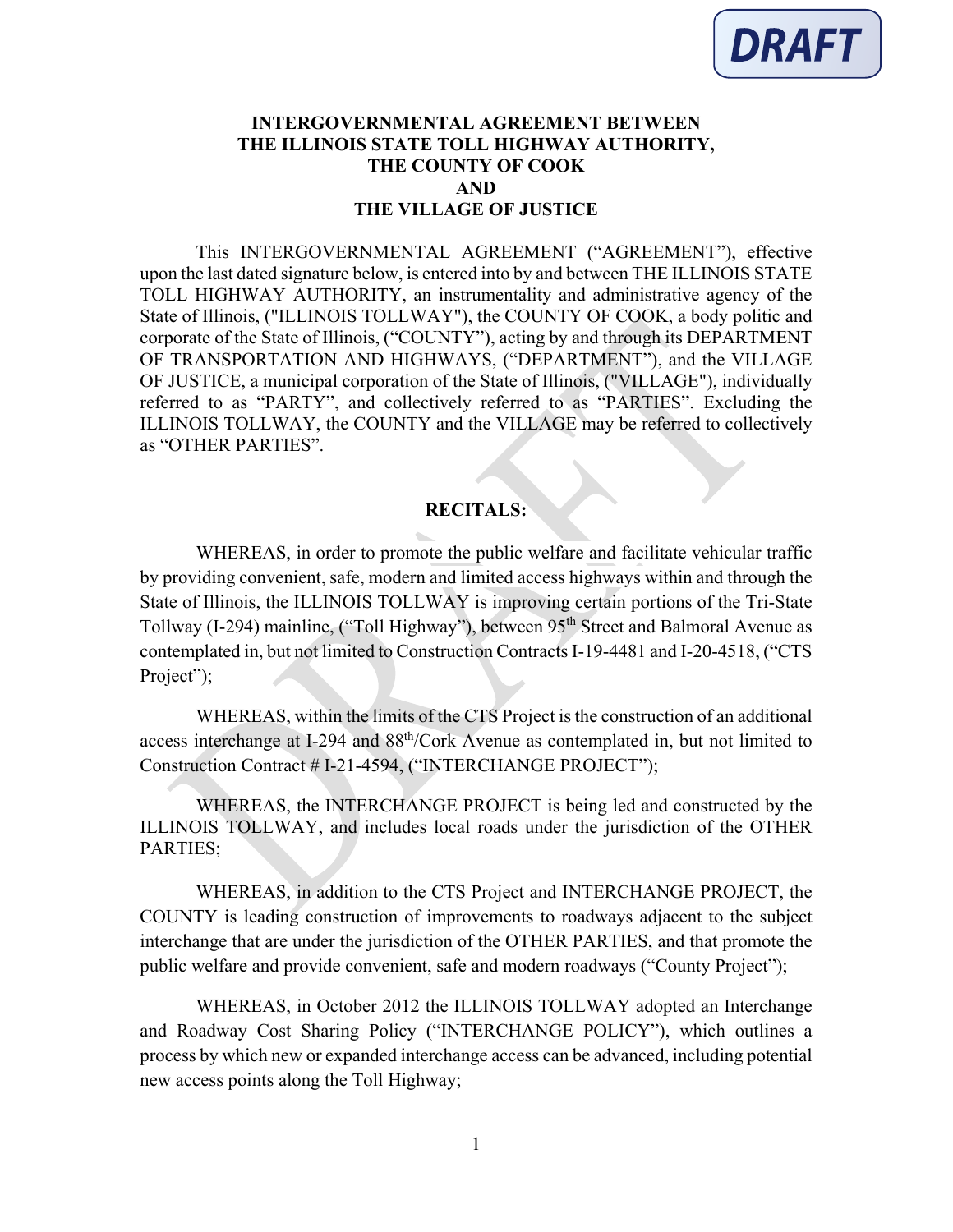WHEREAS, per the INTERCHANGE POLICY, the ILLINOIS TOLLWAY agrees to contribute 50% of the cost of expanded interchange access, provided that the interested local agency(ies) contribute the remaining 50% of the cost;

WHEREAS, the PARTIES and the Illinois Department of Transportation have a fully executed Memorandum of Understanding dated May 28, 2019 that serves as the basis for interagency cooperation in funding engineering, right-of-way acquisition, utility relocation and construction of an additional access interchange at I-294 and 88th/Cork Avenue;

WHEREAS, construction of the INTERCHANGE PROJECT improvements consists of the following:

A new northbound ("NB") I-294 to 88th/Cork Avenue exit ramp will be constructed. The single lane ramp will be widened to provide separate left turn and right turn lanes at 88th/Cork Avenue.

A new southbound ("SB") I-294 from 88th/Cork Avenue entrance ramp will be constructed. The new SB I-294 from 88th/Cork Avenue ramp will replace the existing SB Archer Road and NB Archer Road to SB I-294 ramps.

The bridge deck carrying 88th/Cork Avenue over I-294 will be replaced and widened to accommodate a southbound left turn lane to the new SB I-294 entrance ramp, adjacent raised median and a multi-use path.

WHEREAS, the PARTIES by this AGREEMENT, desire to determine and establish their respective responsibilities toward engineering, right-of-way acquisition, utility relocation, construction, funding and maintenance of the INTERCHANGE PROJECT as proposed;

WHEREAS, a separate Intergovernmental Agreement between the PARTIES will be prepared to determine and establish respective responsibilities for the County Project. The County Project improvements will be designed to accommodate the additional traffic from the NB I-294 exit ramp and the SB I-294 entrance ramp. Improvements to the local roadways include design modifications to the frontage road/81<sup>st</sup> Street,  $79<sup>th</sup>$  Place,  $79<sup>th</sup>$ Street, and Archer Road; reconstruction and widening of 88<sup>th</sup>/Cork Avenue (excluding the bridge deck), from south of 81<sup>st</sup> Street to north of 79<sup>th</sup> Street; reconstruction and widening of Oak Grove Avenue from north of 79<sup>th</sup> Street to north of Archer Road;

WHEREAS, the OTHER PARTIES have secured federal funding from the Federal Highway Administration to be applied toward Phase I and Phase II engineering and construction of local roadways adjacent to and affected by the INTERCHANGE PROJECT improvements and such funding will not apply to the INTERCHANGE PROJECT;

WHEREAS, the INTERCHANGE PROJECT and the County Project are consistent with the ILLINOIS TOLLWAY's INTERCHANGE POLICY and their construction is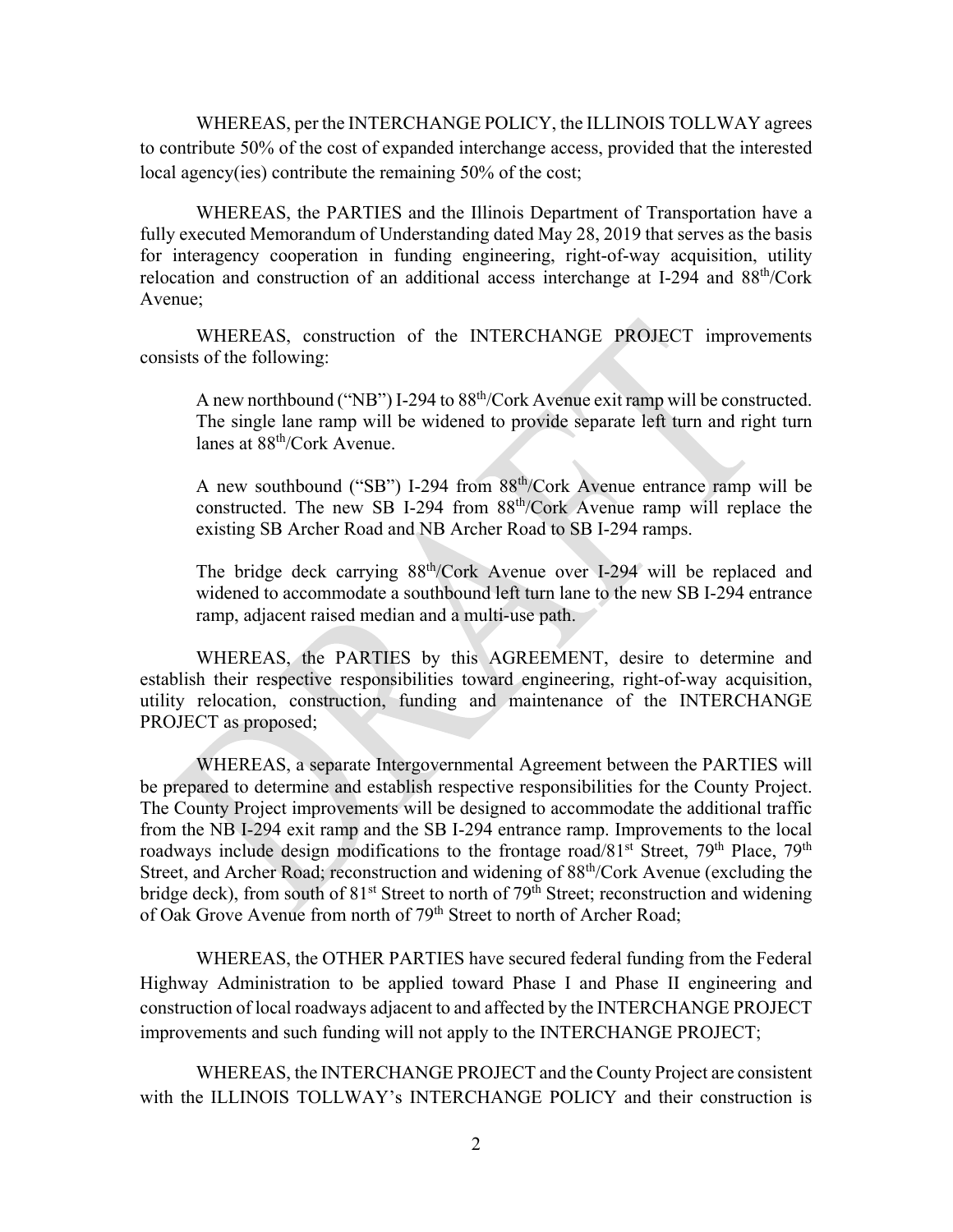supported by the OTHER PARTIES, providing additional access for existing and proposed development and potential economic benefits within the COUNTY and the VILLAGE;

WHEREAS, the PARTIES agree that the ILLINOIS TOLLWAY shall be responsible for 50% of the combined actual costs for the INTERCHANGE PROJECT, the County Project, and engineering, right-of-way acquisition and interchange items added to the Tollway's CTS Project, which include temporary traffic signals, bridge substructure, ramp gores, signing, pavement marking and sewer relocation and, unless specified, the OTHER PARTIES shall be responsible for the remaining 50% of the combined costs of the INTERCHANGE PROJECT, the County Project, and engineering, right-of-way acquisition and interchange items added to the CTS Project;

WHEREAS, the ILLINOIS TOLLWAY, by virtue of its powers as set forth in the Toll Highway Act, 605 ILCS 10/1, *et seq.*, and pursuant to Board approval, is authorized to enter into this AGREEMENT;

WHEREAS, the COUNTY, by virtue of its powers as set forth in the Counties Code, 55 ILCS 5/1-1001 *et seq.*, and pursuant to Board approval, is authorized to enter into this AGREEMENT;

WHEREAS, the VILLAGE, by virtue of powers as set forth in the Illinois Municipal Code, 65 ILCS 5/1-1-1, *et seq.*, and pursuant to Board approval, is authorized to enter into this AGREEMENT;

WHEREAS, a cooperative Intergovernmental Agreement is appropriate and such an Agreement is authorized by Article VII, Section 10 of the Illinois Constitution and the Intergovernmental Cooperation Act, 5 ILCS 220/1, *et seq*.

NOW, THEREFORE, in consideration of the aforementioned recitals and the mutual covenants contained herein, the PARTIES agree as follows:

#### **I. ENGINEERING**

- A. The VILLAGE shall enter into an agreement with a professional engineering firm/consultant to perform Phase II engineering services for the INTERCHANGE PROJECT, subject to cost participation and reimbursement by the ILLINOIS TOLLWAY and the COUNTY as stipulated. Phase II engineering services will include, but not be limited to, obtaining any necessary surveys and preparing the final construction plans and specifications for the INTERCHANGE PROJECT. The COUNTY agrees to provide technical assistance to the VILLAGE in the administration of Phase II engineering services.
- B. The ILLINOIS TOLLWAY and the VILLAGE shall review the construction plans and specifications which impact their respective maintained highways within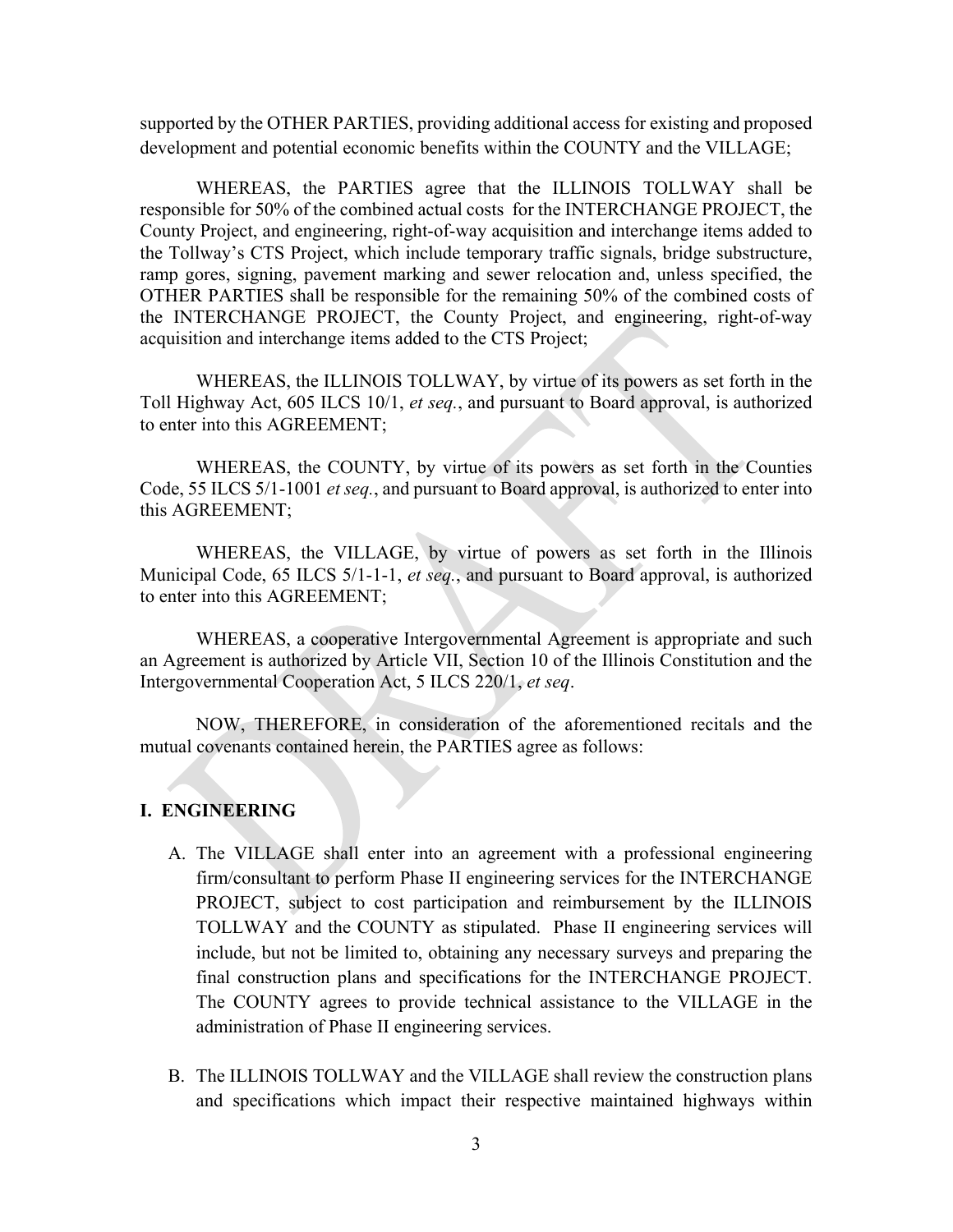fifteen (15) calendar days of receipt thereof. If the COUNTY does not receive comments or objections from the ILLINOIS TOLLWAY and/or the VILLAGE within this time period, or receive a request for an extension of time, which request shall be reasonably considered, the lack of response shall be deemed approval of the respective plans and specifications submittal. Approval by the ILLINOIS TOLLWAY and the VILLAGE shall mean they agree with all specifications in the plans, including alignment and location of the INTERCHANGE PROJECT improvements which impact their maintained roadways. In the event of disapproval, the ILLINOIS TOLLWAY and/or the VILLAGE will detail in writing its objections to the proposed plans and specifications for review and consideration by the COUNTY.

- C. Any dispute concerning the plans and specifications shall be resolved in accordance with Section IX of this AGREEMENT.
- D. The final approved plans and specifications for the INTERCHANGE PROJECT shall be promptly delivered electronically to the ILLINOIS TOLLWAY and the VILLAGE by the COUNTY.
- E. The ILLINOIS TOLLWAY agrees to assume the overall INTERCHANGE PROJECT responsibility, including ensuring that all permits and approvals (U.S. Army Corps of Engineers, Illinois Department of Natural Resources, Metropolitan Water Reclamation District of Greater Chicago, Cook County Soil and Water Conservation (SWPPP), Cook County, Illinois Environmental Protection Agency, etc.) and joint participation and/or force account agreements (County, Township, Municipal, Railroad, Utility, etc.), as may be required by the INTERCHANGE PROJECT, are secured by the PARTIES in support of general project schedules and deadlines. All PARTIES agree to cooperate, insofar as their individual jurisdictional authorities allow, with the timely acquisition and clearance of said permits and agreements and in complying with all applicable Federal, State, and local regulations and requirements pertaining to work proposed for the INTERCHANGE PROJECT.
- F. The DEPARTMENT and the VILLAGE shall grant and consent, in a reasonable amount of time, to any and all permits for right of access (ingress and/or egress) and/or temporary use of its property and right-of-way within the INTERCHANGE PROJECT limits to the ILLINOIS TOLLWAY, without charge of permit fees to the ILLINOIS TOLLWAY. Any permit(s) for right of access, or temporary use of any of the DEPARTMENT's or VILLAGE's property shall not be unreasonably withheld by the DEPARTMENT or the VILLAGE.

#### **II. RIGHT-OF-WAY**

A. Except as otherwise set forth in this AGREEMENT, the ILLINOIS TOLLWAY, at its own expense, shall acquire all right-of-way (both permanent and temporary)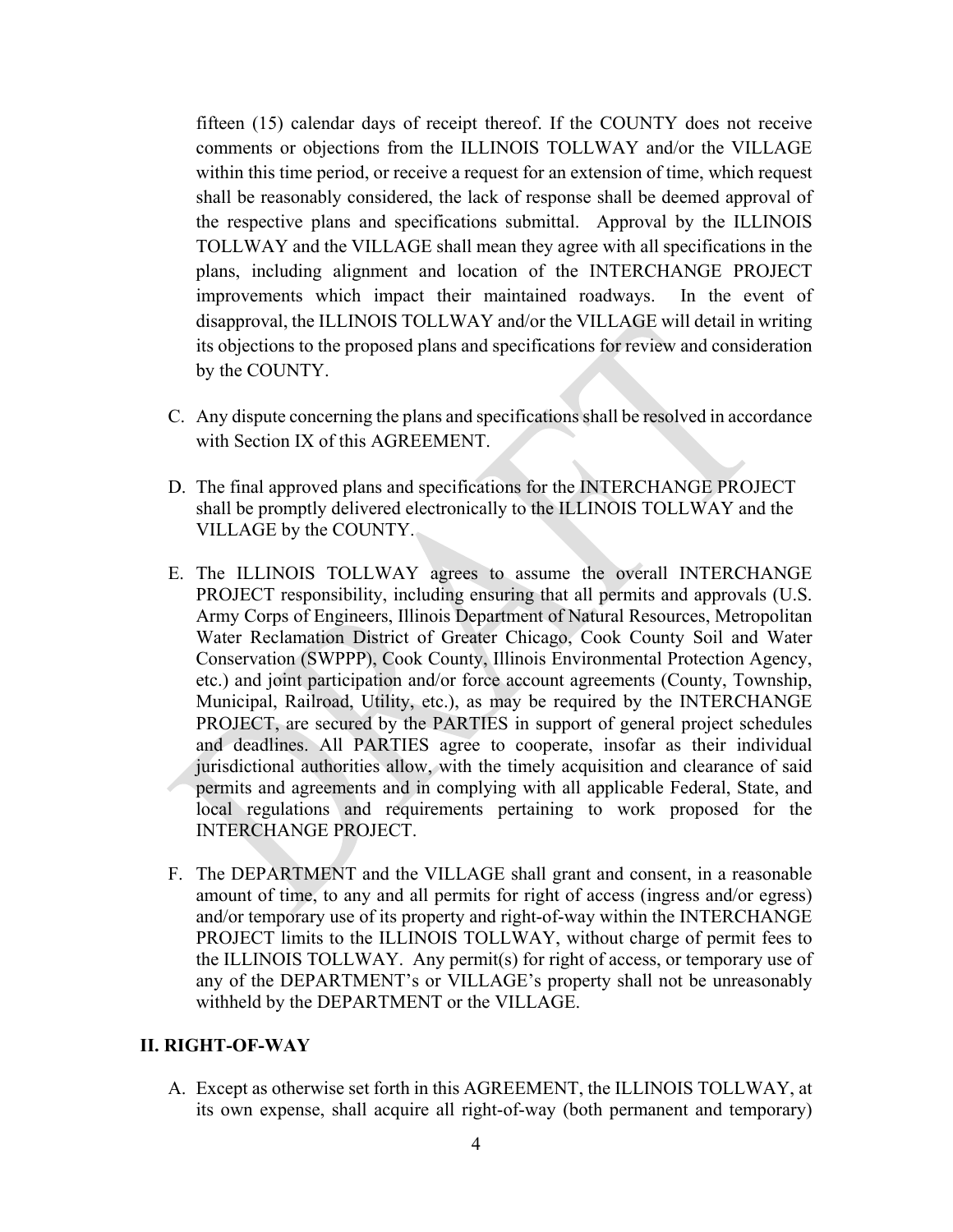necessary for the construction of the INTERCHANGE PROJECT and the County Project pursuant to the approved plans and specifications and the federal process for federally funded projects.

- B. Pursuant to the plans and specifications, the VILLAGE shall perform any and all necessary survey work and prepare all parcel plats and legal descriptions for all right-of-way (both permanent and temporary) necessary for the construction of the INTERCHANGE PROJECT and the County Project.
- C. Right-of-way acquired exclusively for improvements for the County Project or for other property or improvements to be maintained by the COUNTY and/or the VILLAGE, shall be acquired in the name of the ILLINOIS TOLLWAY free and clear of all encumbrances and shall be conveyed by the ILLINOIS TOLLWAY to the COUNTY and the VILLAGE after acquisition thereof by the ILLINOIS TOLLWAY, subject to recognition by the PARTIES of expenditures in the final accounting of cost participation for the INTERCHANGE PROJECT and the County Project.
- D. For purposes of financial consideration, "Right-of-Way Costs" incurred by the ILLINOIS TOLLWAY shall include the purchase price, court ordered judgments and final settlement amounts. Furthermore, the expenses for title research, survey preparation, appraisal, negotiations, relocation, and court proceedings together with any other incidental expenses typically necessary to effectuate the acquisition of right-of-way shall be included into the final tally of "Right-of-Way Cost" as addressed in SECTION V. of this AGREEMENT.
- E. The VILLAGE agrees to convey to the ILLINOIS TOLLWAY, fee simple for the full take of Parcel TW-3A-16-094 and agrees to convey to the COUNTY fee simple for the full take of Parcel TW-3A-16-109, as shown on EXHIBIT A, attached. The PARTIES agree that the VILLAGE shall receive \$214,500.00 credit towards the VILLAGE's financial obligations for the INTERCHANGE PROJECT and the County Project.
- F. The ILLINOIS TOLLWAY agrees to convey to the COUNTY, fee simple for the full take of Parcels T-3A-161.1EX, T-3A-179.1EX, TW-3A-179.2EX and agrees to convey to the VILLAGE fee simple for the full take of Parcel TW-3A-65.1EX, as shown on EXHIBIT A, attached. The PARTIES agree that the ILLINOIS TOLLWAY shall receive \$101,700.00 credit towards the ILLINOIS TOLLWAY's financial obligations for the INTERCHANGE PROJECT and the County Project.
- G. The ILLINOIS TOLLWAY shall convey Parcels TW-3A-16-095.EX, TW-3A-16- 098.EX, TW-3A-16-101.EX, TW-3A-16-104.EX, TW-3A-16-105.EX and TW-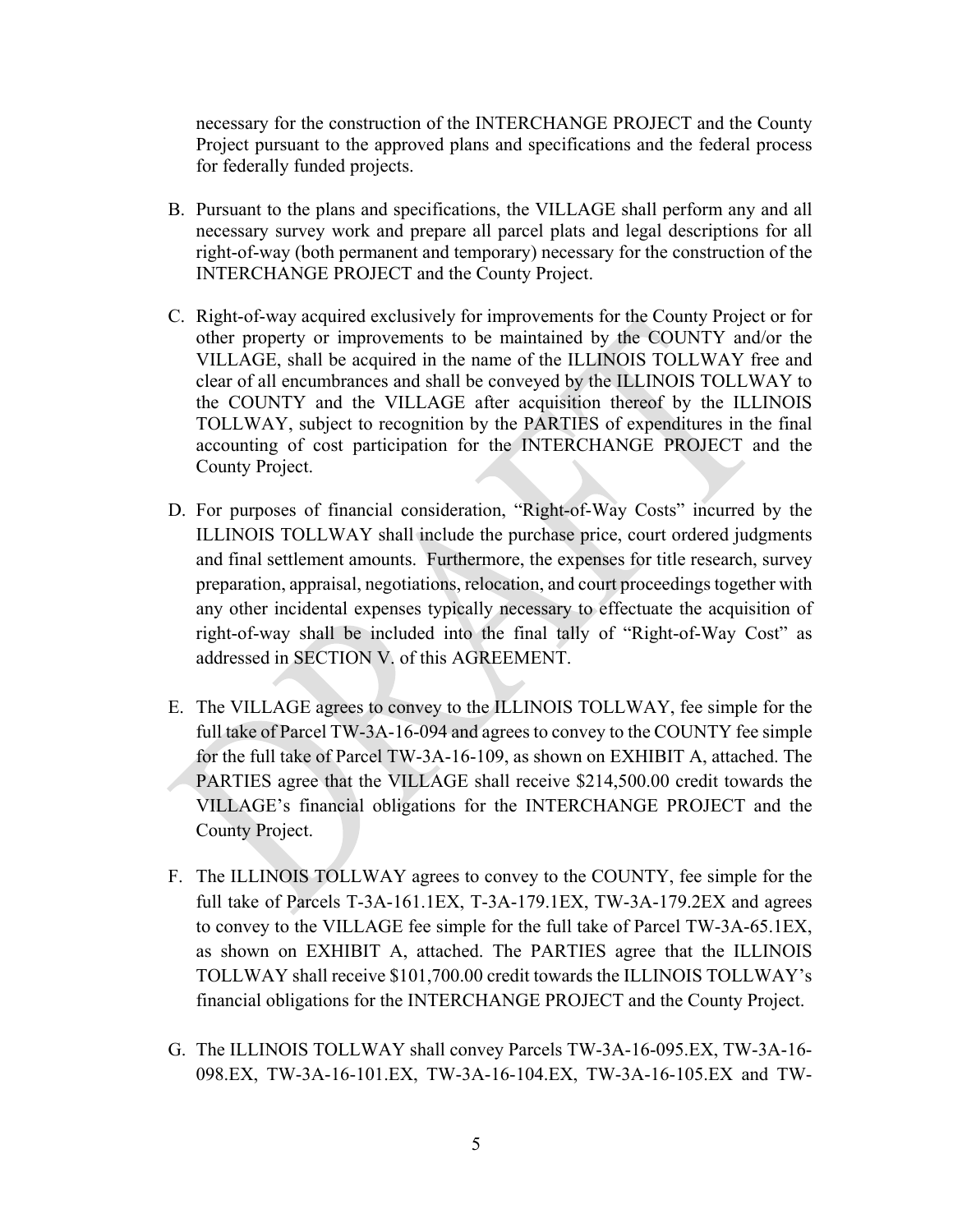3A-16-106.EX to the COUNTY via quit claim deed upon completion of the County Project.

- H. The ILLINOIS TOLLWAY shall convey Parcels TW-3A-16-103.EX, TW-3A-16- 110.EX and TW-3A-16.11-112.EX to the COUNTY via quit claim deed upon completion of the County Project. By separate agreement, the COUNTY shall convey said parcels to the Illinois Department of Transportation for public purpose.
- I. The ILLINOIS TOLLWAY shall convey Parcels TW-3A-16-080, TW-3A-16- 103.EX, TW-3A-16-107.EX and TW-3A-16-108.EX to the VILLAGE via quit claim deed upon completion of the County Project.
- J. All parcels identified in paragraphs (F), (G), (H) and (I) ("PARCELS") shall be conveyed upon the completion of the County Project, provided, however that:
	- 1. Said conveyances shall be made without consideration, cash or otherwise, to the ILLINOIS TOLLWAY, beyond the obligations assumed by the COUNTY or the VILLAGE under this AGREEMENT.
	- 2. It is understood that the PARCELS at issue are being conveyed for a public purpose, and that upon conveyance by the COUNTY or the VILLAGE of any portion of any of the PARCELS for a non-public purpose within ten (10) years of the date of this AGREEMENT, the ILLINOIS TOLLWAY shall be reimbursed for any portion of the sale proceeds, pursuant to the ILLINOIS TOLLWAY's Excess Real Property Declaration and Disposal Policy dated November 2015; and
	- 3. In the event any portion of the PARCELS is required in the future for Toll Highway improvements, the receiving party shall re-convey that portion of the PARCELS to the ILLINOIS TOLLWAY upon demand and without cost, and the ILLINOIS TOLLWAY shall not be responsible for any improvements made to that portion of PARCELS including, but not limited to, all facilities, sidewalks, bike paths, and any and all fences, walls, signs or appurtenances built to separate vehicular traffic from pedestrian traffic, lighting, etc.
	- 4. The quit claim deed from the ILLINOIS TOLLWAY for the PARCELS shall contain the following covenant: "Pursuant to Tollway's Excess Real Property Declaration and Disposal Policy dated November 2015, the Grantee, their successors and assigns agree not to build or cause to be built or erected upon the subject property any advertising sign or structure directed, whether in whole or part, to users or patrons on the adjacent toll highway or any structure that in the opinion of the Chief Engineering Officer of the Illinois State Toll Highway Authority, Grantor, would in any way interfere with the safe operation of the Illinois State Toll Highway Authority system."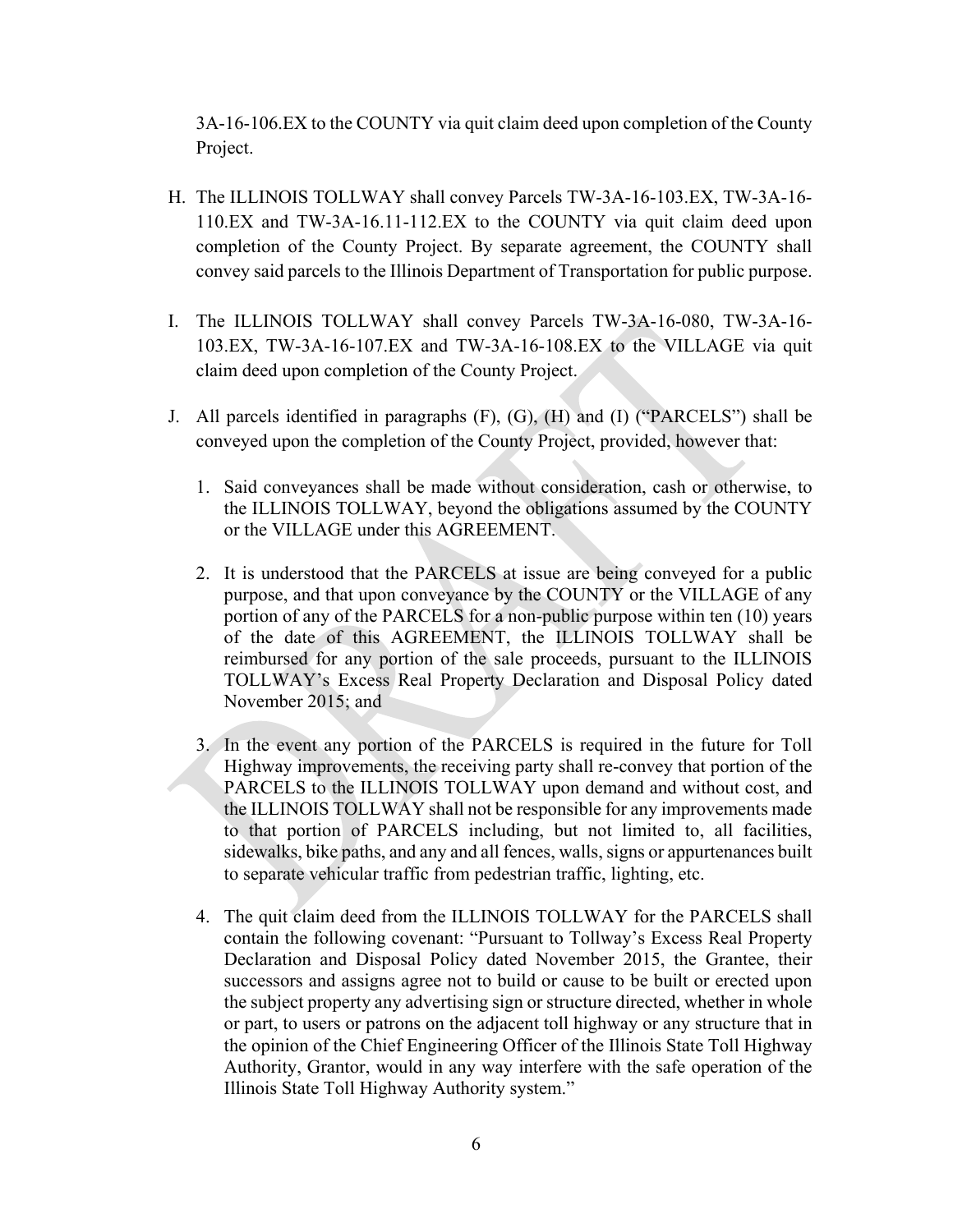- 5. The obligations identified in sub-paragraphs II (J) (2), (3) and (4) above will survive conveyance by the COUNTY or the VILLAGE of any portion of the PARCELS for public purposes or non-public purposes and said covenants and restrictions shall be set forth in any deed or other conveyance document.
- K. Parcel plats and legal descriptions for property required for ILLINOIS TOLLWAY facilities shall conform to ILLINOIS TOLLWAY format.
- L. The PARTIES agree to convey fee simple title, or any lesser property interest as may be required for the INTERCHANGE PROJECT and the County Project to each other for each land parcel(s) identified in this AGREEMENT. To effectuate the conveyance, Grantor shall execute and deliver a general warranty deed in a form established by the ILLINOIS TOLLWAY. The financial consideration of this conveyance shall be used as a credit in accord with the "Right-of-Way Cost" addressed in SECTION V. of this AGREEMENT. The total credit for such conveyance(s) will be based upon the amount negotiated between the PARTIES.

### **III. UTILITY RELOCATION**

- A. The ILLINOIS TOLLWAY agrees to provide the COUNTY and the VILLAGE, as soon as they are identified, the locations (existing and proposed) of public and/or private utility facilities within existing COUNTY and/or VILLAGE right-of-way which require adjustment as part of the INTERCHANGE PROJECT. As part of its INTERCHANGE PROJECT engineering responsibilities, the ILLINOIS TOLLWAY shall identify adjustments to the aforementioned existing utilities.
- B. The ILLINOIS TOLLWAY agrees to make all reasonable efforts to minimize the number of utility adjustments in the design of improvements.
- C. The COUNTY and the VILLAGE agree to make arrangements for and issue all permits for the INTERCHANGE PROJECT and cooperate with necessary adjustments to existing utilities located within existing COUNTY and/or VILLAGE right-of-way, and on proposed COUNTY and/or VILLAGE right-ofway where improvements to COUNTY and/or VILLAGE roadways are proposed to be done in conjunction with the INTERCHANGE PROJECT. The PARTIES agree that any associated costs the COUNTY and/or the VILLAGE may incur in causing the aforementioned utility or utilities to be adjusted will become shared INTERCHANGE PROJECT and County Project costs.
- D. At all locations where utilities are located on ILLINOIS TOLLWAY right-of-way and must be adjusted due to work proposed by the COUNTY and/or the VILLAGE, the ILLINOIS TOLLWAY agrees to make arrangements with the applicable utility and issue all permits for the requisite adjustment(s). At all locations where the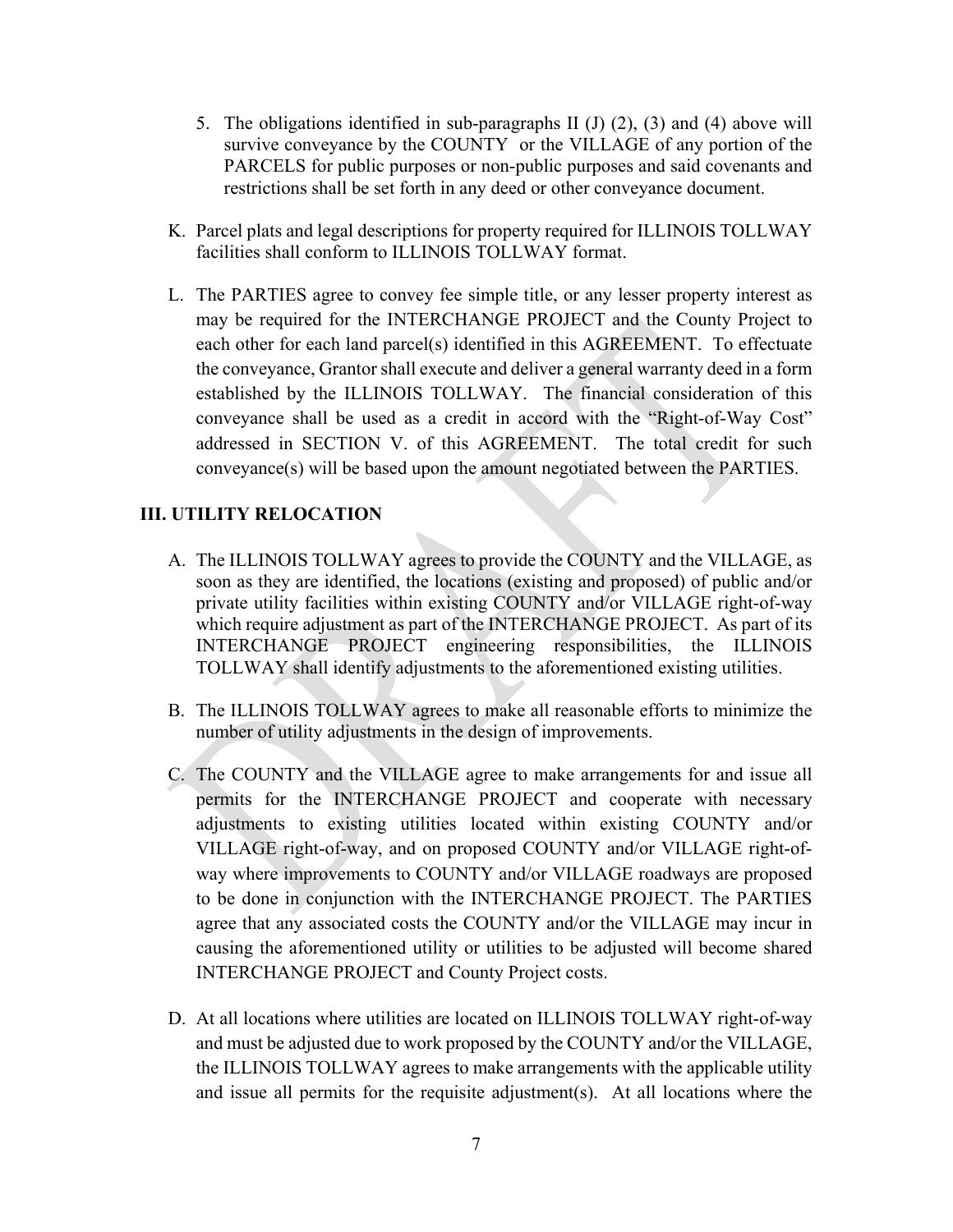COUNTY's or VILLAGE's utilities are located on ILLINOIS TOLLWAY rightof-way and must be adjusted due to work proposed by the COUNTY and/or the VILLAGE or due to work proposed by the ILLINOIS TOLLWAY, the COUNTY and/or the VILLAGE agree to obtain from the ILLINOIS TOLLWAY an approved permit for the facility, and to abide by all conditions set forth therein. The PARTIES agree that any associated costs the COUNTY and/or the VILLAGE may incur in causing the aforementioned utility or utilities to be adjusted will become shared INTERCHANGE PROJECT and County Project costs.

- E. At all locations where utilities are located on COUNTY and/or VILLAGE right-ofway and must be adjusted due to work proposed by the ILLINOIS TOLLWAY, the COUNTY and/or VILLAGE agree to make arrangements with the applicable utility and issue all permits for the requisite adjustment(s). At all locations where the ILLINOIS TOLLWAY's utilities are located on COUNTY and/or VILLAGE rightof-way and must be adjusted due to work proposed by the ILLINOIS TOLLWAY or due to work proposed by the COUNTY and/or the VILLAGE, the ILLINOIS TOLLWAY agrees to obtain from the COUNTY and/or the VILLAGE an approved permit for the facility, and to abide by all conditions set forth therein. The PARTIES agree that any associated costs the ILLINOIS TOLLWAY may incur in causing the aforementioned utility or utilities to be adjusted will become shared INTERCHANGE PROJECT and County Project costs.
- F. In the event that work proposed by the COUNTY and/or the VILLAGE results in a conflict with the ILLINOIS TOLLWAY's fiber optic cable system, as shown on as built cable drawing, the cost to locate, mark, design, protect, adjust and/or relocate the system shall become a shared INTERCHANGE PROJECT and County Project cost. The COUNTY and the VILLAGE shall be notified of any conflicts prior to any adjustments or relocation and shall have the opportunity to discuss alternatives for resolution with the ILLINOIS TOLLWAY.
- G. At all locations where the ILLINOIS TOLLWAY's infrastructure (remote traffic microwave sensors, message signs, weather stations, weigh-in-motion sites, signs, roadway lighting controllers, electrical services and data connections) that are currently in place within the INTERCHANGE PROJECT limits and must be adjusted due to work proposed by the COUNTY and/or the VILLAGE, the COUNTY and/or the VILLAGE agree to mitigate the potential impacts of such changes, including bearing the costs, unless such expense is due to error or omission by ILLINOIS TOLLWAY staff, consultant or contractor. In the event the cost is related to infrastructure that is in VILLAGE or COUNTY right-of-way, the ILLINOIS TOLLWAY shall be responsible for those costs.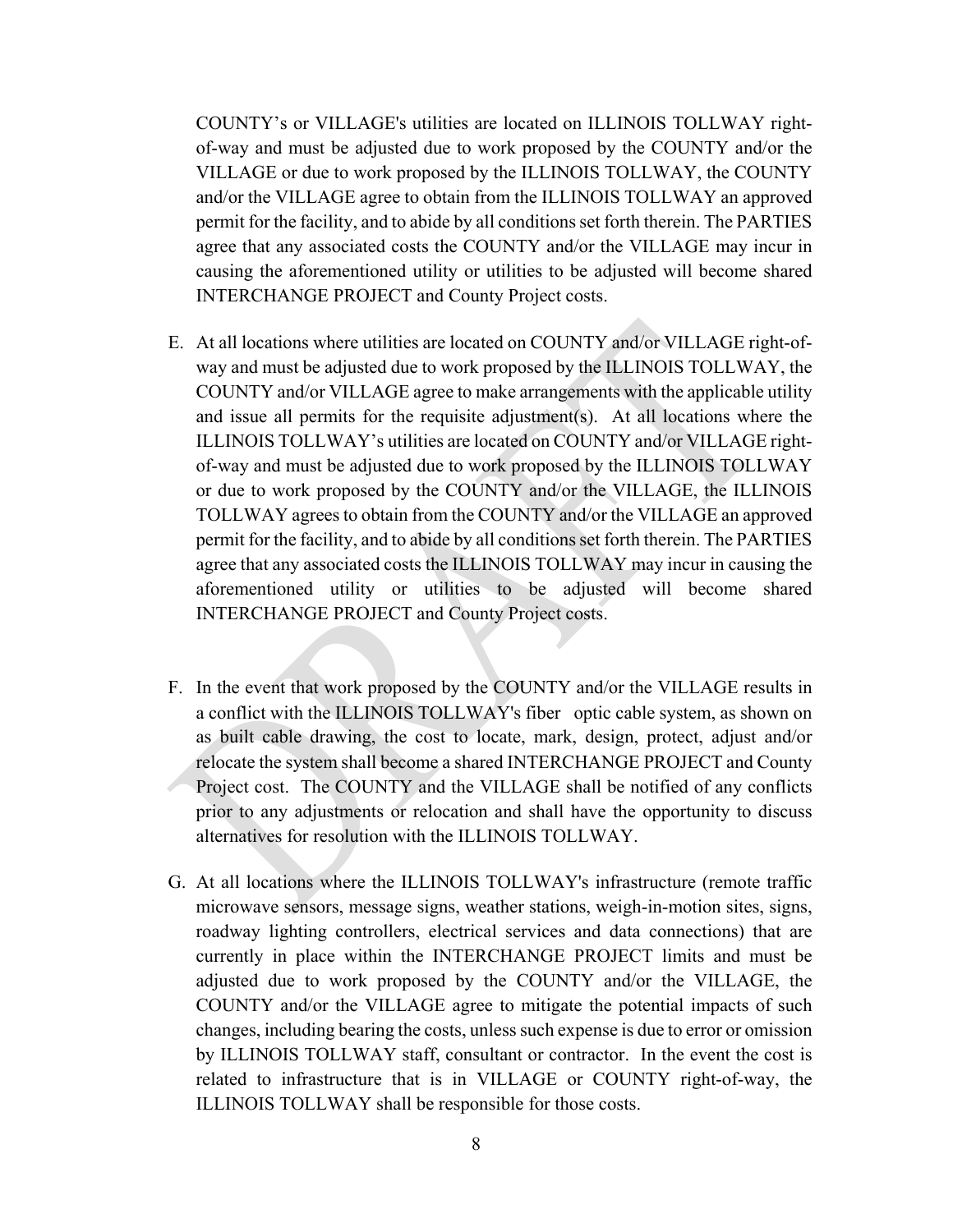#### **IV. CONSTRUCTION**

- A. The ILLINOIS TOLLWAY shall advertise and receive bids, obtain the COUNTY's and the VILLAGE's concurrence as to the amount of bids (for work to be funded wholly or partially by the COUNTY and/or VILLAGE before award), award the contract(s), provide construction engineering inspections and cause the INTERCHANGE PROJECT to be constructed in accordance with the INTERCHANGE PROJECT plans and specifications, subject to reimbursement by the COUNTY and the VILLAGE as hereinafter stipulated.
- B. After award of the INTERCHANGE PROJECT construction contract(s), any proposed deviations from the approved construction plans and specifications that affect the COUNTY and/or the VILLAGE shall be submitted to the COUNTY and/or the VILLAGE for approval prior to commencing such work. The COUNTY and/or the VILLAGE shall review the proposed deviations and indicate its approval or disapproval thereof in writing. If the proposed deviation to the plans and specifications are not acceptable, the COUNTY and/or the VILLAGE shall detail in writing its specific objections for review and consideration by the ILLINOIS TOLLWAY. If the ILLINOIS TOLLWAY receives no written response from the COUNTY and/or the VILLAGE within fifteen (15) calendar days after delivery to the COUNTY and/or the VILLAGE of the proposed deviation, or following the expiration of an approved extension of time, the proposed deviation shall be deemed approved by the COUNTY and/or the VILLAGE.
- C. After award of the construction contract(s), assuming there are no proposed deviations from the approved construction plans and specifications that affect the COUNTY and/or the VILLAGE, the ILLINOIS TOLLWAY shall provide not less than five (5) calendar days written notice to the COUNTY and the VILLAGE prior to commencement of work on the PROJECT.
- D. The COUNTY, the VILLAGE and their authorized agents shall have all reasonable rights of inspection (including pre-final and final inspection) during the progress of work included in the INTERCHANGE PROJECT that affects the COUNTY's and/or the VILLAGE's right-of-way or facilities. The COUNTY and the VILLAGE shall assign personnel to perform inspections on behalf of the COUNTY and the VILLAGE respectively of all work included in the INTERCHANGE PROJECT that affects the COUNTY's and/or the VILLAGE's right-of-way or facilities, and will deliver written notices to the Chief Engineering Officer of the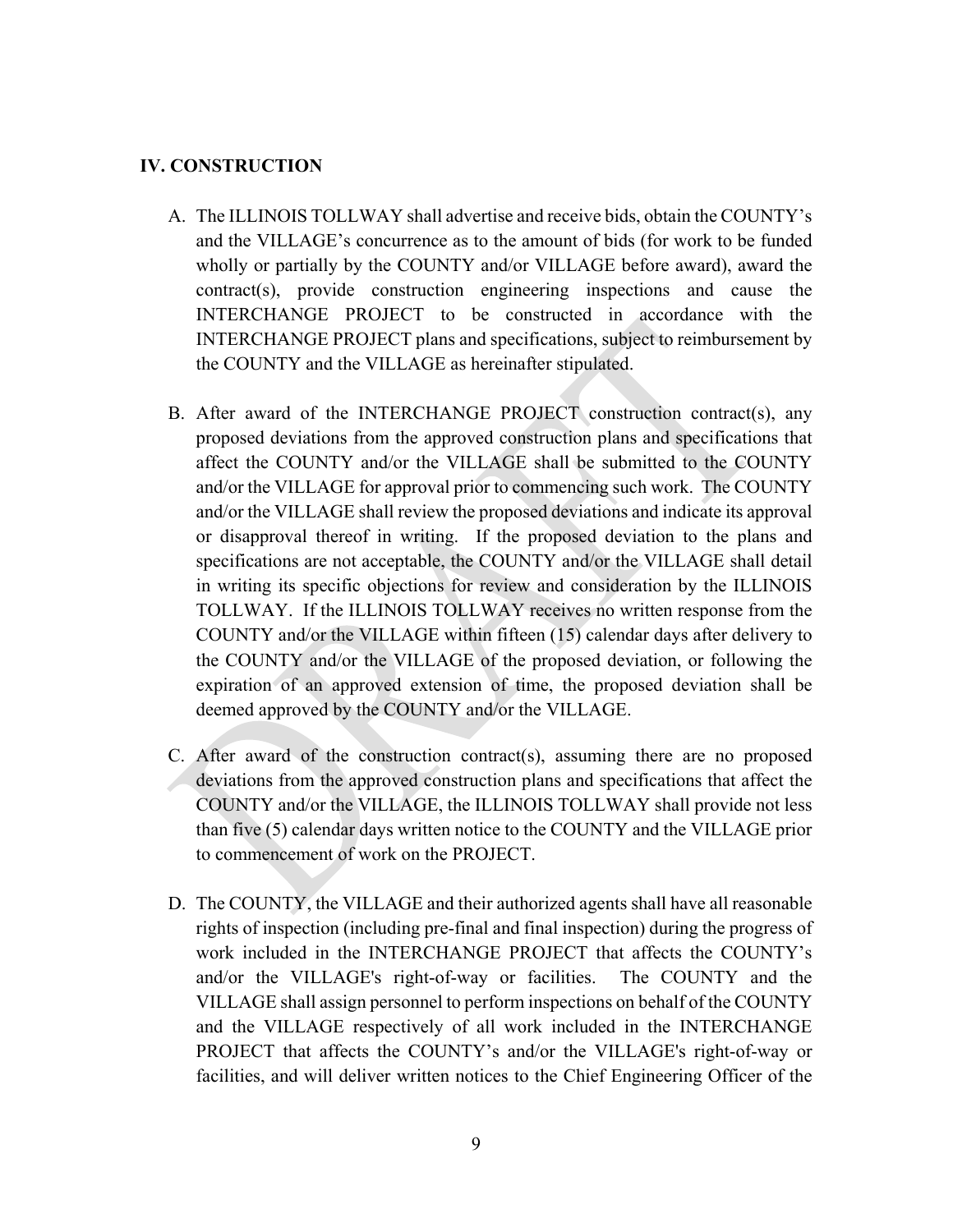ILLINOIS TOLLWAY advising the ILLINOIS TOLLWAY as to the identity of the individual(s) assigned to perform said inspections.

- E. Notices required to be delivered by any PARTY pursuant to this AGREEMENT shall be delivered as indicated in Section IX of this AGREEMENT.
- F. The ILLINOIS TOLLWAY shall give notice to the COUNTY and the VILLAGE upon completion of 70% and 100% of all INTERCHANGE PROJECT construction contracts to be subsequently maintained by the COUNTY and/or the VILLAGE, and the COUNTY and the VILLAGE shall make an inspection thereof not later than thirty (30) calendar days after notice thereof. If the COUNTY or the VILLAGE does not perform a final inspection within thirty (30) calendar days after receiving notice of completion of 100% of all INTERCHANGE PROJECT construction contracts or other inspection arrangements are not agreed to by the PARTIES hereto, the INTERCHANGE PROJECT shall be deemed accepted by the COUNTY and/or the VILLAGE. At the request of the COUNTY and/or the VILLAGE, the ILLINOIS TOLLWAY's representative shall join in on such inspection. In the event that said inspections disclose work that does not conform to the approved final plans and specifications, the COUNTY's or the VILLAGE's representative shall give immediate verbal notice to the ILLINOIS TOLLWAY's representative of any deficiency and shall thereafter deliver within fifteen (15) calendar days a written list identifying such deficiencies to the Chief Engineering Officer of the ILLINOIS TOLLWAY. Deficiencies thus identified shall be subject to joint re-inspection upon completion of the corrective work. The COUNTY and/or the VILLAGE shall perform such joint re-inspections within fifteen (15) calendar days after receiving notice from the ILLINOIS TOLLWAY that the deficiencies have been remedied.
- G. The ILLINOIS TOLLWAY shall require that the COUNTY, the VILLAGE and their agents, officers and employees be included as additional insured parties in the General Liability Insurance the ILLINOIS TOLLWAY requires of its contractor(s) and that the COUNTY and the VILLAGE be added as additional protected parties on all performance bonds required of the contractor(s). These requirements shall be included in the Special Provisions of the construction contract(s).
- H. The ILLINOIS TOLLWAY shall require its contractor(s) working within the rightof-way of the COUNTY and the VILLAGE to comply with the indemnification provision contained at Section 107.26 in the most current version of the ILLINOIS TOLLWAY's Supplemental Specifications for construction.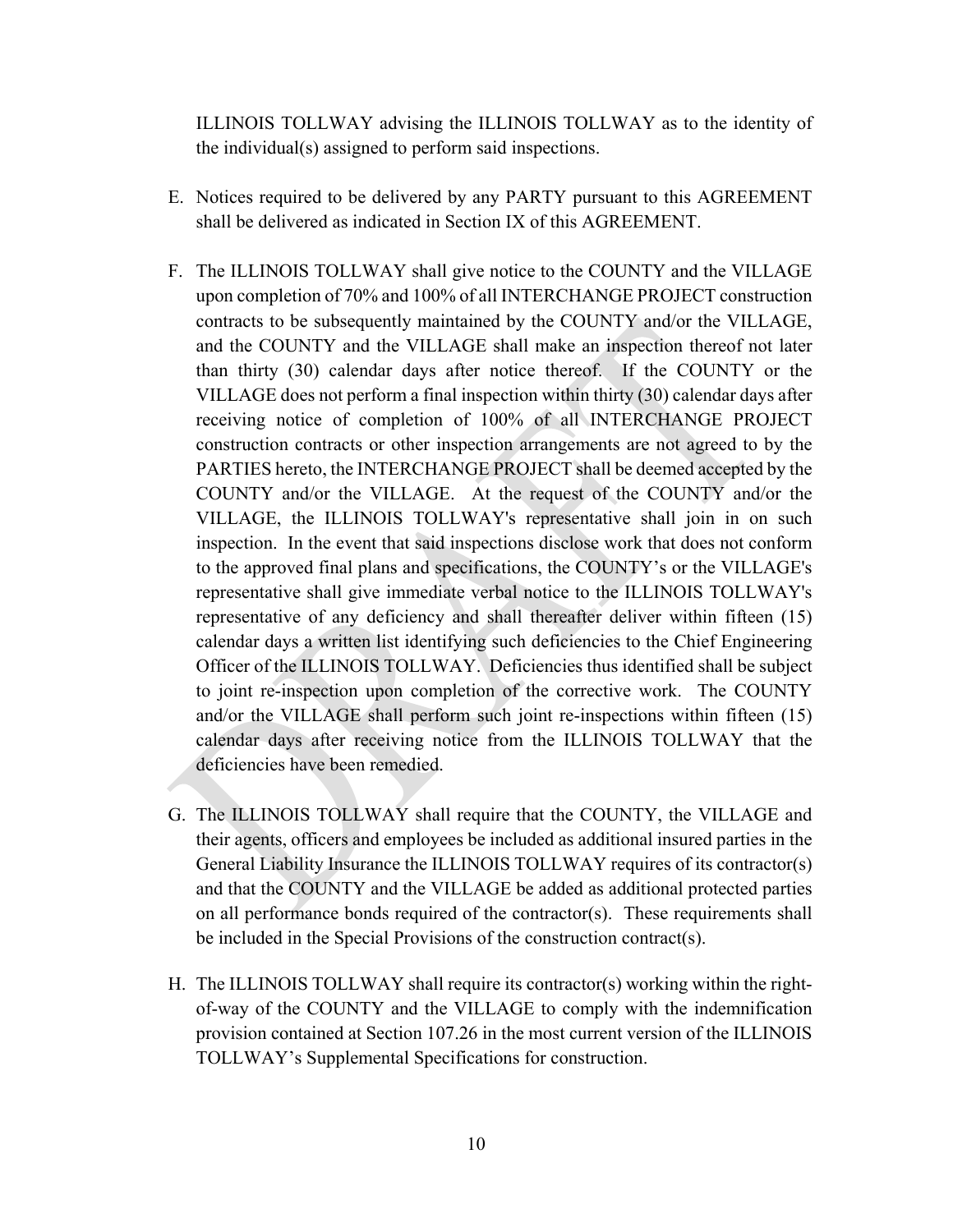- I. As-built drawings of the INTERCHANGE PROJECT and utility locations performed by the ILLINOIS TOLLWAY shall be provided to the COUNTY and the VILLAGE within one year following substantial completion of the INTERCHANGE PROJECT.
- J. The ILLINOIS TOLLWAY shall have the right and discretion to cancel or alter any or all portions of the work due to circumstances either known or unknown at the time of bidding or arising after the contract(s) was entered into, in accordance with the Canceled Items Provision 109.06 included in the most current version of the ILLINOIS TOLLWAY Supplemental Specifications to the Illinois Department of Transportation Standard Specifications for Road and Bridge Construction.

## **V. FINANCIAL**

- A. The ILLINOIS TOLLWAY agrees to be responsible for 100% of the cost of engineering, right-of-way, construction engineering and construction costs associated with the I-294 mainline contracts, less the costs associated with any INTERCHANGE PROJECT additional work, which include temporary traffic signals, bridge substructure, ramp gores, signing, pavement marking and sewer relocation. INTERCHANGE PROJECT additional work on the I-294 mainline contracts includes the widening of the bridge substructure, the entrance and exit ramps between I-294 and the ramp gores, along with any construction engineering and utility relocations associated with this INTERCHANGE PROJECT related work. The ILLINOIS TOLLWAY shall be responsible for 50% of the incremental cost difference of additional work needed for the interchange.
- B. The estimated combined cost of the INTERCHANGE PROJECT and the County Project, including Phase I and Phase II engineering, right-of-way conveyances, utility relocation, construction, and construction engineering is \$36,167,385.00. Cost participation of the ILLINOIS TOLLWAY is estimated to be \$18,083,692.50, and cost participation of the OTHER PARTIES is estimated to be \$18,083,692.50.
- C. Estimated ILLINOIS TOLLWAY itemized costs of the INTERCHANGE PROJECT for Phase II engineering, right-of-way, utility relocation, construction, and construction engineering are as follows: (Rounded to the nearest dollar.)

| 1. ILLINOIS TOLLWAY share (50%) of            |                |
|-----------------------------------------------|----------------|
| Phase II engineering original contract:       | \$1,215,732.00 |
| 2. Phase II engineering supplement contracts: | \$709,726.00   |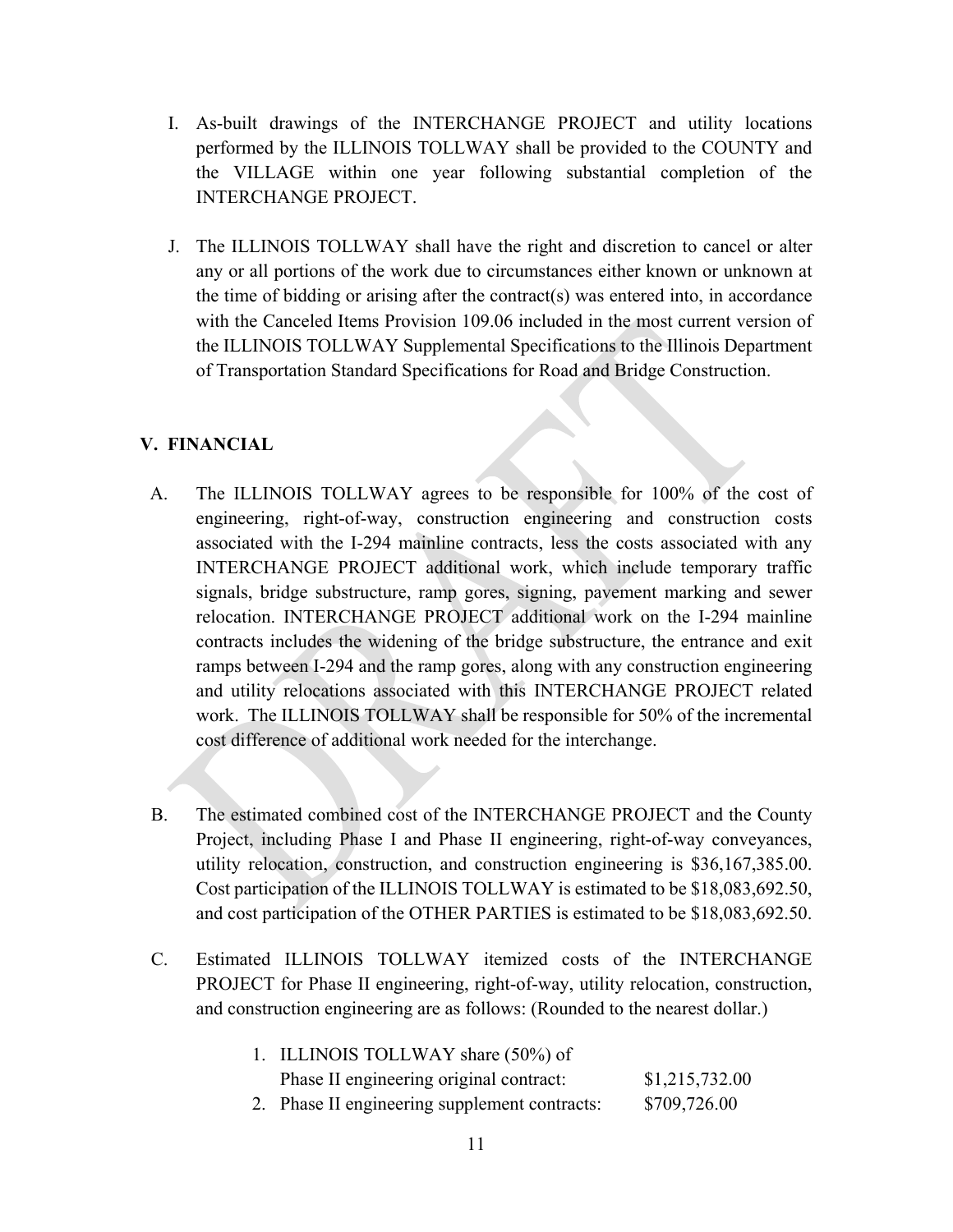| 3. | Right-of way transfers and acquisitions:            | \$786,300.00    |
|----|-----------------------------------------------------|-----------------|
|    | 4. Prorated Construction costs for CTS Project      |                 |
|    | ContractsI-19-4481 and I-20-4518 benefitting        |                 |
|    | the INTERCHANGE PROJECT:                            | \$1,420,127.00  |
|    | 5. Prorated Construction engineering costs for CTS  |                 |
|    | Project Contracts I-19-4481 and I-20-4518           |                 |
|    | benefitting the INTERCHANGE PROJECT:                | \$170,415.00    |
|    | 6. Construction costs for Contract I-21-4594:       | \$8,809,794.00  |
|    | 7. Construction engineering costs for Contract      |                 |
|    | $I-21-4594:$                                        | \$1,321,469.00  |
|    | 8. Utility relocation costs for Contract I-21-4594: | \$600,000.00    |
|    |                                                     |                 |
|    | <b>Total Estimated</b>                              |                 |
|    | <b>INTERCHANGE PROJECT Costs:</b>                   | \$15,033,563.00 |
|    |                                                     |                 |

D. Upon completion of the INTERCHANGE PROJECT, the County Project, and the CTS Project items related to the INTERCHANGE PROJECT, the PARTIES shall determine and agree upon the final cost responsibilities of each PARTY for work as identified in this AGREEMENT.

#### **VI. MAINTENANCE - DEFINITIONS**

- A. The term "local" means any PARTY to this AGREEMENT other than the ILLINOIS TOLLWAY. With respect to this AGREEMENT, it means the COUNTY and/or the VILLAGE.
- B. The term "local road" refers to any highway, road or street under the jurisdiction of the COUNTY or the VILLAGE.
- C. As used herein, the terms "maintenance" or "maintain" mean keeping the facility being maintained in good and sufficient repair and appearance. Such maintenance includes the full responsibility for the construction, removal and/or replacement of the maintained facility when needed and, unless specifically excluded in Section VII, MAINTENANCE - RESPONSIBILITIES, other activities as more specifically set forth in the following subparts of this Section VI. Maintenance includes but is not limited to: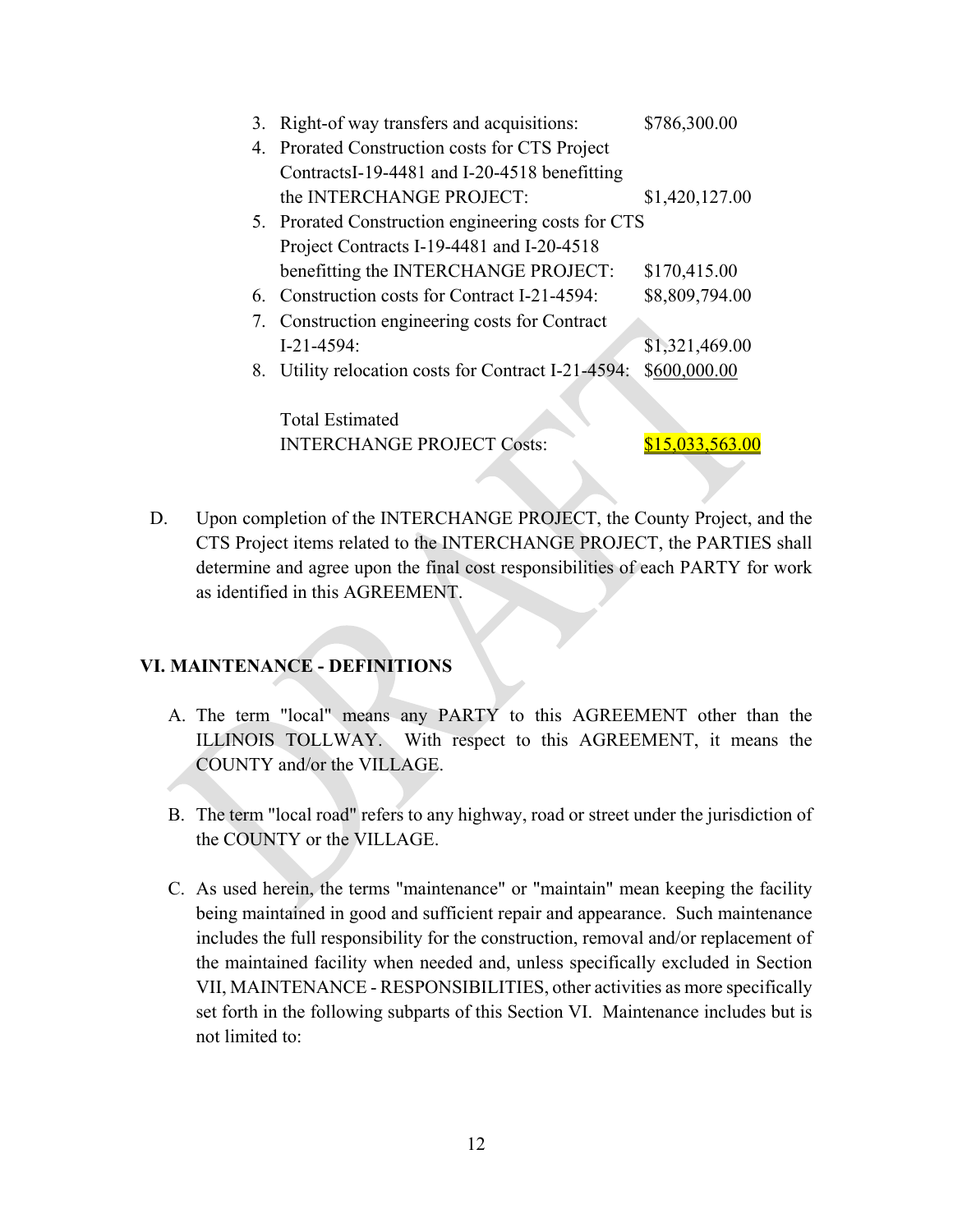- 1. "Routine maintenance" refers to the day to day pavement maintenance, pothole repair, anti-icing and de-icing, snow removal, sweeping, pavement marking, mowing, litter and debris removal, and grate and scupper cleaning and repair, including compliance with state laws and local ordinances.
- 2. "Structural maintenance" refers to the integrity of the grade separation structure, including abutments and piers, bridge girders/beams, bridge deck, expansion joints, parapet walls and drainage structures.
- 3. "Signal maintenance" refers to all aspects of installation, repair, replacement, timing, and operation of traffic signals, including signal loops, signal supports or bases, interconnects to Ramp Queue Detection Warning Systems and power, but shall not include permanently installed variable message signs or temporary signals or signs relating to construction or repair projects.
- 4. "Lighting maintenance" refers to all aspects of installation, repair, replacement and operation of roadway lighting including power, but shall not include temporary lighting relating to construction or repair projects.
- 5. "Emergency maintenance" refers to any maintenance activity which must be performed immediately in order to avoid or to repair a condition on the roadway or right-of-way which causes or threatens imminent danger or destruction to the PARTIES' roadway facilities or right-of way, to the motoring public and/or to public health, safety or welfare, including but not limited to accident restoration, chemical or biological removal or remediation, or response to acts of God or terrorism.
- D. The term "drainage facilities" refers to both open and enclosed systems. The term "drainage structures" refers to enclosed systems only and includes those elements of the drainage facility affixed to the bridge superstructures downstream from the scupper.
- E. The terms "notify", "give notice" and "notification" refer to written, verbal or digital communication from one PARTY to another concerning a matter covered by this AGREEMENT, for which the PARTY transmitting the communication produces and retains a record which substantiates the content, date, time, manner of communication, identification of sender and recipient, and manner in which the recipient may respond to the sender, as to the communication.
- F. The terms "be responsible for" or "responsibility" refer to the obligation to ensure performance of a duty or provision of a service under this AGREEMENT,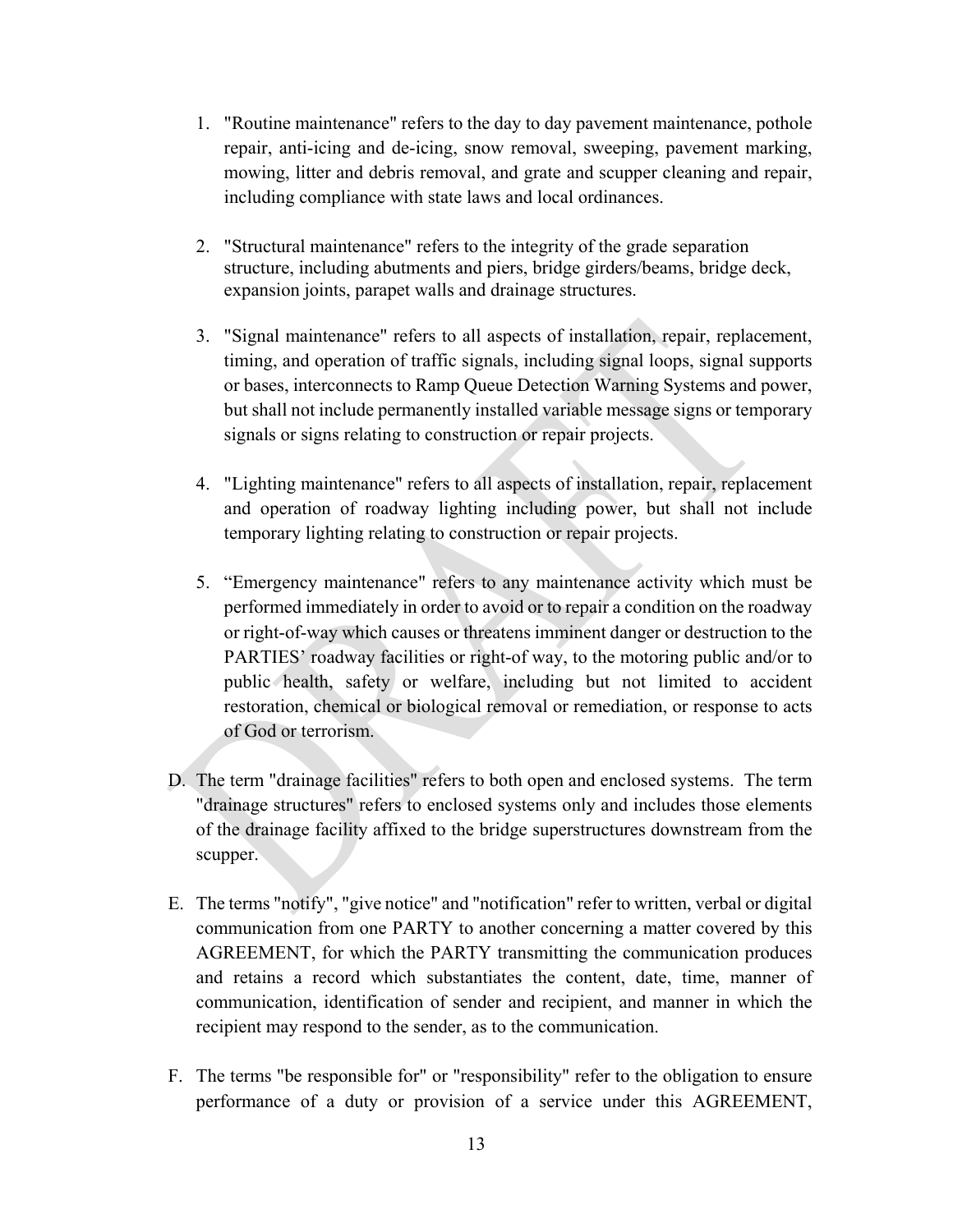provided, that a PARTY may arrange for actual performance of the duty or provision of the service by another competent entity if the other PARTIES to this AGREEMENT are notified of such arrangement, but in no case shall the entity with the duty be relieved of ultimate responsibility for performance of the duty or provision of the service.

- G. The terms "consultation" or "consult with" refer to the duty of a PARTY to give notice to the another PARTY of a proposed action, with reasonable time for that PARTY to respond, but the PARTY with the duty to consult may proceed with the proposed action if the other PARTY does not respond within the time frame set forth in the notice provided or, in the case of the ILLINOIS TOLLWAY, if the proposed action is deemed necessary by the Chief Engineering Officer.
- H. The term "approve" refers to the duty of a PARTY not only to consult with the other PARTY but also to provide consent for the proposed action and to retain a record which documents such consent.
- I. The term "grade separation structure" refers to all structural elements between the abutments and below the wearing surface of a bridge carrying one roadway over another, unless otherwise specified.
- J. These are three types of bridge structures that intersect ILLINOIS TOLLWAY right-of-way:
	- 1. Type 1. An intersection where a grade separation structure has been constructed to carry the Toll Highway over the local road.
	- 2. Type 2. An intersection where a grade separation structure has been constructed to carry the local road over the Toll Highway.
	- 3. Type 3. An intersection where a partial or complete ramp interchange system, as well as a grade separation structure, has been constructed between the local road and the Toll Highway.

#### **VII. MAINTENANCE - RESPONSIBILITIES**

A. ILLINOIS TOLLWAY agrees to maintain I-294 within the limits of the PROJECT, in its entirety.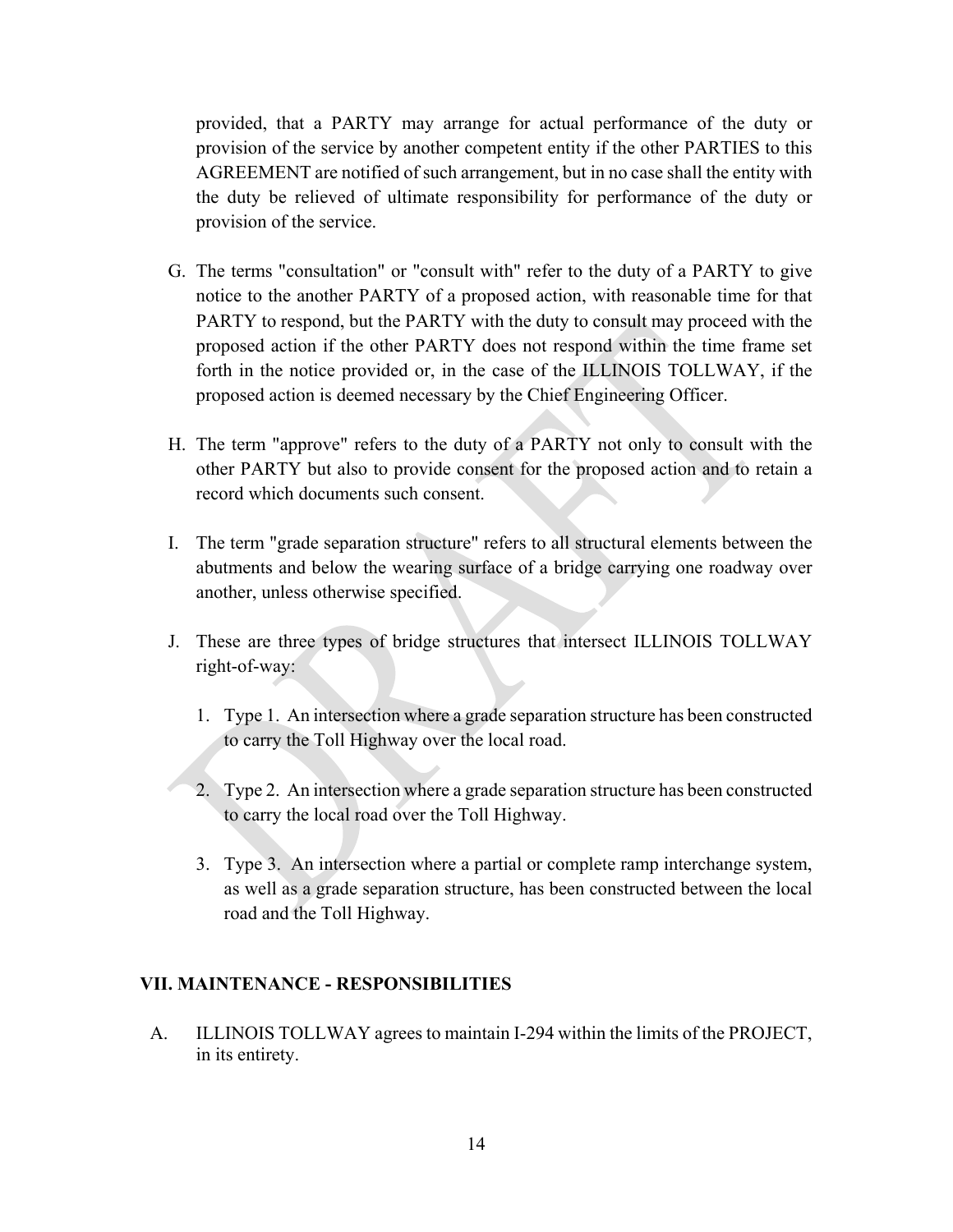- B. The COUNTY agrees to maintain or cause to be maintained 88<sup>th</sup>/Cork Avenue within the limits of the INTERCHANGE PROJECT, including all facilities, concrete barriers, drainage scuppers, inlets, frames and grates, and any and all fences, walls, lighting in its entirety.
- C. The VILLAGE agrees to maintain, or cause to be maintained  $81<sup>st</sup>$  Street,  $79<sup>th</sup>$  Place and Oak Grove Avenue within the limits of the INTERCHANGE PROJECT in their entirety.
- D. The bridge improvements being constructed under this AGREEMENT are of the following types as described in Section VI (J) above and involve the following roadway(s):

|                       |                                          |                       | <b>ILLINOIS</b> |
|-----------------------|------------------------------------------|-----------------------|-----------------|
|                       |                                          |                       | <b>TOLLWAY</b>  |
| <b>Bridge</b>         |                                          | <b>IDOT</b> Structure | <b>Bridge</b>   |
| <b>Structure Type</b> | <b>Affected Roadway</b>                  | Number                | Number          |
|                       | 88 <sup>th</sup> /Cork Avenue over I-294 | 016-3248              |                 |

Type 3. An intersection where a partial or complete ramp interchange system, as well as a grade separation structure, has been constructed between the local road and the Toll Highway. The COUNTY and the ILLINOIS TOLLWAY shall have the same maintenance responsibilities for the grade separation structure as set forth above for "local road over the Toll Highway."

- 1. The COUNTY has all maintenance responsibility as to the following:
- a. All COUNTY roadway, roadway approaches, roadway turning lane facilities, including pavement, curb and gutter, barrier wall, shoulders, approach slabs, approach embankments and all parts of retaining walls outside ILLINOIS TOLLWAY right-of-way.
- b. The COUNTY has all maintenance responsibility as to the following portions of the grade separation structure:
	- i The wearing surface;
	- ii. The deck, below the wearing surface and above the structural beams including expansion joints, parapet walls, railings, etc.;
	- iii. Drainage facilities above structural beams and girders;
	- iv. All drainage facilities on the COUNTY roadway and right-of-way carrying exclusively COUNTY drainage;
	- v. All guardrails on the COUNTY roadway and right of way;
	- vi. All fences installed on the overpass including those installed to separate pedestrians, bicycles and non-vehicular traffic from roadway traffic and those installed on the parapet of the bridge;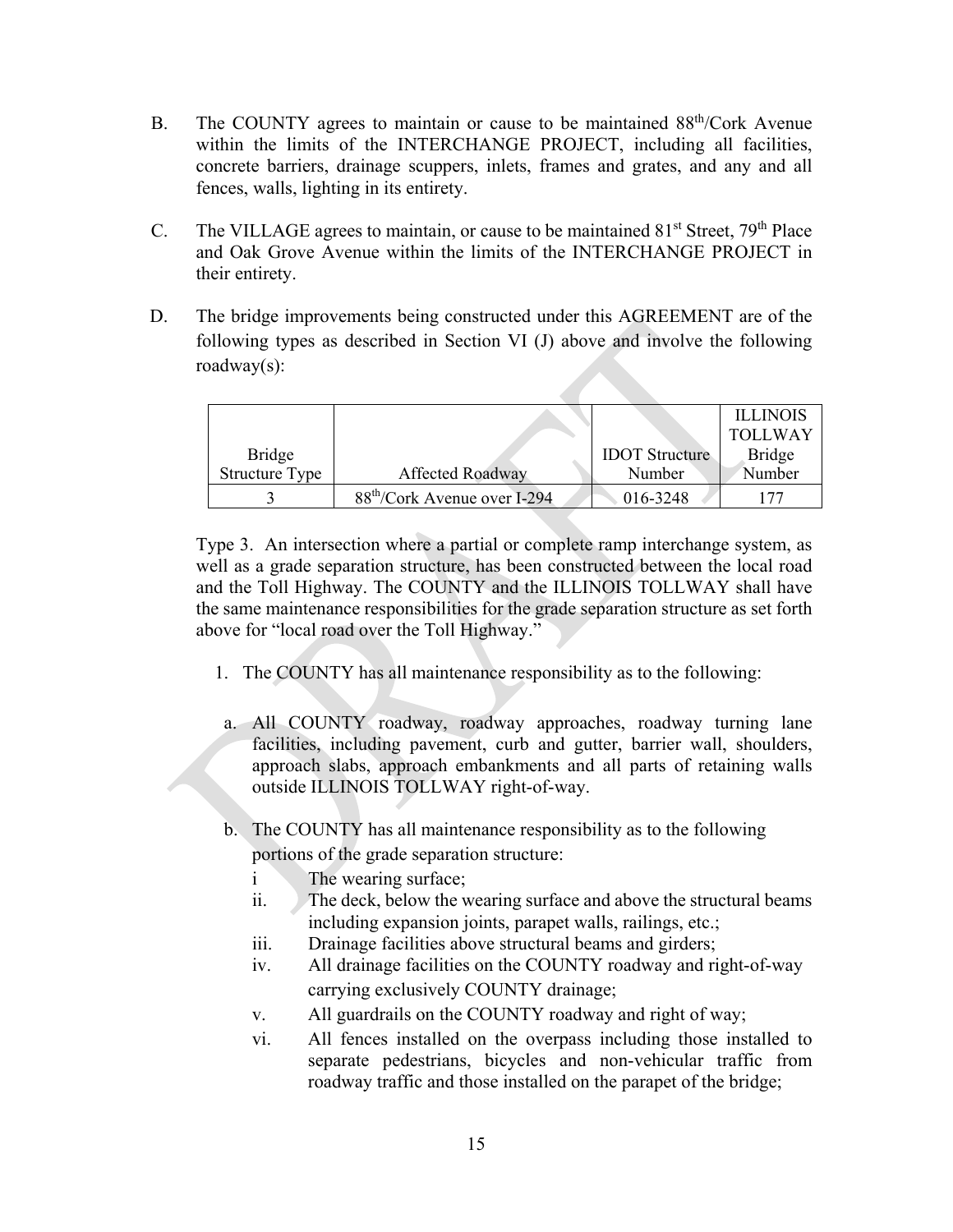- vii. All traffic signals on the COUNTY roadway and at the intersections between the COUNTY roadway and the ramps to and from the Toll Highway;
- viii. All COUNTY signs, and pavement markings;

ix.

- x. All lighting that is part of the combination poles on the COUNTY roadway, right of way and on areas of the intersection outside fences installed to protect the Toll Highway.
- xi. Ice and snow removal accomplished in such a manner as to not block or obstruct I-294.
- 2. The ILLINOIS TOLLWAY has all maintenance responsibility for all ramp facilities on Toll Highway right-of-way or inside fences installed to protect the Toll Highway, and all pavement, shoulders, curb and gutter, pavement marking and delineators of both entrance and exit ramps onto and from the Toll Highway as follows:
- a. At split diamond interchanges, or where ramps are signalized, the ILLINOIS TOLLWAY shall maintain ramps which intersect at approximately ninety (90) degrees to the COUNTY highway, as well as right turn exit ramps for which no acceleration merge lane has been developed, to the point of connections with the COUNTY's through traffic lanes;
- b. All lighting installed on ILLINOIS TOLLWAY right of way or inside fences installed to protect the Toll Highway, for the purpose of illuminating the Toll Highway and ramps to and from the Toll Highway, except as otherwise specified elsewhere in this AGREEMENT;
- c. Retaining and noise walls installed by the ILLINOIS TOLLWAY on ILLINOIS TOLLWAY right of way or for the benefit of the ILLINOIS TOLLWAY and its patrons.
- E. The PARTIES agree that the ILLINOIS TOLLWAY reserves the exclusive right to review and approve the following:
	- 1. Any and all signage affixed to the grade separation structure or placed on ILLINOIS TOLLWAY right of way;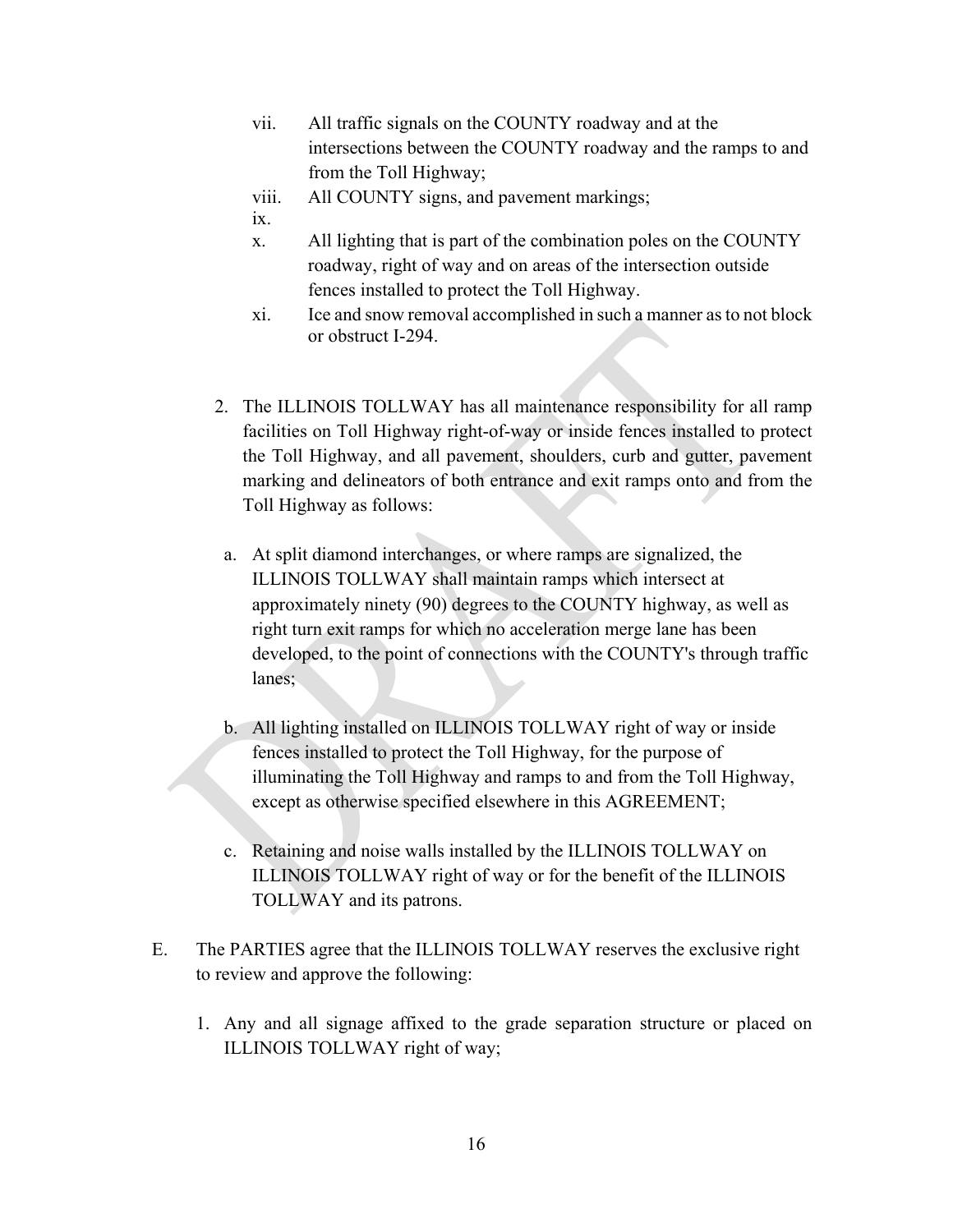- 2. The permitting of any and all loads traversing a grade separation structure over the ILLINOIS TOLLWAY issued in accordance with 92 Illinois Administration Code 554, Subchapter f, Subpart F, Section 554.605 (Superload Moves).
- 3. Pavement markings, including embedded reflectors;
- 4. Standards governing right-of-way maintenance;
- F. In the event the COUNTY must perform maintenance of the deck and above, as required, the ILLINOIS TOLLWAY, after proper notice by the COUNTY, shall assist in the coordination of any required lane closures on I-294 to perform such maintenance work.
- G. The PARTIES agree that each PARTY has the duty to perform such regular inspections, surveys and reviews as are reasonably necessary to fulfill their respective obligations under this AGREEMENT.
- H. Signalization and pavement markings at the interchange, if any, will be under the control of the COUNTY. The PARTIES shall cooperate regarding signal timing and intersection operation such that traffic exiting the Toll Highway is not unnecessarily delayed or allowed to back up to the extent that it would impact Toll Highway mainline traffic. The COUNTY consents when required to the future interconnection of a Ramp Queue Detection/Warning System installed on Toll Highway exit ramps to both the temporary and permanent traffic signal system and will program the traffic signal option to give exit ramps priority to preclude exiting traffic from unnecessarily backing up onto the Toll Highway mainline pavement.

### **VIII. ADDITIONAL MAINTENANCE PROVISIONS**

- A. It is understood and agreed by the COUNTY and the ILLINOIS TOLLWAY that this AGREEMENT shall supersede any and all earlier Agreements entered into by the COUNTY and the ILLINOIS TOLLWAY regarding maintenance of 88<sup>th</sup>/Cork Avenue and Toll Highway facilities within the limits of this INTERCHANGE PROJECT.
- B. During construction, the COUNTY shall continue to maintain all portions of the INTERCHANGE PROJECT within the COUNTY's right-of-way that are not to be improved or maintained by the construction contractor(s) pursuant to the approved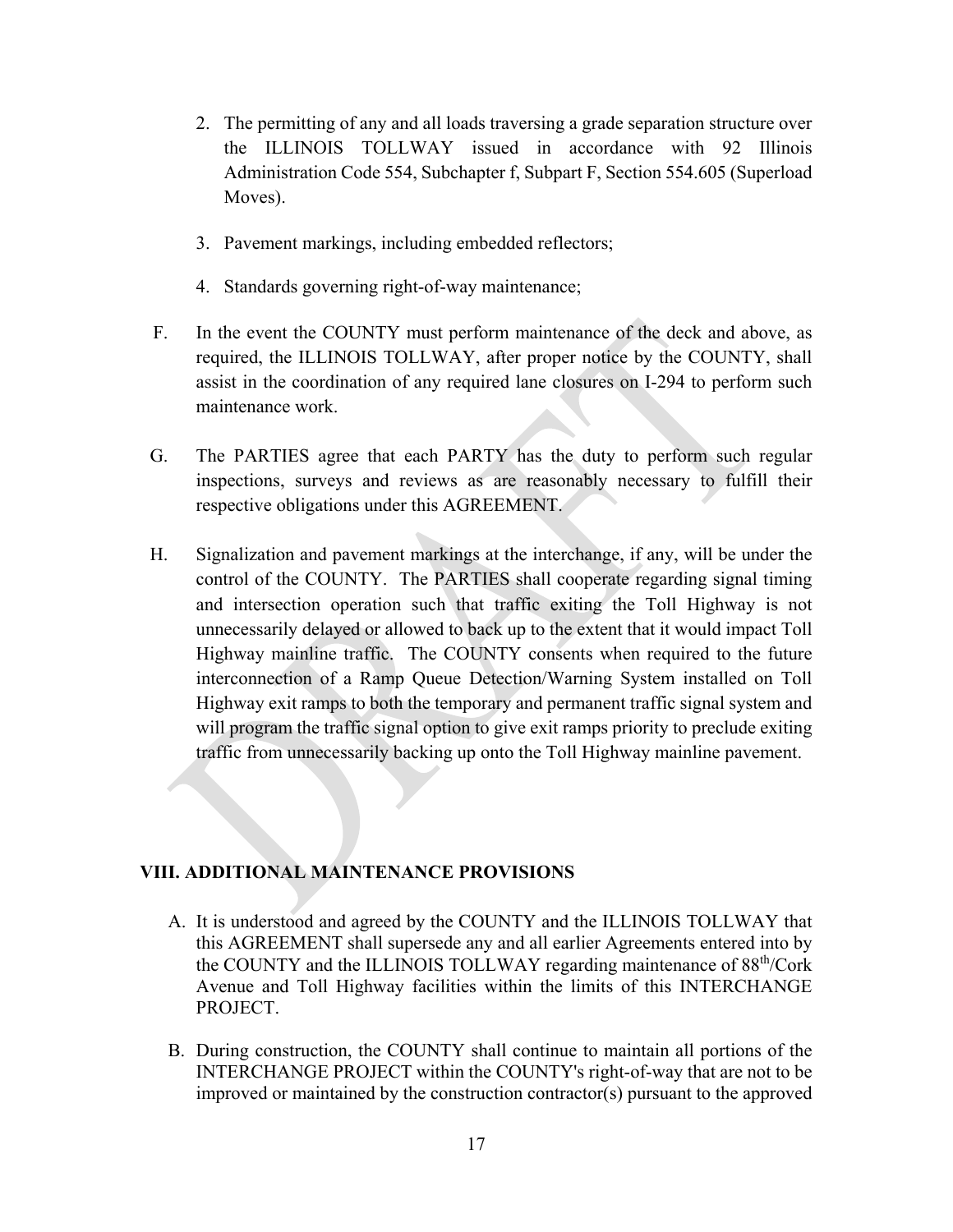plans and specifications, and the ILLINOIS TOLLWAY shall continue to maintain all portions of the Toll Highway that are not required to be improved or maintained by the construction contractor(s).

- C. All items of construction which are stipulated in this AGREEMENT to be maintained by the COUNTY shall, upon completion of construction and final inspection, be the sole maintenance responsibility of the COUNTY, and all items of construction which are stipulated in this AGREEMENT to be maintained by the ILLINOIS TOLLWAY shall, upon completion of construction and final inspection, be the sole maintenance responsibility of the ILLINOIS TOLLWAY.
- D. The PARTIES agree to remove all snow and ice from the roadways under their respective jurisdiction, and such removal shall be accomplished in such a manner as not to block or obstruct any roadway of another PARTY.
- E. Nothing herein is intended to prevent or preclude the PARTIES from entering into reciprocal agreements in the future for the efficient removal of snow, ice, and debris or for incident management.

#### **IX. GENERAL PROVISIONS**

- A. It is understood and agreed that the ILLINOIS TOLLWAY shall have jurisdiction of I-294. The COUNTY shall retain jurisdiction of 88th/Cork Avenue and the VILLAGE shall retain jurisdiction of 81<sup>st</sup> Street, 79<sup>th</sup> Place and Oak Grove Avenue as affected by the PROJECT, except as otherwise expressly provided for in this AGREEMENT. For the purpose of this AGREEMENT, jurisdiction shall mean the authority and obligation to administer, control, construct, maintain, and operate.
- B. It is understood and agreed that this AGREEMENT constitutes the complete and exclusive statement of the agreement of the PARTIES relative to the subject matter hereof and supersedes all previous oral and written proposals, negotiations, representations or understandings concerning such subject matter.
- C. Wherever in this AGREEMENT approval or review by the COUNTY, the VILLAGE, and/or the ILLINOIS TOLLWAY is provided for, said approval or review shall not be unreasonably delayed or withheld.
- D. In a timely manner following execution of this AGREEMENT, each PARTY shall designate in writing a representative who shall serve as the full time representative of said PARTY during the carrying out of the execution of this AGREEMENT. Each representative shall have authority, on behalf of such PARTY, to make decisions relating to the work covered by this AGREEMENT. Representatives may be changed, from time to time, by subsequent written notice. Each representative shall be readily available to the other PARTY.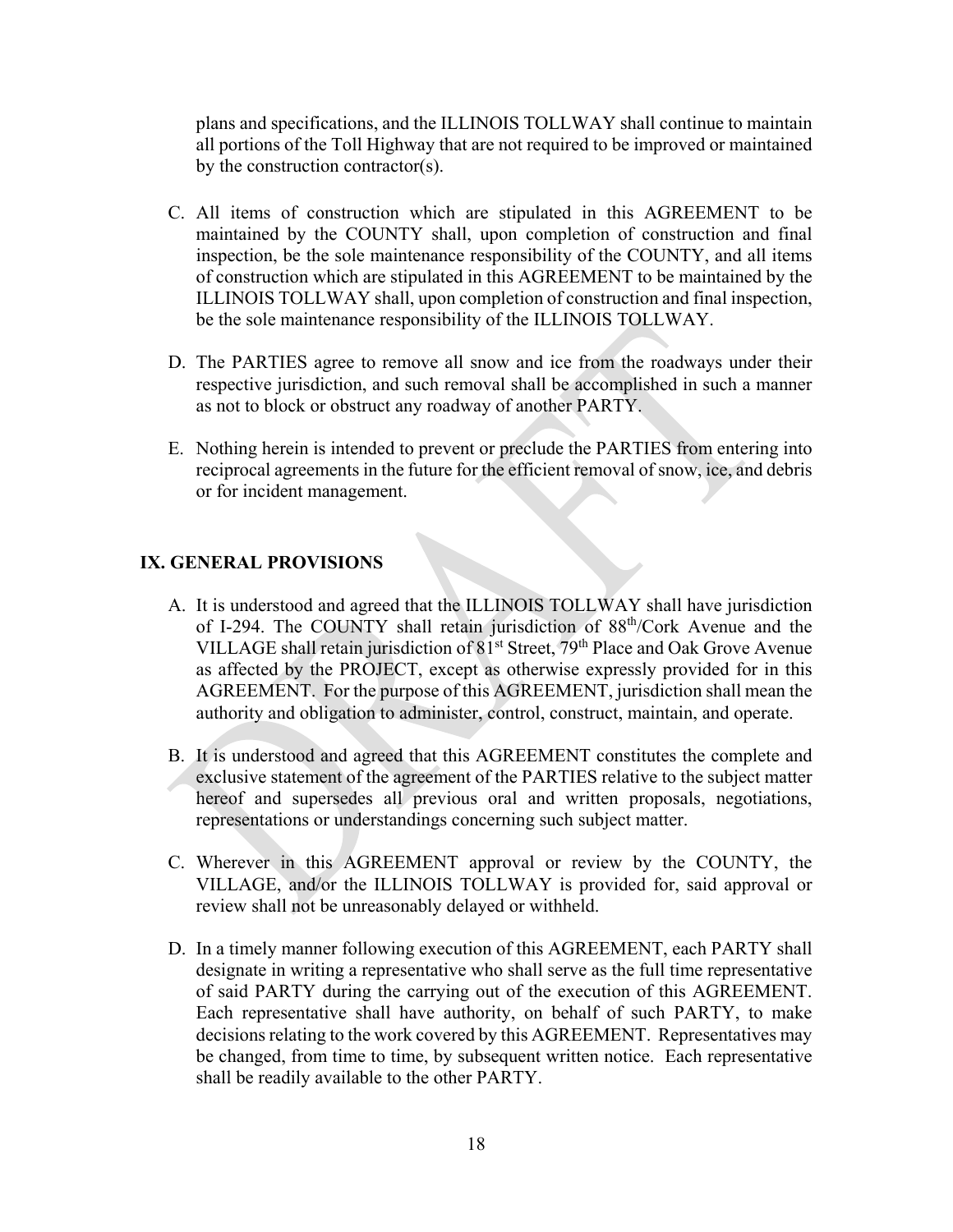- E. In the event of a dispute between the OTHER PARTIES and the ILLINOIS TOLLWAY in the carrying out of the terms of this AGREEMENT, the Chief Engineering Officer of the ILLINOIS TOLLWAY, the COUNTY's Superintendent, and/or the VILLAGE's Engineer shall meet and resolve the issue. In the event that they cannot mutually agree on the resolution of a dispute concerning the plans and specifications for the INTERCHANGE PROJECT or in the carrying out of the terms of this AGREEMENT in reference to the INTERCHANGE PROJECT, the decision of the Chief Engineering Officer of the ILLINOIS TOLLWAY shall be final, subject to Section IX (F) below.
- F. In the event of a dispute between the OTHER PARTIES and the ILLINOIS TOLLWAY in the carrying out of the terms of this AGREEMENT in reference to the OTHER PARTIES facilities (requested work, roadways, traffic signals, utilities, etc.), the Chief Engineering Officer of the ILLINOIS TOLLWAY and the COUNTY's Superintendent and/or the VILLAGE's Engineer shall meet to resolve the issue. In the event that they cannot mutually agree on the resolution of the dispute concerning the OTHER PARTIES' facilities (requested work, roadways, traffic signals, utilities, etc.), the decision of the COUNTY's Superintendent and/or the VILLAGE's engineer shall be final as long as, in the reasonable opinion of the Chief Engineering Officer of the ILLINOIS TOLLWAY that decision does not delay delivery of the INTERCHANGE PROJECT or be detrimental to the maintenance and operation of the Toll Highway, in which case the provisions of Section IX.(E) shall apply.
- G. In the event there is a conflict between the terms contained in this document and the attached Exhibits, the terms included in this document shall control.
- H. This AGREEMENT may be executed in three (3) or more counterparts, each of which shall be deemed an original and all of which shall be deemed one and the same instrument.
- I. The COUNTY certifies that its correct Federal Tax Identification number is 36- 6006541 and it is doing business as a governmental entity, whose mailing address is 118 North Clark Street, Room 500, Chicago, IL 60602.
- J. The VILLAGE certifies that its correct Federal Tax Identification number is 36- 2648525 and it is doing business as a governmental entity, whose mailing address is 7800 South Archer Road, Justice, IL 60458.
- K. The ILLINOIS TOLLWAY certifies that its correct Federal Tax Identification number is 36-2811931, and it is doing business as a governmental entity, whose mailing address is The Illinois State Toll Highway Authority, 2700 Ogden Avenue, Downers Grove, Illinois 60515.
- L. This AGREEMENT may only be modified by written instrument executed by duly authorized representatives of the PARTIES.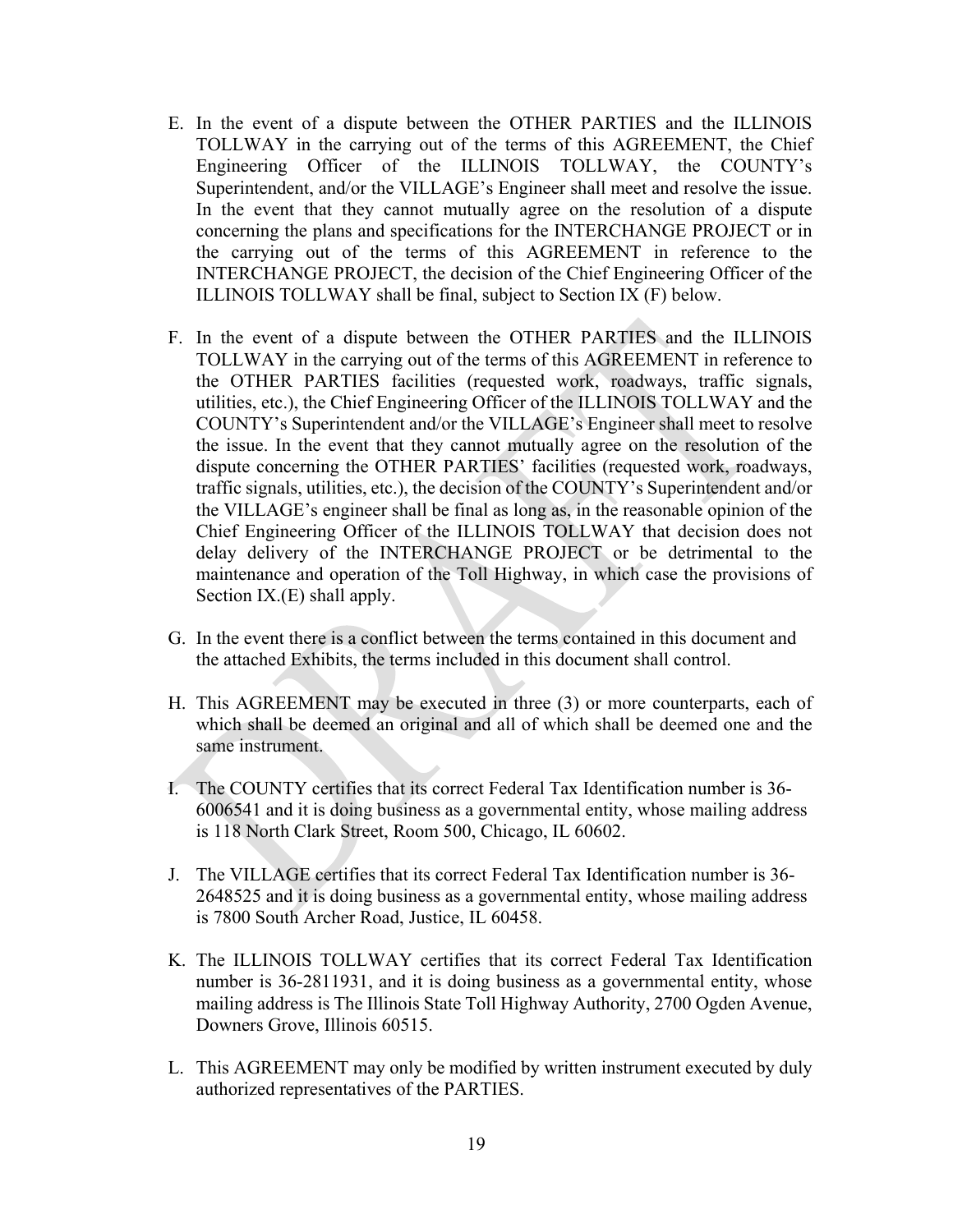- M. This AGREEMENT and the covenants contained herein shall become null and void in the event the contract covering the construction work contemplated herein is not awarded within three (3) years after the date this AGREEMENT is executed.
- N. This AGREEMENT shall be binding upon and inure to the benefit of the PARTIES and their respective successors and approved assigns. This AGREEMENT does not, and shall not be construed to, create any rights, responsibilities, or causes of action in any third parties except as specified herein.
- O. The failure by the ILLINOIS TOLLWAY, the COUNTY or the VILLAGE to seek redress for violation of or to insist upon the strict performance of any condition or covenant of this AGREEMENT shall not constitute a waiver of any such breach or subsequent breach of such covenants, terms, conditions, rights and remedies. No provision of this AGREEMENT shall be deemed waived by the ILLINOIS TOLLWAY, the COUNTY or the VILLAGE unless such provision is waived in writing.
- P. It is agreed that the laws of the State of Illinois, except for conflicts of law principles, shall apply to this AGREEMENT, and in the event of litigation, venue and jurisdiction shall lie in the Circuit Court of Du Page County, Illinois and/or the United States District Court for the Northern District of Illinois, Eastern Division.
- Q. The PARTIES shall maintain books and records relating to the performance of this AGREEMENT. Books and records, including information stored in databases or other computer systems, shall be maintained by the PARTIES for a period of five (5) years from the later of the date of final payment under this AGREEMENT or completion of the work performed under this AGREEMENT. Books and records required to be maintained under this section shall be available for review or audit by representatives of the Auditor General, the Executive Inspector General, the Illinois Tollway Inspector General, State of Illinois internal auditors, the DEPARTMENT's auditor, the ILLINOIS TOLLWAY's auditor or other governmental entities with monitoring authority, upon reasonable notice and during normal business hours. 30 ILCS 500/20-65.
- R. The OTHER PARTIES also recognize that, pursuant to Section 8.5 of the Toll Highway Act (605 ILCS 10/8.5), the Illinois Tollway Inspector General ("OIG") has the authority to conduct investigations into certain matters including but not limited to allegations of fraud, waste and abuse, and to conduct reviews. The OTHER PARTIES will fully cooperate in any OIG audit, investigation or review and shall not bill the ILLINOIS TOLLWAY for such time. Cooperation includes providing access to all information and documentation related to the performance of this AGREEMENT and disclosing and making available all personnel involved in, or connected with, or having knowledge of, the performance of this AGREEMENT.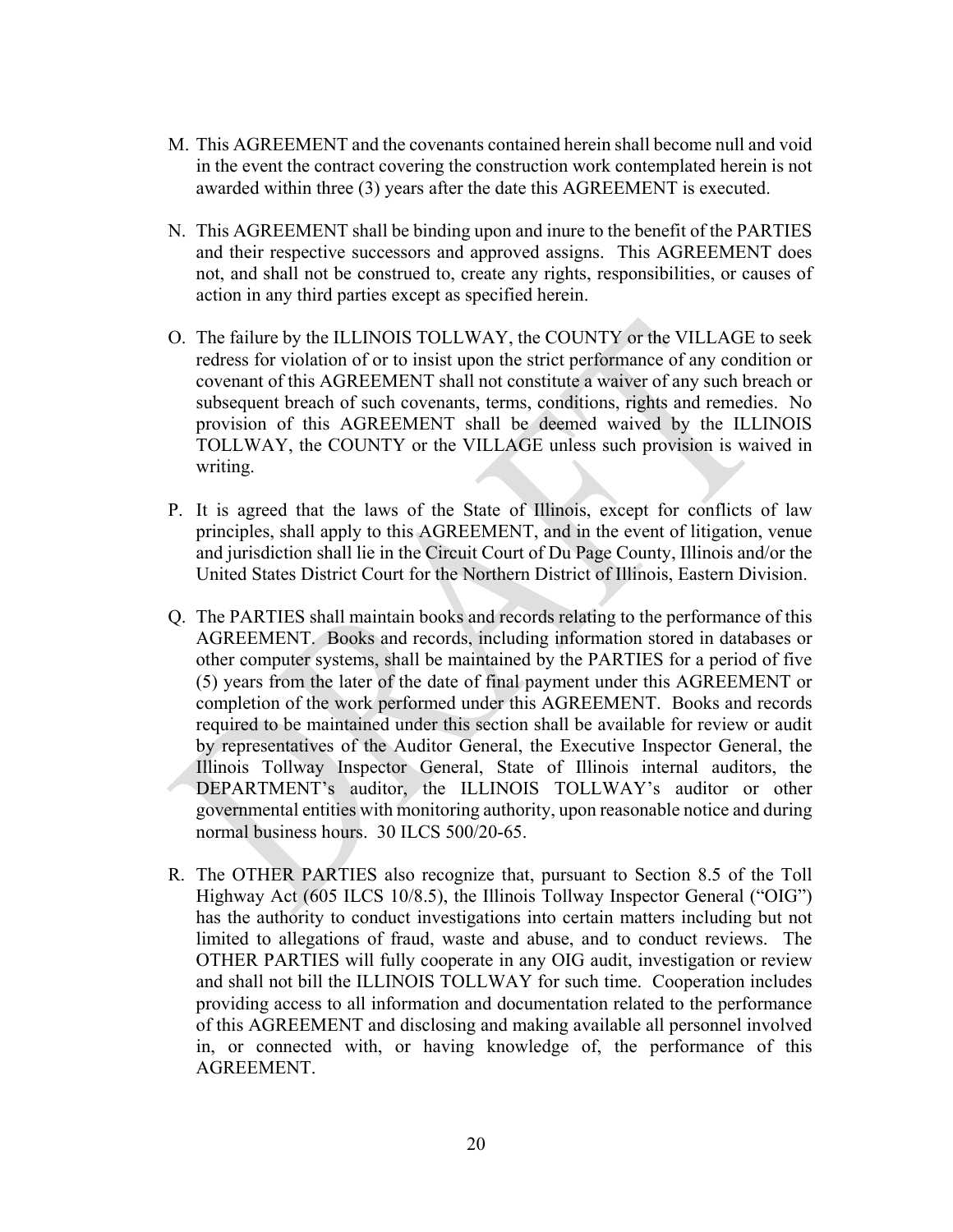S. All written reports, notices and other communications related to this AGREEMENT shall be in writing and shall be personally delivered, mailed via certified mail, overnight mail delivery, or electronic mail delivery to the following persons at the following addresses:

| To the ILLINOIS TOLLWAY: | The Illinois State Toll Highway Authority<br>2700 Ogden Avenue<br>Downers Grove, Illinois 60515<br>Attn: Acting Chief Engineering Officer<br>E-mail: mnashif@getipass.com                             |
|--------------------------|-------------------------------------------------------------------------------------------------------------------------------------------------------------------------------------------------------|
| To the COUNTY:           | Cook County Department of<br><b>Transportation and Highways</b><br>69 W. Washington Street, 24th Floor<br>Chicago, Illinois 60602<br>Attn: Superintendent<br>E-mail: jennifer.killen@cookcountyil.gov |

To the VILLAGE:<br>The Village of Justice 7800 Archer Road Justice, Illinois 60458 Attn: Kris Wasowicz, Mayor E-mail: [kwasowicz@villageofjustice.org](mailto:kwasowicz@villageofjustice.org)

T. The introductory Recitals included at the beginning of this AGREEMENT are agreed to and incorporated into this AGREEMENT.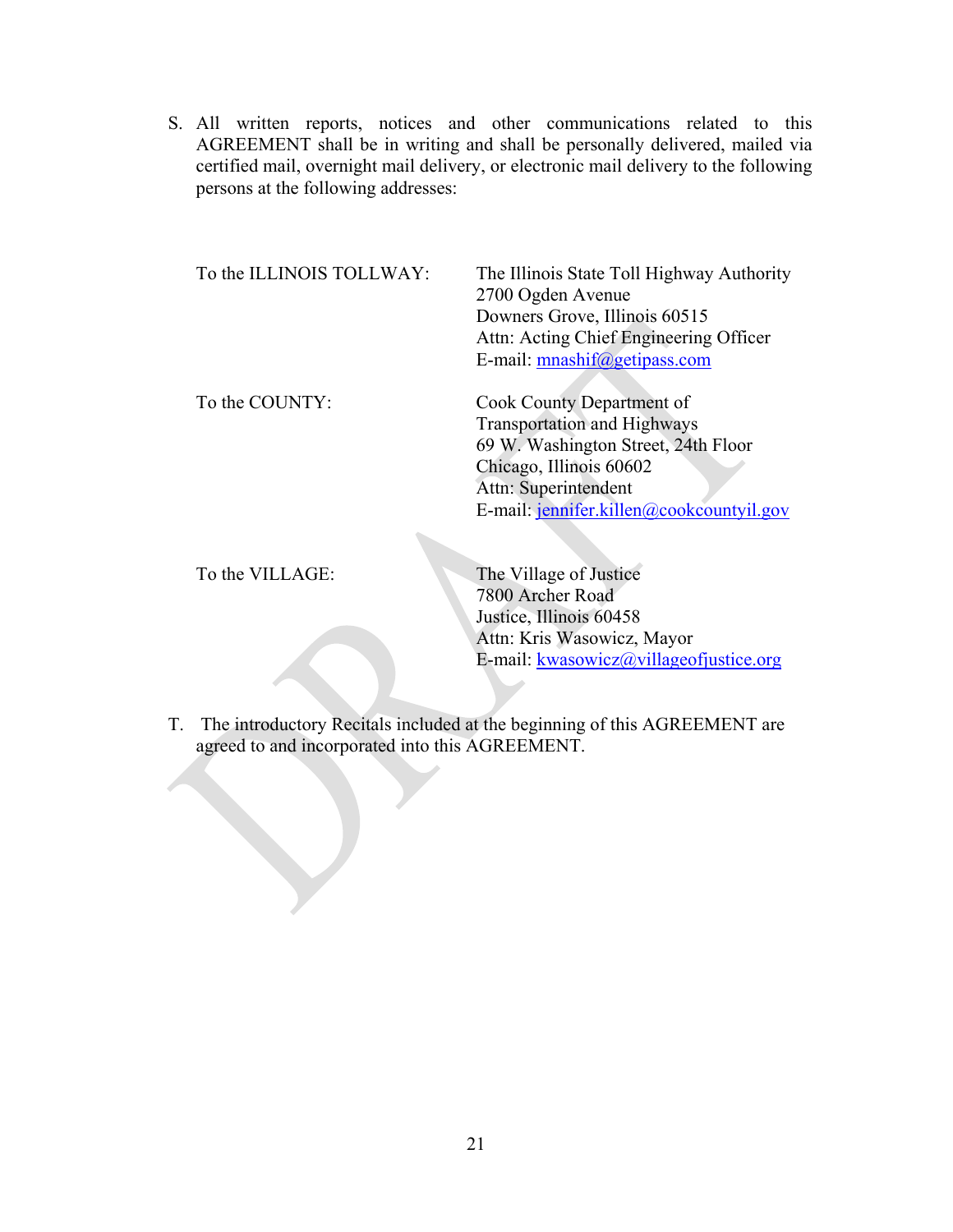IN WITNESS THEREOF, the PARTIES have executed this AGREEMENT on the dates indicated.

## **THE COUNTY OF COOK**

By: \_\_\_\_\_\_\_\_\_\_\_\_\_\_\_\_\_\_\_\_\_\_\_\_\_\_ ATTEST: \_\_\_\_\_\_\_\_\_\_\_\_\_\_\_\_\_\_\_\_\_

Toni Preckwinkle **County Clerk** County Clerk President Cook County Board of Commissioners (SEAL)

This\_\_\_\_\_\_ day of\_\_\_\_\_\_\_\_\_\_\_\_\_\_\_\_\_\_\_\_\_\_ 2022

RECOMMENDED BY: APPROVED AS TO FORM: Kimberly M. Foxx, State's Attorney

 $\mathcal{L}_\text{max}$  , and the contract of the contract of the contract of the contract of the contract of the contract of the contract of the contract of the contract of the contract of the contract of the contract of the contr Jennifer "Sis" Killen, P.E., PTOE Assistant State's Attorney Superintendent County of Cook Department of Transportation and Highways

### **THE VILLAGE OF JUSTICE**

By: Date:

 Krzysztof (Kris) Wasowicz Mayor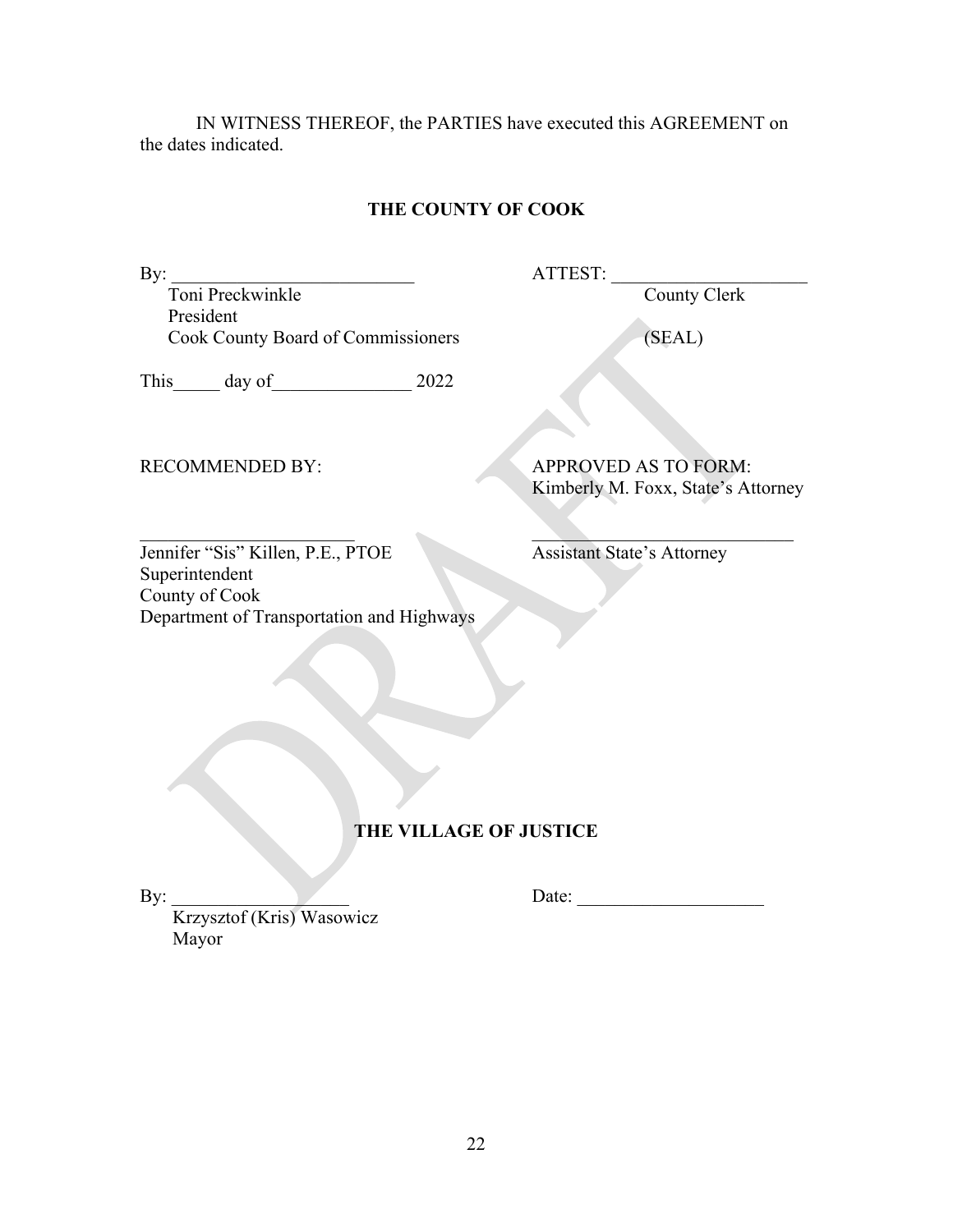# **THE ILLINOIS STATE TOLL HIGHWAY AUTHORITY**

| By:<br>Date:                                 |  |
|----------------------------------------------|--|
| Willard S. Evans, Jr.                        |  |
| Chairman & Chief Executive Officer           |  |
|                                              |  |
| By:<br>Date:                                 |  |
| Cathy R. Williams                            |  |
| <b>Chief Financial Officer</b>               |  |
|                                              |  |
|                                              |  |
| By:<br>Date:                                 |  |
| Kathleen R. Pasulka-Brown                    |  |
| General Counsel                              |  |
|                                              |  |
|                                              |  |
|                                              |  |
|                                              |  |
|                                              |  |
| Approved as to Form and Constitutionality    |  |
|                                              |  |
|                                              |  |
| Lisa M. Conforti, Assistant Attorney General |  |

IGA\_Tollway-Cook County-Justice\_I-294 at 88th/Cork\_Draft\_10.20.2021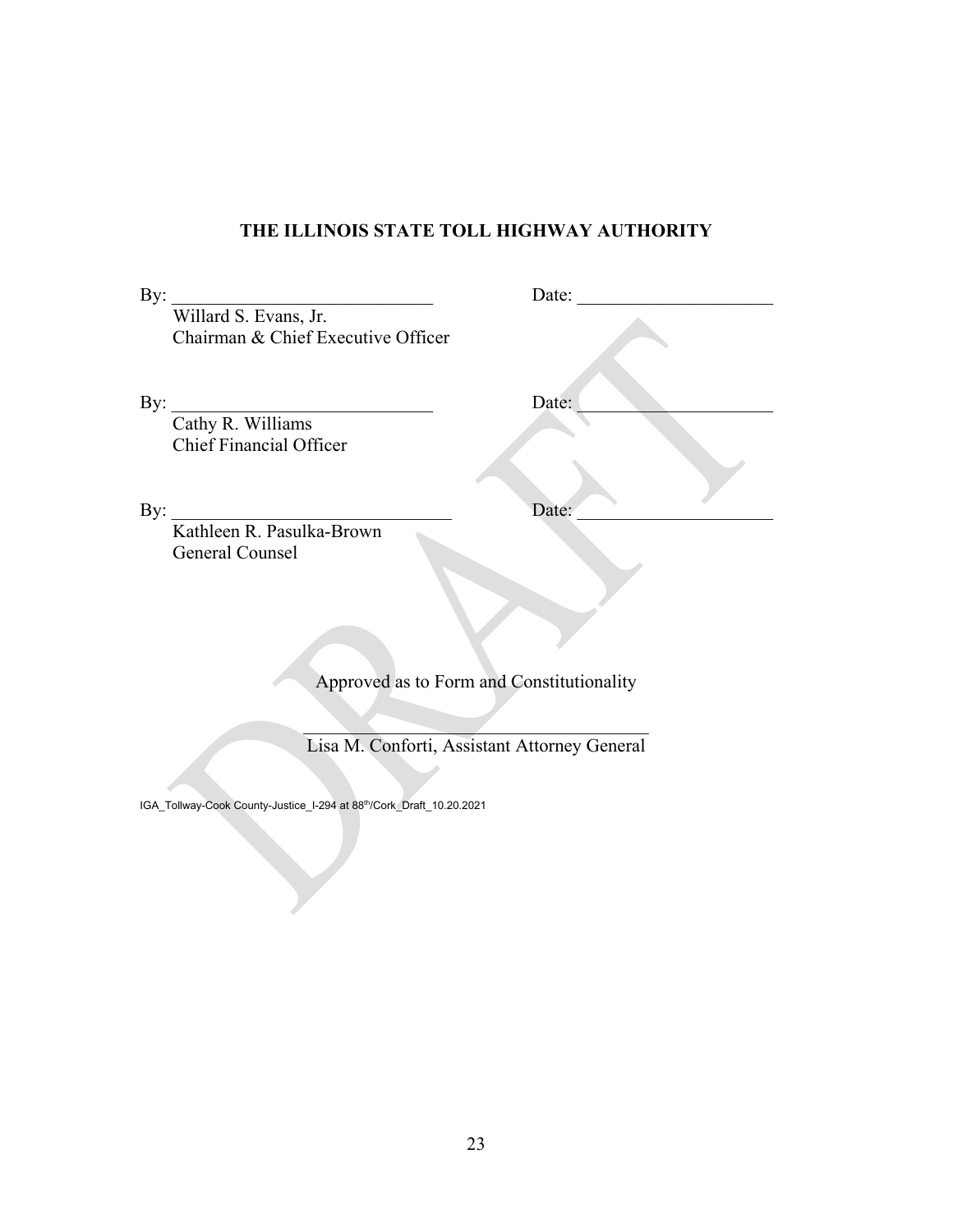## **Background**

The Illinois State Toll Highway Authority ("Tollway") has negotiated a proposed settlement of personal injury claims filed by Anthony Clinton. It is in the best interest of the Tollway to enter into the settlement.

## **Resolution**

Settlement of Anthony Clinton's personal injury claims is approved. The General Counsel is authorized to finalize a settlement agreement consistent with the terms presented to the Board in Executive Session. The Chair and Chief Executive Officer of the Tollway or the Tollway's Executive Director and the General Counsel are authorized to execute any and all necessary documents to effectuate the settlement and resolve all related legal matters, and the Chief of Finance is authorized to issue warrants in payment thereof.

Hnothy aher

Approved by:

Chair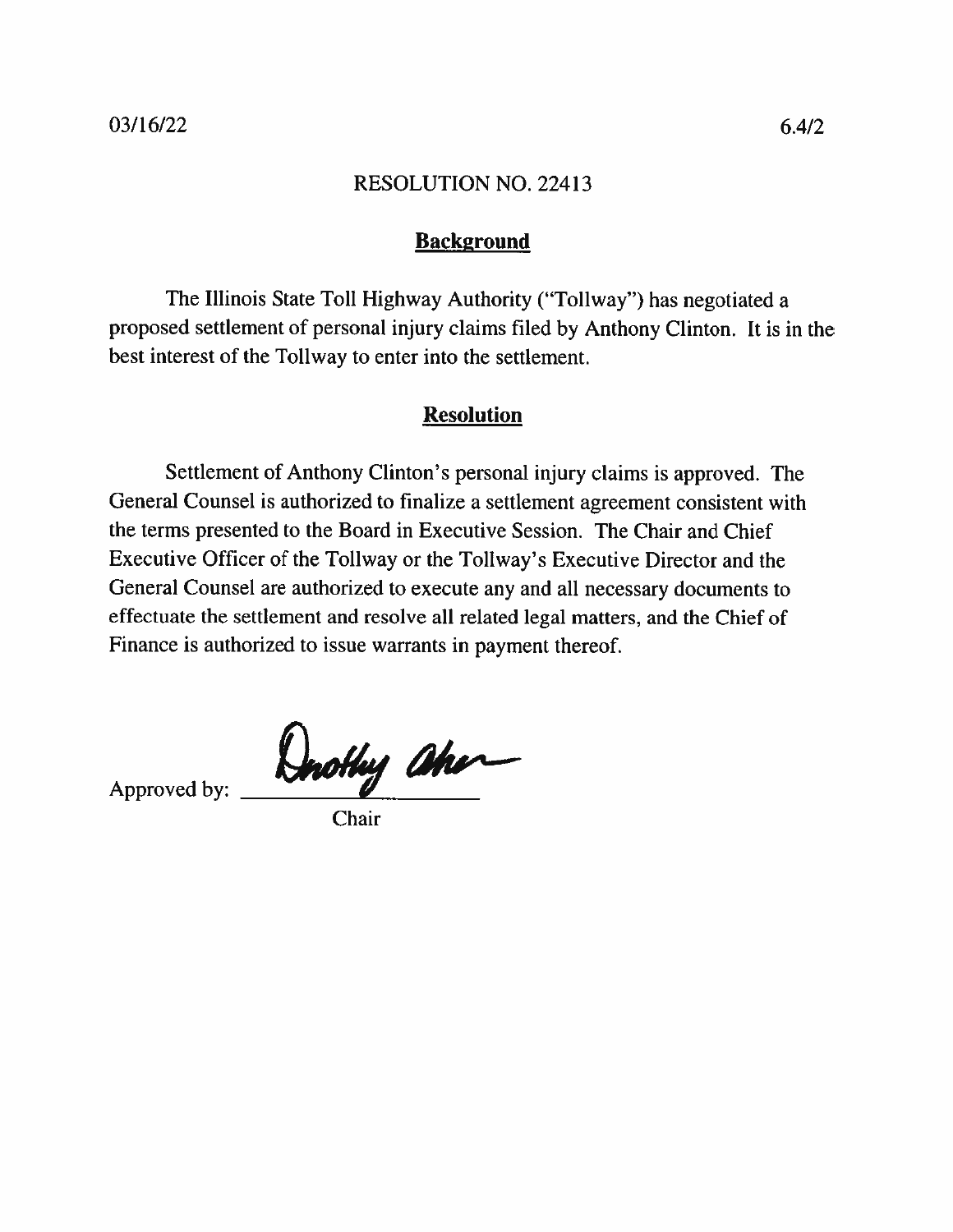#### **Background**

The Illinois State Toll Highway Authority ("Tollway") is interested in procuring Ballistic Shields. Pursuant to the Tollway Invitation for Bid No. 21-0173, the Tollway determined that Ray O'Herron Company, Inc. is the lowest responsive and responsible bidder for Ballistic Shields for an upper limit of compensation not to exceed \$136,950.00.

## **Resolution**

The bid from Ray O'Herron Company, Inc. for the Tollway's purchase of Ballistic Shields is accepted. Contract No. 21-0173 is approved in an amount not to exceed \$136,950.00. The Chair and Chief Executive Officer of the Tollway or the Tollway's Executive Director is authorized to execute the appropriate documents in connection therewith, subject to the approval of the General Counsel and the Chief Financial Officer, and the Chief of Contract Services is authorized to issue the necessary purchase orders and contract purchase orders and any other necessary documents in connection therewith. The Chief Financial Officer is authorized to issue warrants in payment thereof.

Drothy aher